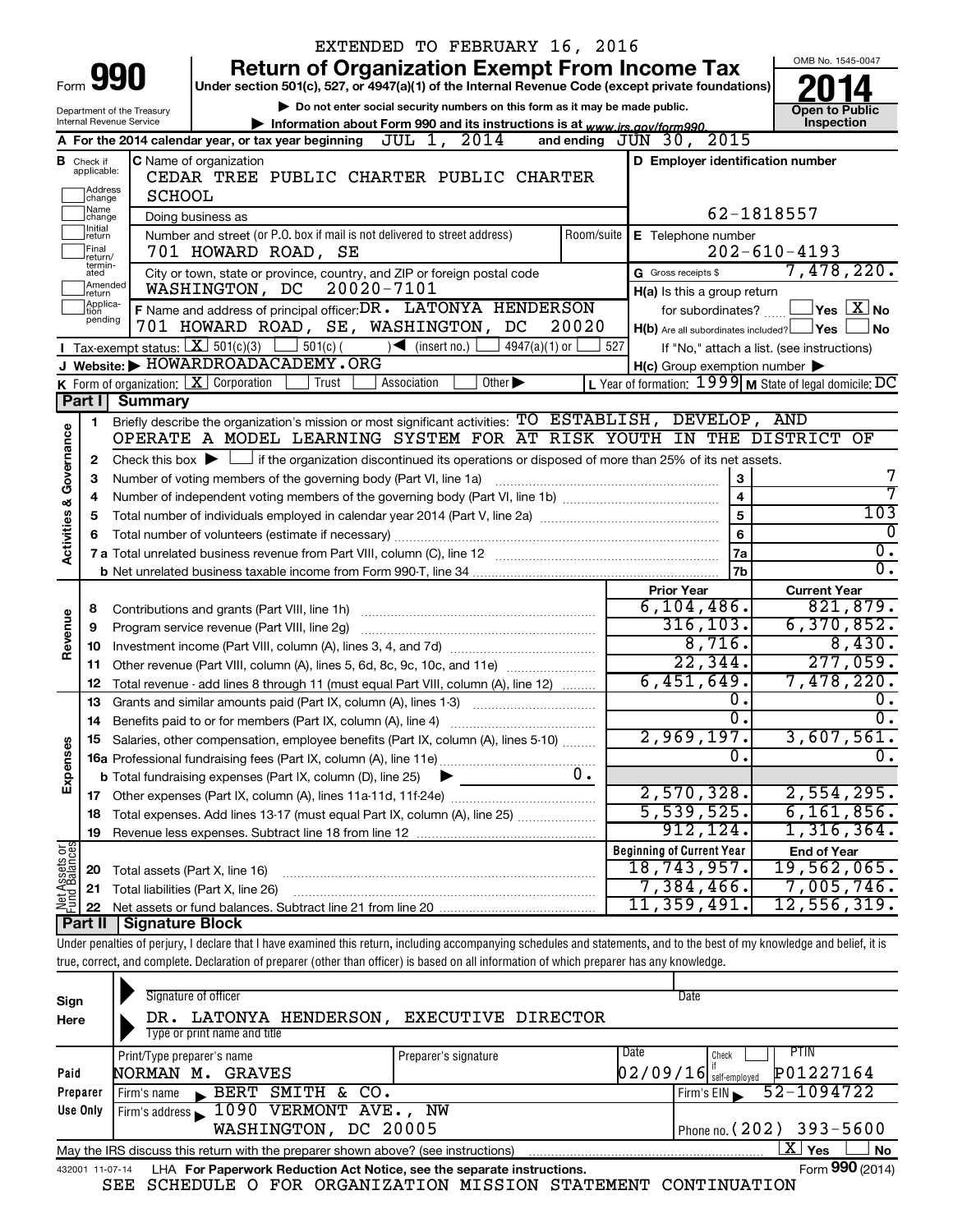|              | CEDAR TREE PUBLIC CHARTER PUBLIC CHARTER<br>62-1818557<br><b>SCHOOL</b><br>Form 990 (2014)                                                                                              | Page 2                                    |
|--------------|-----------------------------------------------------------------------------------------------------------------------------------------------------------------------------------------|-------------------------------------------|
|              | Part III   Statement of Program Service Accomplishments                                                                                                                                 |                                           |
|              |                                                                                                                                                                                         | $\boxed{\text{X}}$                        |
| 1.           | Briefly describe the organization's mission:<br>THE ACADEMY IS COMMITTED TO ACADEMIC EXCELLENCE FOR ALL STUDENTS. WE                                                                    |                                           |
|              | WILL ACHIEVE INDIVIDUAL MEASURABLE ACADEMIC OUTCOMES THROUGH A                                                                                                                          |                                           |
|              | RIGOROUS, ENGAGING, AND SAFE LEARNING ENVIRONMENT DESIGNED TO PREPARE                                                                                                                   |                                           |
|              | STUDENTS TO GAIN ENTRY INTO SELECTIVE HIGH SCHOOLS-NO EXCEPTION, NO                                                                                                                     |                                           |
| $\mathbf{2}$ | Did the organization undertake any significant program services during the year which were not listed on                                                                                |                                           |
|              | the prior Form 990 or 990-EZ?                                                                                                                                                           | $\overline{\ }$ Yes $\overline{\rm X}$ No |
|              | If "Yes," describe these new services on Schedule O.                                                                                                                                    |                                           |
| 3            | Did the organization cease conducting, or make significant changes in how it conducts, any program services?                                                                            | $\exists$ Yes $\boxed{\text{X}}$ No       |
|              | If "Yes," describe these changes on Schedule O.<br>Describe the organization's program service accomplishments for each of its three largest program services, as measured by expenses. |                                           |
| 4            | Section 501(c)(3) and 501(c)(4) organizations are required to report the amount of grants and allocations to others, the total expenses, and                                            |                                           |
|              | revenue, if any, for each program service reported.                                                                                                                                     |                                           |
| 4a           | 3,889,935. including grants of \$<br>) (Revenue \$<br>(Expenses \$<br>(Code:                                                                                                            | 6,656,341.                                |
|              | THE SCHOOL'S MISSION IS TO ESTABLISH, DEVELOP AND OPERATE A MODEL                                                                                                                       |                                           |
|              | LEARNING SYSTEM FOR AT-RISK YOUTH IN THE DISTRICT ENSURING THAT                                                                                                                         |                                           |
|              | STUDENTS ACTUALIZE THEIR FULLEST POTENTIAL IN MIND AND BODY THROUGH A                                                                                                                   |                                           |
|              | BALANCED ACADEMIC PROGRAM.<br>THE SCHOOL'S GOAL IS TO PROVIDE HIGH                                                                                                                      |                                           |
|              | QUALITY, UNIQUE EXPERIENTIAL INSTRUCTION TO ALL STUDENTS BY PROVIDING<br>SPECIALIZED PROGRAMS REFLECTING DIFFERENTIATED INSTRUCTIONS, UTILIZING                                         |                                           |
|              | A VARIETY OF STRATEGIES THAT EMPOWER STUDENTS TO EXCEL ACADEMICALLY; TO                                                                                                                 |                                           |
|              | ACHIEVE MAXIMUM SELF-RELIANCE AND PERSONAL FULFILLMENT.                                                                                                                                 |                                           |
|              |                                                                                                                                                                                         |                                           |
|              |                                                                                                                                                                                         |                                           |
|              |                                                                                                                                                                                         |                                           |
|              |                                                                                                                                                                                         |                                           |
| 4b           |                                                                                                                                                                                         |                                           |
|              |                                                                                                                                                                                         |                                           |
|              |                                                                                                                                                                                         |                                           |
|              |                                                                                                                                                                                         |                                           |
|              |                                                                                                                                                                                         |                                           |
|              |                                                                                                                                                                                         |                                           |
|              |                                                                                                                                                                                         |                                           |
|              |                                                                                                                                                                                         |                                           |
|              |                                                                                                                                                                                         |                                           |
|              |                                                                                                                                                                                         |                                           |
|              |                                                                                                                                                                                         |                                           |
|              |                                                                                                                                                                                         |                                           |
|              |                                                                                                                                                                                         |                                           |
| 4с           | (Code:<br>) (Expenses \$<br>including grants of \$<br>) (Revenue \$                                                                                                                     |                                           |
|              |                                                                                                                                                                                         |                                           |
|              |                                                                                                                                                                                         |                                           |
|              |                                                                                                                                                                                         |                                           |
|              |                                                                                                                                                                                         |                                           |
|              |                                                                                                                                                                                         |                                           |
|              |                                                                                                                                                                                         |                                           |
|              |                                                                                                                                                                                         |                                           |
|              |                                                                                                                                                                                         |                                           |
|              |                                                                                                                                                                                         |                                           |
|              |                                                                                                                                                                                         |                                           |
|              |                                                                                                                                                                                         |                                           |
|              | 4d Other program services (Describe in Schedule O.)                                                                                                                                     |                                           |
| 4е           | (Expenses \$<br>(Revenue \$<br>including grants of \$<br>3,889,935.                                                                                                                     |                                           |
| 432002       | Total program service expenses >                                                                                                                                                        | Form 990 (2014)                           |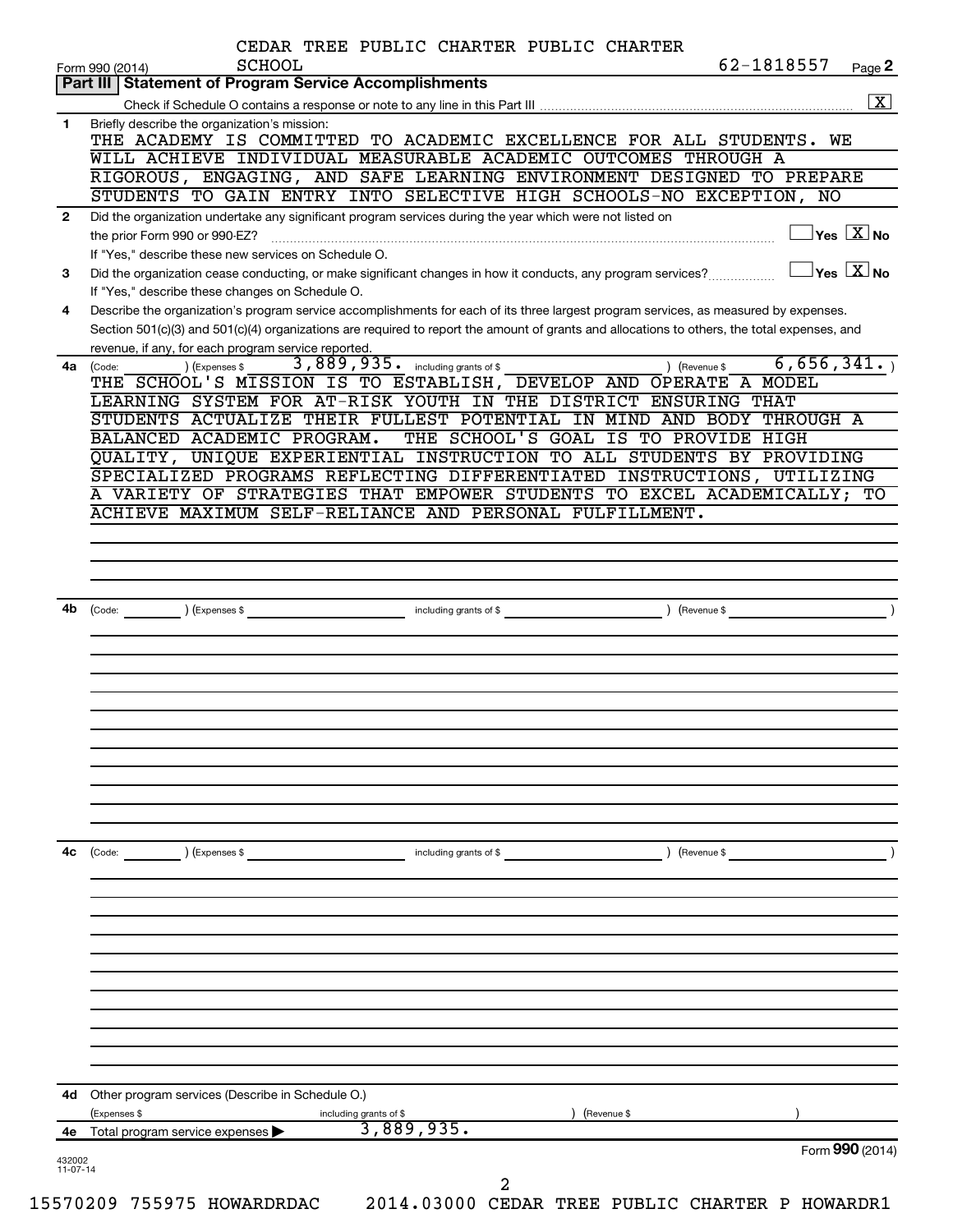|     | Part IV   Checklist of Required Schedules                                                                                                                                                                                                                                                                                                                           |                       |                         |                         |
|-----|---------------------------------------------------------------------------------------------------------------------------------------------------------------------------------------------------------------------------------------------------------------------------------------------------------------------------------------------------------------------|-----------------------|-------------------------|-------------------------|
|     |                                                                                                                                                                                                                                                                                                                                                                     |                       | Yes                     | No                      |
| 1   | Is the organization described in section 501(c)(3) or $4947(a)(1)$ (other than a private foundation)?                                                                                                                                                                                                                                                               |                       |                         |                         |
|     |                                                                                                                                                                                                                                                                                                                                                                     | 1                     | х                       |                         |
| 2   |                                                                                                                                                                                                                                                                                                                                                                     | $\overline{2}$        | $\overline{\textbf{x}}$ |                         |
| 3   | Did the organization engage in direct or indirect political campaign activities on behalf of or in opposition to candidates for                                                                                                                                                                                                                                     |                       |                         |                         |
|     |                                                                                                                                                                                                                                                                                                                                                                     | 3                     |                         | x                       |
| 4   | Section 501(c)(3) organizations. Did the organization engage in lobbying activities, or have a section 501(h) election in effect                                                                                                                                                                                                                                    |                       |                         |                         |
|     |                                                                                                                                                                                                                                                                                                                                                                     | 4                     |                         | x                       |
| 5   | Is the organization a section 501(c)(4), 501(c)(5), or 501(c)(6) organization that receives membership dues, assessments, or                                                                                                                                                                                                                                        |                       |                         |                         |
|     |                                                                                                                                                                                                                                                                                                                                                                     | 5                     |                         | x                       |
| 6   | Did the organization maintain any donor advised funds or any similar funds or accounts for which donors have the right to                                                                                                                                                                                                                                           |                       |                         |                         |
|     | provide advice on the distribution or investment of amounts in such funds or accounts? If "Yes," complete Schedule D, Part I                                                                                                                                                                                                                                        | 6                     |                         | x                       |
|     |                                                                                                                                                                                                                                                                                                                                                                     |                       |                         |                         |
| 7   | Did the organization receive or hold a conservation easement, including easements to preserve open space,                                                                                                                                                                                                                                                           |                       |                         | x                       |
|     | the environment, historic land areas, or historic structures? If "Yes," complete Schedule D, Part II                                                                                                                                                                                                                                                                | $\overline{7}$        |                         |                         |
| 8   | Did the organization maintain collections of works of art, historical treasures, or other similar assets? If "Yes," complete<br>Schedule D, Part III <b>Marting Communities</b> and the contract of the contract of the contract of the contract of the contract of the contract of the contract of the contract of the contract of the contract of the contract of | 8                     |                         | x                       |
| 9   | Did the organization report an amount in Part X, line 21, for escrow or custodial account liability; serve as a custodian for                                                                                                                                                                                                                                       |                       |                         |                         |
|     | amounts not listed in Part X; or provide credit counseling, debt management, credit repair, or debt negotiation services?                                                                                                                                                                                                                                           |                       |                         |                         |
|     | If "Yes." complete Schedule D, Part IV                                                                                                                                                                                                                                                                                                                              | 9                     |                         | х                       |
| 10  | Did the organization, directly or through a related organization, hold assets in temporarily restricted endowments, permanent                                                                                                                                                                                                                                       |                       |                         |                         |
|     |                                                                                                                                                                                                                                                                                                                                                                     | 10                    |                         | x                       |
| 11  | If the organization's answer to any of the following questions is "Yes," then complete Schedule D, Parts VI, VII, VIII, IX, or X                                                                                                                                                                                                                                    |                       |                         |                         |
|     | as applicable.                                                                                                                                                                                                                                                                                                                                                      |                       |                         |                         |
|     | a Did the organization report an amount for land, buildings, and equipment in Part X, line 10? If "Yes," complete Schedule D,                                                                                                                                                                                                                                       |                       |                         |                         |
|     | Part VI                                                                                                                                                                                                                                                                                                                                                             | 11a                   | X                       |                         |
|     | <b>b</b> Did the organization report an amount for investments - other securities in Part X, line 12 that is 5% or more of its total                                                                                                                                                                                                                                |                       |                         |                         |
|     |                                                                                                                                                                                                                                                                                                                                                                     | 11 <sub>b</sub>       |                         | х                       |
|     | c Did the organization report an amount for investments - program related in Part X, line 13 that is 5% or more of its total                                                                                                                                                                                                                                        |                       |                         |                         |
|     |                                                                                                                                                                                                                                                                                                                                                                     | 11c                   |                         | х                       |
|     | d Did the organization report an amount for other assets in Part X, line 15 that is 5% or more of its total assets reported in                                                                                                                                                                                                                                      |                       |                         |                         |
|     |                                                                                                                                                                                                                                                                                                                                                                     | 11d                   |                         | x                       |
|     | Did the organization report an amount for other liabilities in Part X, line 25? If "Yes," complete Schedule D, Part X                                                                                                                                                                                                                                               | 11e                   |                         | $\overline{\texttt{x}}$ |
| f   | Did the organization's separate or consolidated financial statements for the tax year include a footnote that addresses                                                                                                                                                                                                                                             |                       |                         |                         |
|     | the organization's liability for uncertain tax positions under FIN 48 (ASC 740)? If "Yes," complete Schedule D, Part X                                                                                                                                                                                                                                              | 11f                   | х                       |                         |
|     | 12a Did the organization obtain separate, independent audited financial statements for the tax year? If "Yes," complete                                                                                                                                                                                                                                             |                       |                         |                         |
|     |                                                                                                                                                                                                                                                                                                                                                                     | 12a                   | х                       |                         |
|     | Schedule D, Parts XI and XII<br>Was the organization included in consolidated, independent audited financial statements for the tax year?                                                                                                                                                                                                                           |                       |                         |                         |
| b   |                                                                                                                                                                                                                                                                                                                                                                     |                       |                         | х                       |
|     | If "Yes," and if the organization answered "No" to line 12a, then completing Schedule D, Parts XI and XII is optional                                                                                                                                                                                                                                               | 12 <sub>b</sub><br>13 | X                       |                         |
| 13  |                                                                                                                                                                                                                                                                                                                                                                     | 14a                   |                         | x                       |
| 14a | Did the organization maintain an office, employees, or agents outside of the United States?                                                                                                                                                                                                                                                                         |                       |                         |                         |
| b   | Did the organization have aggregate revenues or expenses of more than \$10,000 from grantmaking, fundraising, business,                                                                                                                                                                                                                                             |                       |                         |                         |
|     | investment, and program service activities outside the United States, or aggregate foreign investments valued at \$100,000                                                                                                                                                                                                                                          |                       |                         | x                       |
|     |                                                                                                                                                                                                                                                                                                                                                                     | 14b                   |                         |                         |
| 15  | Did the organization report on Part IX, column (A), line 3, more than \$5,000 of grants or other assistance to or for any                                                                                                                                                                                                                                           |                       |                         | х                       |
|     |                                                                                                                                                                                                                                                                                                                                                                     | 15                    |                         |                         |
| 16  | Did the organization report on Part IX, column (A), line 3, more than \$5,000 of aggregate grants or other assistance to                                                                                                                                                                                                                                            |                       |                         |                         |
|     |                                                                                                                                                                                                                                                                                                                                                                     | 16                    |                         | x                       |
| 17  | Did the organization report a total of more than \$15,000 of expenses for professional fundraising services on Part IX,                                                                                                                                                                                                                                             |                       |                         |                         |
|     |                                                                                                                                                                                                                                                                                                                                                                     | 17                    |                         | x                       |
| 18  | Did the organization report more than \$15,000 total of fundraising event gross income and contributions on Part VIII, lines                                                                                                                                                                                                                                        |                       |                         |                         |
|     |                                                                                                                                                                                                                                                                                                                                                                     | 18                    |                         | x                       |
| 19  | Did the organization report more than \$15,000 of gross income from gaming activities on Part VIII, line 9a? If "Yes,"                                                                                                                                                                                                                                              |                       |                         |                         |
|     |                                                                                                                                                                                                                                                                                                                                                                     | 19                    |                         | x                       |
|     | 20a Did the organization operate one or more hospital facilities? If "Yes," complete Schedule H                                                                                                                                                                                                                                                                     | 20a                   |                         | X                       |
|     |                                                                                                                                                                                                                                                                                                                                                                     | 20 <sub>b</sub>       |                         |                         |

Form (2014) **990**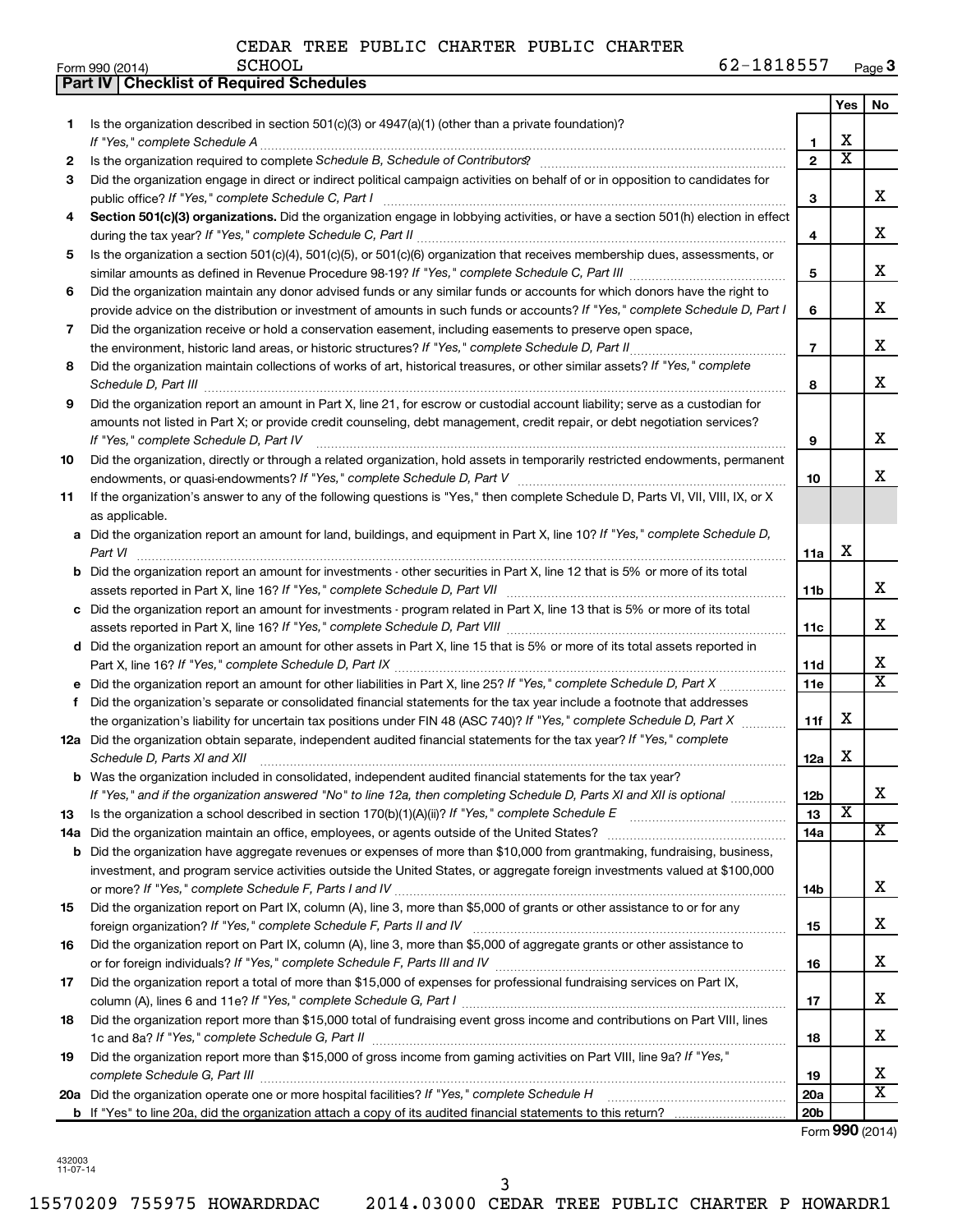|    | 62-1818557<br><b>SCHOOL</b><br>Form 990 (2014)                                                                                      |                 |            | Page 4                  |
|----|-------------------------------------------------------------------------------------------------------------------------------------|-----------------|------------|-------------------------|
|    | <b>Checklist of Required Schedules (continued)</b><br><b>Part IV I</b>                                                              |                 |            |                         |
|    |                                                                                                                                     |                 | <b>Yes</b> | No                      |
| 21 | Did the organization report more than \$5,000 of grants or other assistance to any domestic organization or                         |                 |            |                         |
|    |                                                                                                                                     | 21              |            | X                       |
| 22 | Did the organization report more than \$5,000 of grants or other assistance to or for domestic individuals on                       |                 |            |                         |
|    |                                                                                                                                     | 22              |            | X                       |
| 23 | Did the organization answer "Yes" to Part VII, Section A, line 3, 4, or 5 about compensation of the organization's current          |                 |            |                         |
|    | and former officers, directors, trustees, key employees, and highest compensated employees? If "Yes," complete                      |                 |            |                         |
|    | Schedule J <b>Execute Schedule J Execute Schedule J Execute Schedule J Execute Schedule J</b>                                       | 23              | X          |                         |
|    | 24a Did the organization have a tax-exempt bond issue with an outstanding principal amount of more than \$100,000 as of the         |                 |            |                         |
|    | last day of the year, that was issued after December 31, 2002? If "Yes," answer lines 24b through 24d and complete                  |                 |            |                         |
|    | Schedule K. If "No", go to line 25a                                                                                                 | 24a             |            | x                       |
|    | <b>b</b> Did the organization invest any proceeds of tax-exempt bonds beyond a temporary period exception?                          | 24 <sub>b</sub> |            |                         |
|    | c Did the organization maintain an escrow account other than a refunding escrow at any time during the year to defease              |                 |            |                         |
|    |                                                                                                                                     | 24c             |            |                         |
|    |                                                                                                                                     | 24d             |            |                         |
|    | 25a Section 501(c)(3), 501(c)(4), and 501(c)(29) organizations. Did the organization engage in an excess benefit                    |                 |            |                         |
|    |                                                                                                                                     | 25a             |            | X                       |
|    | <b>b</b> Is the organization aware that it engaged in an excess benefit transaction with a disqualified person in a prior year, and |                 |            |                         |
|    | that the transaction has not been reported on any of the organization's prior Forms 990 or 990-EZ? If "Yes," complete               |                 |            |                         |
|    | Schedule L, Part I                                                                                                                  | 25b             |            | X                       |
| 26 | Did the organization report any amount on Part X, line 5, 6, or 22 for receivables from or payables to any current or               |                 |            |                         |
|    | former officers, directors, trustees, key employees, highest compensated employees, or disqualified persons? If "Yes,"              |                 |            |                         |
|    | complete Schedule L, Part II                                                                                                        | 26              |            | X                       |
| 27 | Did the organization provide a grant or other assistance to an officer, director, trustee, key employee, substantial                |                 |            |                         |
|    | contributor or employee thereof, a grant selection committee member, or to a 35% controlled entity or family member                 |                 |            |                         |
|    |                                                                                                                                     | 27              |            | X                       |
| 28 | Was the organization a party to a business transaction with one of the following parties (see Schedule L, Part IV                   |                 |            |                         |
|    | instructions for applicable filing thresholds, conditions, and exceptions):                                                         |                 |            |                         |
|    | a A current or former officer, director, trustee, or key employee? If "Yes," complete Schedule L, Part IV                           | 28a             |            | х                       |
|    | <b>b</b> A family member of a current or former officer, director, trustee, or key employee? If "Yes," complete Schedule L, Part IV | 28 <sub>b</sub> |            | $\overline{\mathbf{x}}$ |
|    | c An entity of which a current or former officer, director, trustee, or key employee (or a family member thereof) was an officer,   |                 |            |                         |
|    | director, trustee, or direct or indirect owner? If "Yes," complete Schedule L, Part IV                                              | 28c             |            | X                       |
| 29 |                                                                                                                                     | 29              |            | $\overline{\mathbf{x}}$ |
| 30 | Did the organization receive contributions of art, historical treasures, or other similar assets, or qualified conservation         |                 |            |                         |
|    |                                                                                                                                     | 30              |            | X                       |
| 31 | Did the organization liquidate, terminate, or dissolve and cease operations?                                                        |                 |            |                         |
|    |                                                                                                                                     | 31              |            | X                       |
| 32 | Did the organization sell, exchange, dispose of, or transfer more than 25% of its net assets? If "Yes," complete                    |                 |            |                         |
|    |                                                                                                                                     | 32              |            | x                       |
| 33 | Did the organization own 100% of an entity disregarded as separate from the organization under Regulations                          |                 |            |                         |
|    |                                                                                                                                     | 33              |            | x                       |
| 34 | Was the organization related to any tax-exempt or taxable entity? If "Yes," complete Schedule R, Part II, III, or IV, and           |                 |            |                         |
|    | Part V, line 1                                                                                                                      | 34              |            | X                       |
|    |                                                                                                                                     | 35a             |            | $\overline{\mathbf{x}}$ |
|    | b If "Yes" to line 35a, did the organization receive any payment from or engage in any transaction with a controlled entity         |                 |            |                         |
|    |                                                                                                                                     | 35 <sub>b</sub> |            |                         |
| 36 | Section 501(c)(3) organizations. Did the organization make any transfers to an exempt non-charitable related organization?          |                 |            |                         |
|    |                                                                                                                                     | 36              |            | x                       |
| 37 | Did the organization conduct more than 5% of its activities through an entity that is not a related organization                    |                 |            |                         |
|    |                                                                                                                                     | 37              |            | x                       |
| 38 | Did the organization complete Schedule O and provide explanations in Schedule O for Part VI, lines 11b and 19?                      |                 |            |                         |
|    |                                                                                                                                     | 38              | X          |                         |

Form (2014) **990**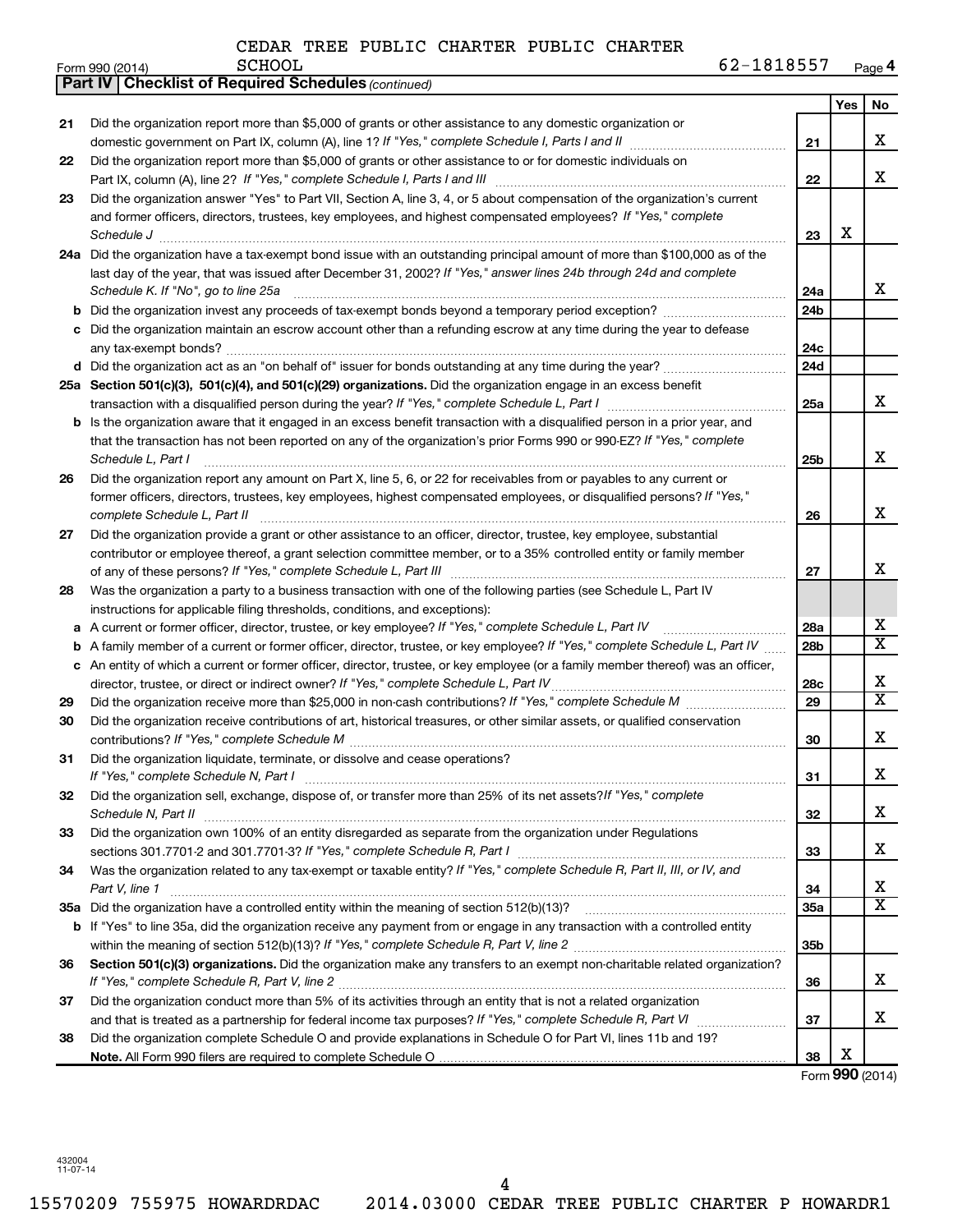| 62-1818557 | Page 5 |
|------------|--------|
|------------|--------|

|    | Form 990 (2014)<br><b>PCHOOT</b><br>$02 - 1818251$                                                                                              |                |     | Page 5                  |
|----|-------------------------------------------------------------------------------------------------------------------------------------------------|----------------|-----|-------------------------|
|    | <b>Statements Regarding Other IRS Filings and Tax Compliance</b><br>Part V                                                                      |                |     |                         |
|    | Check if Schedule O contains a response or note to any line in this Part V                                                                      |                |     |                         |
|    | 41                                                                                                                                              |                | Yes | No                      |
|    | 1a<br>0                                                                                                                                         |                |     |                         |
|    | 1b                                                                                                                                              |                |     |                         |
| c  | Did the organization comply with backup withholding rules for reportable payments to vendors and reportable gaming                              |                |     |                         |
|    |                                                                                                                                                 | 1c             |     |                         |
|    | 2a Enter the number of employees reported on Form W-3, Transmittal of Wage and Tax Statements,                                                  |                |     |                         |
|    | 103<br>2a                                                                                                                                       |                |     |                         |
|    |                                                                                                                                                 | 2b             |     | х                       |
|    |                                                                                                                                                 |                |     |                         |
|    | 3a Did the organization have unrelated business gross income of \$1,000 or more during the year?                                                | 3a             |     | х                       |
|    |                                                                                                                                                 | 3 <sub>b</sub> |     |                         |
|    | 4a At any time during the calendar year, did the organization have an interest in, or a signature or other authority over, a                    |                |     |                         |
|    | financial account in a foreign country (such as a bank account, securities account, or other financial account)?                                | 4a             |     | х                       |
|    | <b>b</b> If "Yes," enter the name of the foreign country: $\blacktriangleright$                                                                 |                |     |                         |
|    | See instructions for filing requirements for FinCEN Form 114, Report of Foreign Bank and Financial Accounts (FBAR).                             |                |     |                         |
|    |                                                                                                                                                 | 5a             |     | х                       |
| b  |                                                                                                                                                 | 5 <sub>b</sub> |     | $\overline{\textbf{X}}$ |
|    |                                                                                                                                                 | 5c             |     |                         |
|    | 6a Does the organization have annual gross receipts that are normally greater than \$100,000, and did the organization solicit                  |                |     |                         |
|    |                                                                                                                                                 | 6a             |     | х                       |
|    | <b>b</b> If "Yes," did the organization include with every solicitation an express statement that such contributions or gifts                   |                |     |                         |
|    |                                                                                                                                                 | 6b             |     |                         |
| 7  | Organizations that may receive deductible contributions under section 170(c).                                                                   |                |     |                         |
| a  | Did the organization receive a payment in excess of \$75 made partly as a contribution and partly for goods and services provided to the payor? | 7a             |     | х                       |
| b  |                                                                                                                                                 | 7b             |     |                         |
| c  | Did the organization sell, exchange, or otherwise dispose of tangible personal property for which it was required                               |                |     |                         |
|    |                                                                                                                                                 | 7c             |     | х                       |
|    | 7d                                                                                                                                              |                |     |                         |
| е  | Did the organization receive any funds, directly or indirectly, to pay premiums on a personal benefit contract?                                 | 7e             |     |                         |
| Ť. |                                                                                                                                                 | 7f             |     |                         |
| g  | If the organization received a contribution of qualified intellectual property, did the organization file Form 8899 as required?                | 7g             |     |                         |
|    | h If the organization received a contribution of cars, boats, airplanes, or other vehicles, did the organization file a Form 1098-C?            | 7h             |     |                         |
| 8  | Sponsoring organizations maintaining donor advised funds. Did a donor advised fund maintained by the                                            |                |     |                         |
|    |                                                                                                                                                 | 8              |     |                         |
|    | Sponsoring organizations maintaining donor advised funds.                                                                                       |                |     |                         |
|    |                                                                                                                                                 | 9а             |     |                         |
| b  |                                                                                                                                                 | 9b             |     |                         |
| 10 | Section 501(c)(7) organizations. Enter:                                                                                                         |                |     |                         |
| а  | 10a                                                                                                                                             |                |     |                         |
| b  | Gross receipts, included on Form 990, Part VIII, line 12, for public use of club facilities<br>10b                                              |                |     |                         |
| 11 | Section 501(c)(12) organizations. Enter:                                                                                                        |                |     |                         |
| а  | 11a                                                                                                                                             |                |     |                         |
| b  | Gross income from other sources (Do not net amounts due or paid to other sources against                                                        |                |     |                         |
|    | 11b                                                                                                                                             |                |     |                         |
|    | 12a Section 4947(a)(1) non-exempt charitable trusts. Is the organization filing Form 990 in lieu of Form 1041?                                  | 12a            |     |                         |
|    | 12 <sub>b</sub><br><b>b</b> If "Yes," enter the amount of tax-exempt interest received or accrued during the year                               |                |     |                         |
| 13 | Section 501(c)(29) qualified nonprofit health insurance issuers.                                                                                |                |     |                         |
| а  |                                                                                                                                                 | 13a            |     |                         |
|    | Note. See the instructions for additional information the organization must report on Schedule O.                                               |                |     |                         |
| b  | Enter the amount of reserves the organization is required to maintain by the states in which the                                                |                |     |                         |
|    | 13b                                                                                                                                             |                |     |                         |
|    | 13с                                                                                                                                             |                |     |                         |
|    | 14a Did the organization receive any payments for indoor tanning services during the tax year?                                                  | 14a            |     | X                       |
|    |                                                                                                                                                 | 14b            |     |                         |
|    |                                                                                                                                                 |                |     | Enrm $990(2014)$        |

Form (2014) **990**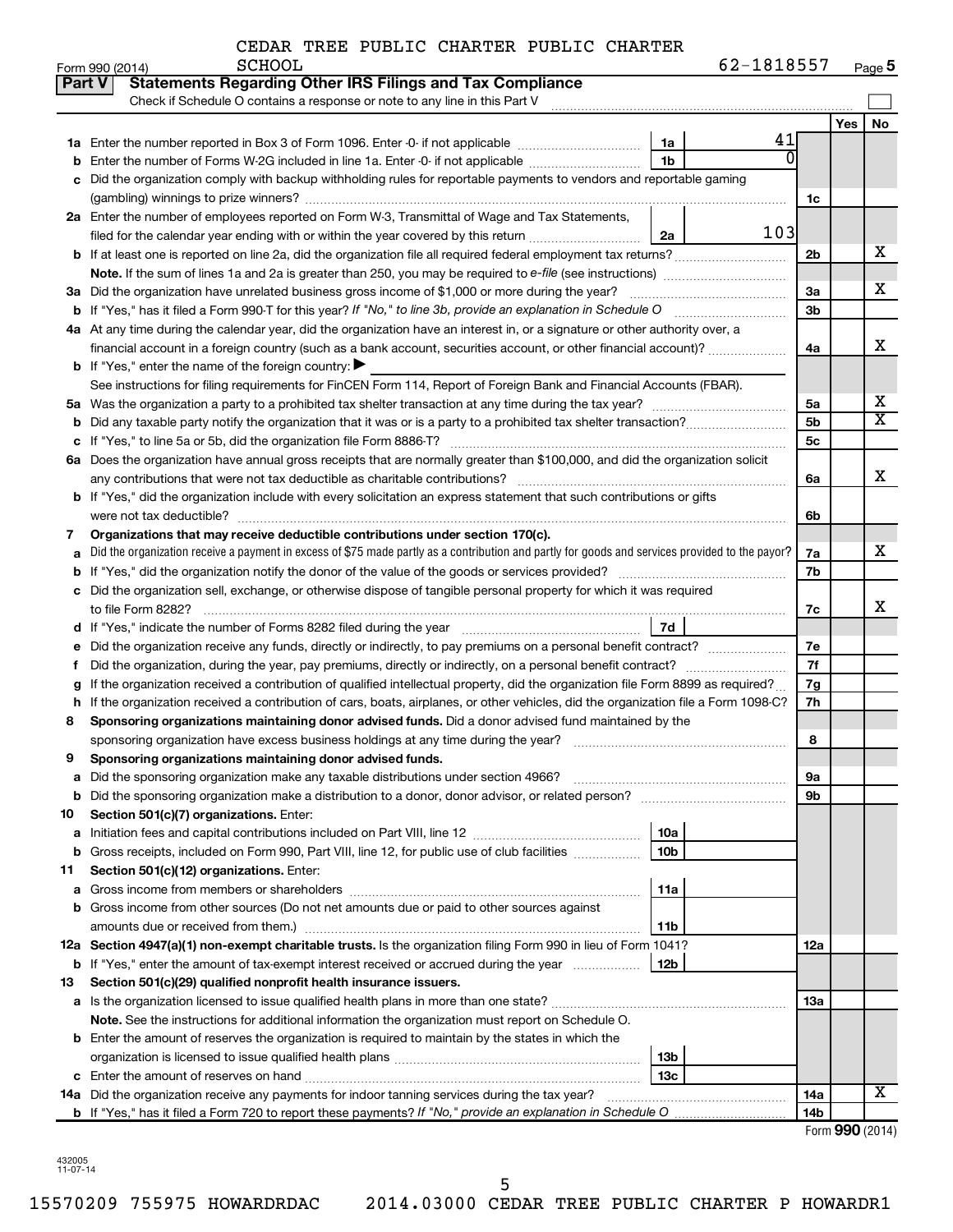| CEDAR TREE PUBLIC CHARTER PUBLIC CHARTER |  |  |
|------------------------------------------|--|--|
|                                          |  |  |

|     |                                                                                                                                                                                                             |    |   |                 |                         | $\boxed{\text{X}}$           |
|-----|-------------------------------------------------------------------------------------------------------------------------------------------------------------------------------------------------------------|----|---|-----------------|-------------------------|------------------------------|
|     | <b>Section A. Governing Body and Management</b>                                                                                                                                                             |    |   |                 |                         |                              |
|     |                                                                                                                                                                                                             |    |   |                 | Yes   No                |                              |
|     | 1a Enter the number of voting members of the governing body at the end of the tax year <i>manumum</i>                                                                                                       | 1a |   |                 |                         |                              |
|     | If there are material differences in voting rights among members of the governing body, or if the governing                                                                                                 |    |   |                 |                         |                              |
|     | body delegated broad authority to an executive committee or similar committee, explain in Schedule O.                                                                                                       |    | 7 |                 |                         |                              |
|     | <b>b</b> Enter the number of voting members included in line 1a, above, who are independent                                                                                                                 | 1b |   |                 |                         |                              |
| 2   | Did any officer, director, trustee, or key employee have a family relationship or a business relationship with any other                                                                                    |    |   |                 |                         |                              |
|     |                                                                                                                                                                                                             |    |   | $\mathbf{2}$    |                         | х                            |
| 3   | Did the organization delegate control over management duties customarily performed by or under the direct supervision                                                                                       |    |   |                 |                         |                              |
|     |                                                                                                                                                                                                             |    |   | 3               |                         | Х<br>$\overline{\mathbf{x}}$ |
| 4   | Did the organization make any significant changes to its governing documents since the prior Form 990 was filed?                                                                                            |    |   | 4               |                         | $\overline{\mathbf{x}}$      |
| 5   |                                                                                                                                                                                                             |    |   | 5               |                         | $\overline{\mathbf{X}}$      |
| 6   |                                                                                                                                                                                                             |    |   | 6               |                         |                              |
| 7a  | Did the organization have members, stockholders, or other persons who had the power to elect or appoint one or                                                                                              |    |   |                 |                         | х                            |
|     |                                                                                                                                                                                                             |    |   | 7a              |                         |                              |
|     | <b>b</b> Are any governance decisions of the organization reserved to (or subject to approval by) members, stockholders, or                                                                                 |    |   |                 |                         | x                            |
|     |                                                                                                                                                                                                             |    |   | 7b              |                         |                              |
| 8   | Did the organization contemporaneously document the meetings held or written actions undertaken during the year by the following:                                                                           |    |   |                 | х                       |                              |
| a   |                                                                                                                                                                                                             |    |   | 8а<br>8b        | $\overline{\mathbf{X}}$ |                              |
| 9   |                                                                                                                                                                                                             |    |   |                 |                         |                              |
|     | Is there any officer, director, trustee, or key employee listed in Part VII, Section A, who cannot be reached at the                                                                                        |    |   | 9               |                         |                              |
|     | Section B. Policies (This Section B requests information about policies not required by the Internal Revenue Code.)                                                                                         |    |   |                 |                         |                              |
|     |                                                                                                                                                                                                             |    |   |                 | Yes                     | No                           |
|     |                                                                                                                                                                                                             |    |   | <b>10a</b>      |                         |                              |
|     | b If "Yes," did the organization have written policies and procedures governing the activities of such chapters, affiliates,                                                                                |    |   |                 |                         |                              |
|     |                                                                                                                                                                                                             |    |   | 10b             |                         |                              |
|     | 11a Has the organization provided a complete copy of this Form 990 to all members of its governing body before filing the form?                                                                             |    |   | 11a             | X                       |                              |
|     | <b>b</b> Describe in Schedule O the process, if any, used by the organization to review this Form 990.                                                                                                      |    |   |                 |                         |                              |
| 12a | Did the organization have a written conflict of interest policy? If "No," go to line 13                                                                                                                     |    |   | 12a             | х                       |                              |
|     | <b>b</b> Were officers, directors, or trustees, and key employees required to disclose annually interests that could give rise to conflicts?                                                                |    |   | 12 <sub>b</sub> | $\overline{\textbf{x}}$ |                              |
|     | c Did the organization regularly and consistently monitor and enforce compliance with the policy? If "Yes," describe                                                                                        |    |   |                 |                         |                              |
|     | in Schedule O how this was done manufactured and continuum and contact the state of the state of the state of                                                                                               |    |   | 12c             | X                       |                              |
| 13  |                                                                                                                                                                                                             |    |   | 13              | $\overline{\mathbf{X}}$ |                              |
| 14  | Did the organization have a written document retention and destruction policy? [111] [12] manument content and the organization have a written document retention and destruction policy?                   |    |   | 14              | $\overline{\textbf{x}}$ |                              |
| 15  | Did the process for determining compensation of the following persons include a review and approval by independent                                                                                          |    |   |                 |                         |                              |
|     | persons, comparability data, and contemporaneous substantiation of the deliberation and decision?                                                                                                           |    |   |                 |                         |                              |
| a   | The organization's CEO, Executive Director, or top management official [111] [12] manuscription and an intervention of the organization's CEO, Executive Director, or top management official [11] $\ldots$ |    |   | 15a             | X                       |                              |
|     |                                                                                                                                                                                                             |    |   | 15b             | X                       |                              |
|     | If "Yes" to line 15a or 15b, describe the process in Schedule O (see instructions).                                                                                                                         |    |   |                 |                         |                              |
|     | 16a Did the organization invest in, contribute assets to, or participate in a joint venture or similar arrangement with a                                                                                   |    |   |                 |                         |                              |
|     | taxable entity during the year?                                                                                                                                                                             |    |   | 16a             |                         |                              |
|     | <b>b</b> If "Yes," did the organization follow a written policy or procedure requiring the organization to evaluate its participation                                                                       |    |   |                 |                         |                              |
|     | in joint venture arrangements under applicable federal tax law, and take steps to safeguard the organization's                                                                                              |    |   |                 |                         |                              |
|     | exempt status with respect to such arrangements?                                                                                                                                                            |    |   | 16b             |                         |                              |
|     | <b>Section C. Disclosure</b>                                                                                                                                                                                |    |   |                 |                         |                              |
| 17  | <b>NONE</b><br>List the states with which a copy of this Form 990 is required to be filed $\blacktriangleright$                                                                                             |    |   |                 |                         |                              |
| 18  | Section 6104 requires an organization to make its Forms 1023 (or 1024 if applicable), 990, and 990-T (Section 501(c)(3)s only) available                                                                    |    |   |                 |                         |                              |
|     | for public inspection. Indicate how you made these available. Check all that apply.                                                                                                                         |    |   |                 |                         |                              |
|     | $\lfloor x \rfloor$ Upon request<br>Another's website<br>Other (explain in Schedule O)<br>Own website                                                                                                       |    |   |                 |                         |                              |
| 19  | Describe in Schedule O whether (and if so, how) the organization made its governing documents, conflict of interest policy, and financial                                                                   |    |   |                 |                         |                              |
|     | statements available to the public during the tax year.                                                                                                                                                     |    |   |                 |                         |                              |
|     | State the name, address, and telephone number of the person who possesses the organization's books and records:<br>USHA JAYANTHI - 202-610-4193                                                             |    |   |                 |                         |                              |
| 20  |                                                                                                                                                                                                             |    |   |                 |                         |                              |
|     |                                                                                                                                                                                                             |    |   |                 |                         |                              |
|     | 20020<br>701 HOWARD ROAD SE,, WASHINGTON, DC<br>432006 11-07-14                                                                                                                                             |    |   |                 | Form 990 (2014)         |                              |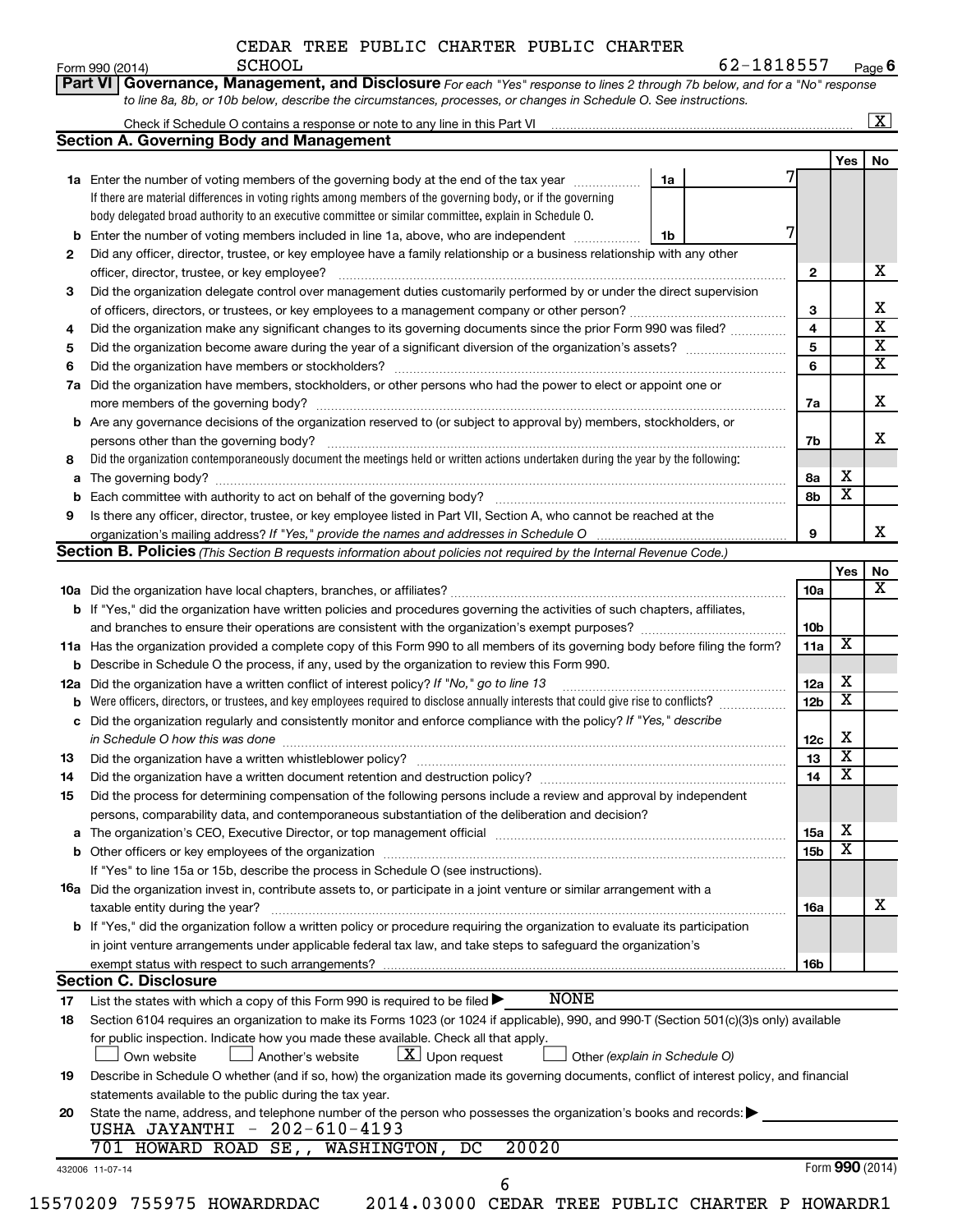| Form 990 (2014) |  |
|-----------------|--|
|-----------------|--|

 $\Box$ 

| Part VII Compensation of Officers, Directors, Trustees, Key Employees, Highest Compensated |  |
|--------------------------------------------------------------------------------------------|--|
| <b>Employees, and Independent Contractors</b>                                              |  |

Check if Schedule O contains a response or note to any line in this Part VII

**Section A. Officers, Directors, Trustees, Key Employees, and Highest Compensated Employees**

**1a**  Complete this table for all persons required to be listed. Report compensation for the calendar year ending with or within the organization's tax year.

**•** List all of the organization's current officers, directors, trustees (whether individuals or organizations), regardless of amount of compensation. Enter -0- in columns  $(D)$ ,  $(E)$ , and  $(F)$  if no compensation was paid.

**•** List all of the organization's **current** key employees, if any. See instructions for definition of "key employee."

**•** List the organization's five current highest compensated employees (other than an officer, director, trustee, or key employee) who received reportable compensation (Box 5 of Form W-2 and/or Box 7 of Form 1099-MISC) of more than \$100,000 from the organization and any related organizations.

**•** List all of the organization's former officers, key employees, and highest compensated employees who received more than \$100,000 of reportable compensation from the organization and any related organizations.

**•** List all of the organization's former directors or trustees that received, in the capacity as a former director or trustee of the organization, more than \$10,000 of reportable compensation from the organization and any related organizations.

List persons in the following order: individual trustees or directors; institutional trustees; officers; key employees; highest compensated employees; and former such persons.

Check this box if neither the organization nor any related organization compensated any current officer, director, or trustee.  $\Box$ 

| (A)                                | (C)<br>(B)             |                                         |                       |                                                                  |              |                                 |        | (D)             | (E)             | (F)                          |
|------------------------------------|------------------------|-----------------------------------------|-----------------------|------------------------------------------------------------------|--------------|---------------------------------|--------|-----------------|-----------------|------------------------------|
| Name and Title                     | Average                | Position<br>(do not check more than one |                       |                                                                  |              |                                 |        | Reportable      | Reportable      | Estimated                    |
|                                    | hours per              |                                         |                       | box, unless person is both an<br>officer and a director/trustee) |              |                                 |        | compensation    | compensation    | amount of                    |
|                                    | week                   |                                         |                       |                                                                  |              |                                 |        | from            | from related    | other                        |
|                                    | (list any              |                                         |                       |                                                                  |              |                                 |        | the             | organizations   | compensation                 |
|                                    | hours for              |                                         |                       |                                                                  |              |                                 |        | organization    | (W-2/1099-MISC) | from the                     |
|                                    | related                |                                         |                       |                                                                  |              |                                 |        | (W-2/1099-MISC) |                 | organization                 |
|                                    | organizations<br>below |                                         |                       |                                                                  |              |                                 |        |                 |                 | and related<br>organizations |
|                                    | line)                  | Individual trustee or director          | Institutional trustee | Officer                                                          | Key employee | Highest compensated<br>employee | Former |                 |                 |                              |
| DR. CARLA BAILEY<br>(1)            | 10.00                  |                                         |                       |                                                                  |              |                                 |        |                 |                 |                              |
| BOARD PRESIDENT/CHAIR              |                        | $\mathbf X$                             |                       | $\mathbf X$                                                      |              |                                 |        | 0.              | 0.              | $\mathbf 0$ .                |
| (2)<br>MS. MONICA RAY              | 5.00                   |                                         |                       |                                                                  |              |                                 |        |                 |                 |                              |
| VICE CHAIR                         |                        | $\mathbf X$                             |                       | X                                                                |              |                                 |        | $\mathbf 0$ .   | $\mathbf 0$ .   | $\mathbf 0$ .                |
| MS. ARNEICE WILLIAMS<br>(3)        | 2.00                   |                                         |                       |                                                                  |              |                                 |        |                 |                 |                              |
| PARENT REPRESENTATIVE              |                        | $\mathbf X$                             |                       |                                                                  |              |                                 |        | 0.              | 0.              | $\mathbf 0$ .                |
| MR. ANTOINE BIDDY<br>(4)           | 2.00                   |                                         |                       |                                                                  |              |                                 |        |                 |                 |                              |
| PARENT REPRESENTATIVE              |                        | $\mathbf x$                             |                       |                                                                  |              |                                 |        | 0.              | 0.              | $\mathbf 0$ .                |
| MS. SANDRA C. ALLEN<br>(5)         | 2.00                   |                                         |                       |                                                                  |              |                                 |        |                 |                 |                              |
| <b>BOARD MEMBER</b>                |                        | X                                       |                       |                                                                  |              |                                 |        | 0.              | 0.              | $\mathbf 0$ .                |
| MR. VAUN CLEVELAND<br>(6)          | 2.00                   |                                         |                       |                                                                  |              |                                 |        |                 |                 |                              |
| <b>TREASURER</b>                   |                        | X                                       |                       | X                                                                |              |                                 |        | $\mathbf 0$ .   | $\mathbf 0$ .   | $\mathbf 0$ .                |
| (7) MS. JEWEL GOODMAN              | 2.00                   |                                         |                       |                                                                  |              |                                 |        |                 |                 |                              |
| <b>SECRETARY</b>                   |                        | X                                       |                       | $\mathbf X$                                                      |              |                                 |        | 0.              | 0.              | $\mathbf 0$ .                |
| DR. LATONYA HENDERSON<br>(8)       | 40.00                  |                                         |                       |                                                                  |              |                                 |        |                 |                 |                              |
| EXECUTIVE DIRECTOR                 |                        |                                         |                       | X                                                                |              |                                 |        | 163,656.        | 0.              | 1,637.                       |
| (9) USHA JAYANTHI                  | 40.00                  |                                         |                       |                                                                  |              |                                 |        |                 |                 |                              |
| CHIEF FINANCIAL OFFICER            |                        |                                         |                       | $\mathbf X$                                                      |              |                                 |        | 129,200.        | 0.              | 1,292.                       |
| (10) DR. ROBINETTE BREEDLOVE-LEWIS | 40.00                  |                                         |                       |                                                                  |              |                                 |        |                 |                 |                              |
| DIRECTOR OF OPERATIONS             |                        |                                         |                       |                                                                  |              | $\mathbf X$                     |        | 133,500.        | $\mathbf 0$ .   | 1,335.                       |
|                                    |                        |                                         |                       |                                                                  |              |                                 |        |                 |                 |                              |
|                                    |                        |                                         |                       |                                                                  |              |                                 |        |                 |                 |                              |
|                                    |                        |                                         |                       |                                                                  |              |                                 |        |                 |                 |                              |
|                                    |                        |                                         |                       |                                                                  |              |                                 |        |                 |                 |                              |
|                                    |                        |                                         |                       |                                                                  |              |                                 |        |                 |                 |                              |
|                                    |                        |                                         |                       |                                                                  |              |                                 |        |                 |                 |                              |
|                                    |                        |                                         |                       |                                                                  |              |                                 |        |                 |                 |                              |
|                                    |                        |                                         |                       |                                                                  |              |                                 |        |                 |                 |                              |
|                                    |                        |                                         |                       |                                                                  |              |                                 |        |                 |                 |                              |
|                                    |                        |                                         |                       |                                                                  |              |                                 |        |                 |                 |                              |
|                                    |                        |                                         |                       |                                                                  |              |                                 |        |                 |                 |                              |
|                                    |                        |                                         |                       |                                                                  |              |                                 |        |                 |                 |                              |

7

432007 11-07-14

Form (2014) **990**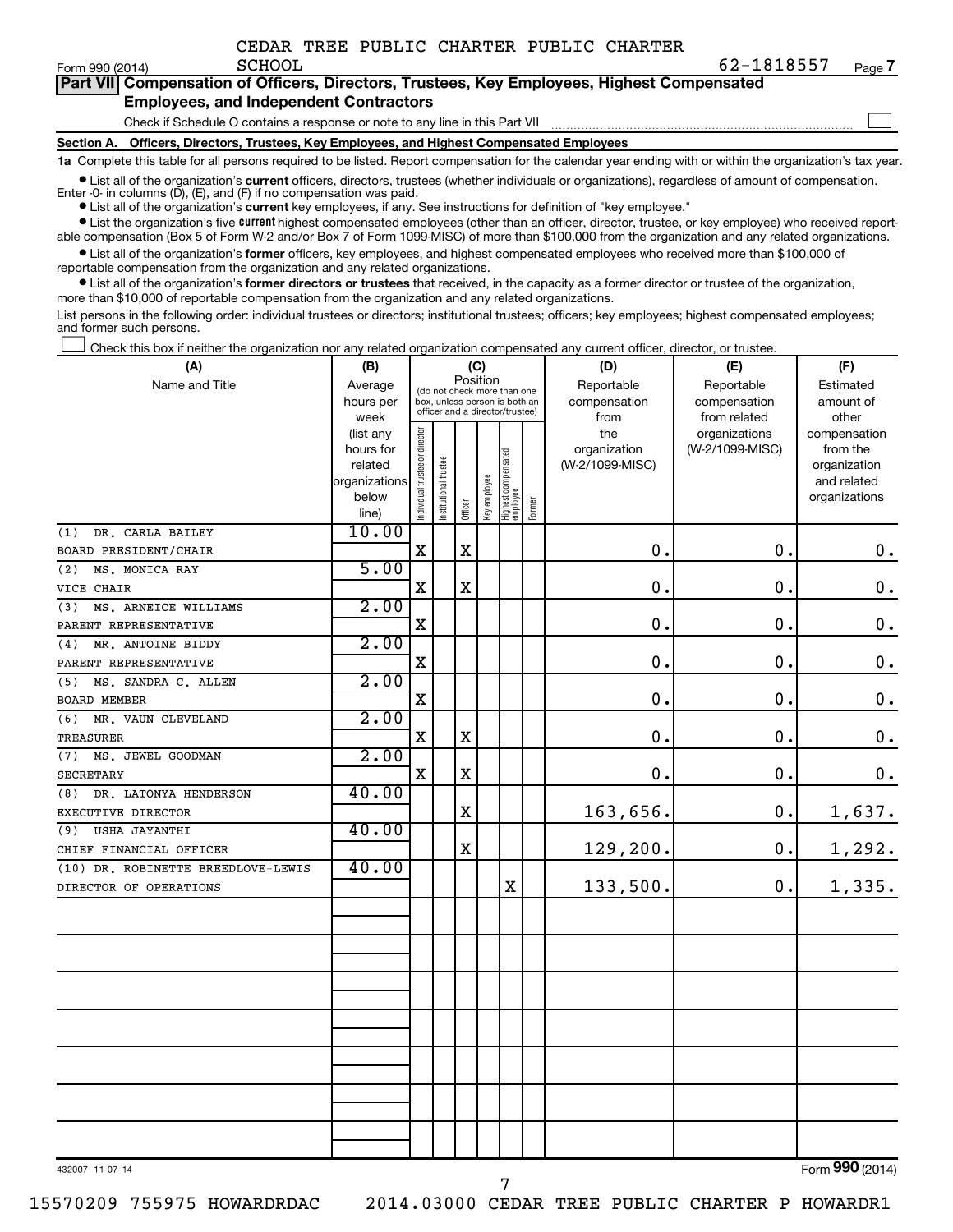| <b>SCHOOL</b>                                                                                                                                                                                                                                                                                                                   |                                                                                                                                                                                                                                                |                                |                       |         |              |                                 |                                                             | CEDAR TREE PUBLIC CHARTER PUBLIC CHARTER                   | 62-1818557      |                                                          |                                      |
|---------------------------------------------------------------------------------------------------------------------------------------------------------------------------------------------------------------------------------------------------------------------------------------------------------------------------------|------------------------------------------------------------------------------------------------------------------------------------------------------------------------------------------------------------------------------------------------|--------------------------------|-----------------------|---------|--------------|---------------------------------|-------------------------------------------------------------|------------------------------------------------------------|-----------------|----------------------------------------------------------|--------------------------------------|
| Form 990 (2014)<br><b>Part VII</b><br>Section A. Officers, Directors, Trustees, Key Employees, and Highest Compensated Employees (continued)                                                                                                                                                                                    |                                                                                                                                                                                                                                                |                                |                       |         |              |                                 |                                                             |                                                            |                 |                                                          | Page 8                               |
| (A)<br>Name and title                                                                                                                                                                                                                                                                                                           | (B)<br>(C)<br>(D)<br>(E)<br>Position<br>Average<br>Reportable<br>(do not check more than one<br>hours per<br>compensation<br>box, unless person is both an<br>officer and a director/trustee)<br>week<br>from<br>(list any<br>the<br>hours for |                                |                       |         |              |                                 | Reportable<br>compensation<br>from related<br>organizations | (F)<br>Estimated<br>amount of<br>other<br>compensation     |                 |                                                          |                                      |
|                                                                                                                                                                                                                                                                                                                                 | related<br>organizations<br>below<br>line)                                                                                                                                                                                                     | Individual trustee or director | Institutional trustee | Officer | Key employee | Highest compensated<br>employee | Former                                                      | organization<br>(W-2/1099-MISC)                            | (W-2/1099-MISC) | from the<br>organization<br>and related<br>organizations |                                      |
|                                                                                                                                                                                                                                                                                                                                 |                                                                                                                                                                                                                                                |                                |                       |         |              |                                 |                                                             |                                                            |                 |                                                          |                                      |
|                                                                                                                                                                                                                                                                                                                                 |                                                                                                                                                                                                                                                |                                |                       |         |              |                                 |                                                             |                                                            |                 |                                                          |                                      |
|                                                                                                                                                                                                                                                                                                                                 |                                                                                                                                                                                                                                                |                                |                       |         |              |                                 |                                                             |                                                            |                 |                                                          |                                      |
| 1b Sub-total<br>c Total from continuation sheets to Part VII, Section A manuscription.<br>Total number of individuals (including but not limited to those listed above) who received more than \$100,000 of reportable<br>2<br>compensation from the organization $\blacktriangleright$                                         |                                                                                                                                                                                                                                                |                                |                       |         |              |                                 | $\blacktriangleright$<br>▶                                  | 426, 356.<br>$\overline{0}$ .<br>426, 356.                 |                 | $\overline{0}$ .<br>$\overline{0}$ .<br>0.               | 4,264.<br>$\overline{0}$ .<br>4,264. |
| Did the organization list any <b>former</b> officer, director, or trustee, key employee, or highest compensated employee on<br>З<br>line 1a? If "Yes," complete Schedule J for such individual<br>For any individual listed on line 1a, is the sum of reportable compensation and other compensation from the organization<br>4 |                                                                                                                                                                                                                                                |                                |                       |         |              |                                 |                                                             |                                                            |                 | Yes<br>3                                                 | No<br>X                              |
| and related organizations greater than \$150,000? If "Yes," complete Schedule J for such individual<br>Did any person listed on line 1a receive or accrue compensation from any unrelated organization or individual for services<br>5<br><b>Section B. Independent Contractors</b>                                             |                                                                                                                                                                                                                                                |                                |                       |         |              |                                 |                                                             |                                                            |                 | х<br>$\overline{\mathbf{4}}$<br>5                        | х                                    |
| Complete this table for your five highest compensated independent contractors that received more than \$100,000 of compensation from<br>1                                                                                                                                                                                       |                                                                                                                                                                                                                                                |                                |                       |         |              |                                 |                                                             |                                                            |                 |                                                          |                                      |
| the organization. Report compensation for the calendar year ending with or within the organization's tax year.<br>(A)<br>Name and business address                                                                                                                                                                              |                                                                                                                                                                                                                                                |                                |                       |         |              |                                 |                                                             | (B)<br>Description of services                             |                 | (C)<br>Compensation                                      |                                      |
| CAPITOL SERVICES MANAGEMENT, INC.,<br>MARTIN LUTHER KING JR AVENUE SE,                                                                                                                                                                                                                                                          |                                                                                                                                                                                                                                                |                                |                       | 3200    |              |                                 |                                                             | <b>BUILDING MAINTENANCE</b><br>SERVICES                    |                 | 183,976.                                                 |                                      |
| 7 L GROUP<br>3216 11TH PLACE SE, WASHINGTON, DC 20032<br>ED OPS                                                                                                                                                                                                                                                                 |                                                                                                                                                                                                                                                |                                |                       |         |              |                                 |                                                             | <b>BOARD CONSULTING</b><br>SERVICES<br>FINANCE, ACCOUNTING |                 | 147,375.                                                 |                                      |
| 1638 R STREET NW, WASHINGTON, DC 20009<br>REVOLUTION FOODS INC.<br>PO BOX 742759, LOS ANGELES, CA 90074                                                                                                                                                                                                                         |                                                                                                                                                                                                                                                |                                |                       |         |              |                                 |                                                             | AND STUDENT DATA SER<br>FOOD SERVICE                       |                 | 118,823.<br>106, 236.                                    |                                      |
| Total number of independent contractors (including but not limited to those listed above) who received more than<br>$\mathbf{2}$<br>\$100,000 of compensation from the organization                                                                                                                                             |                                                                                                                                                                                                                                                |                                |                       |         |              | 4                               |                                                             |                                                            |                 | $Form$ 990 (2014)                                        |                                      |

| 432008   |  |
|----------|--|
| 11-07-14 |  |

Form (2014) **990**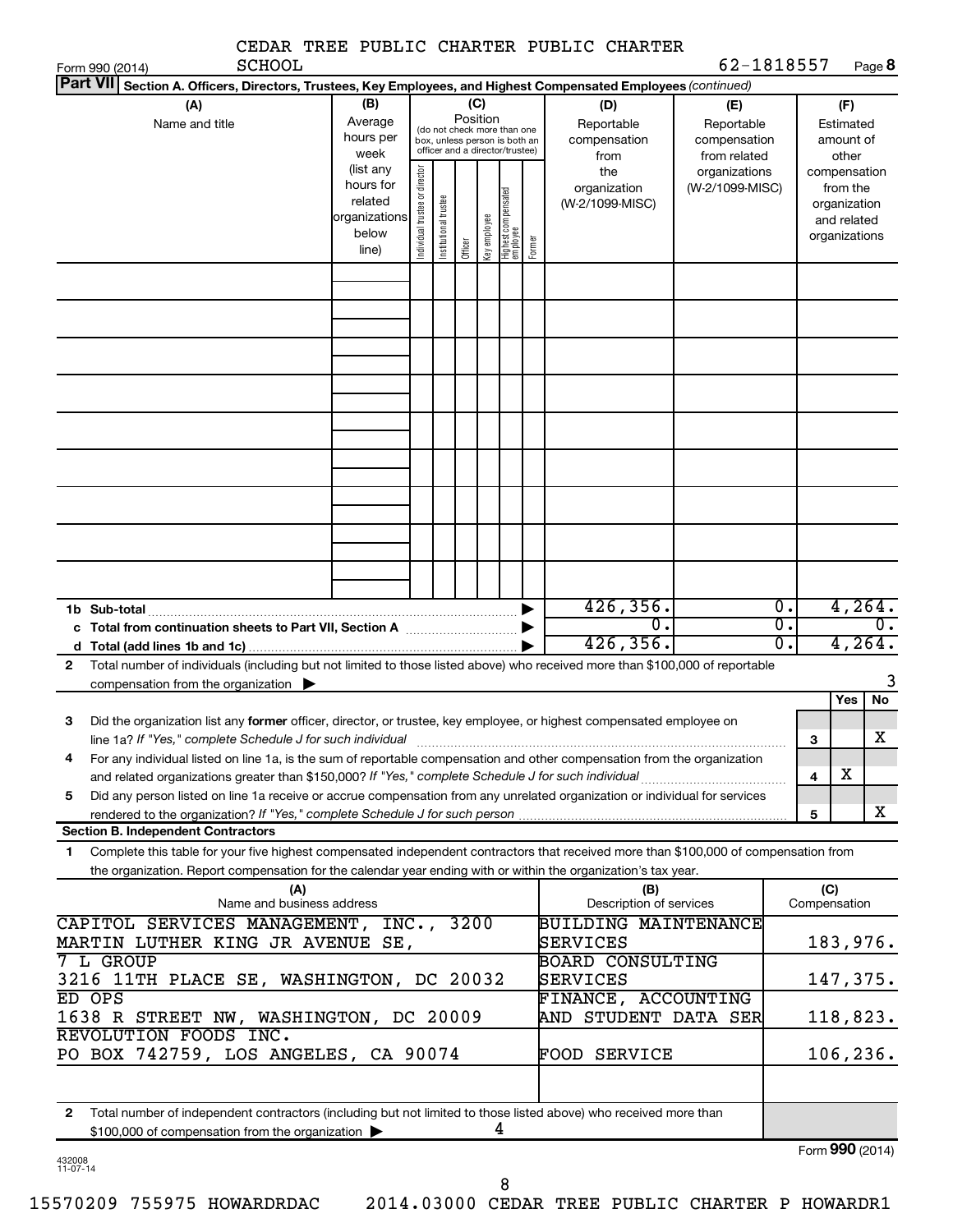|                                                           | <b>Part VIII</b> | <b>Statement of Revenue</b>                                 |                                              |                       |                                     |                                                 |                                         |                                                                    |
|-----------------------------------------------------------|------------------|-------------------------------------------------------------|----------------------------------------------|-----------------------|-------------------------------------|-------------------------------------------------|-----------------------------------------|--------------------------------------------------------------------|
|                                                           |                  |                                                             |                                              |                       |                                     |                                                 |                                         |                                                                    |
|                                                           |                  |                                                             |                                              |                       | (A)<br>Total revenue                | (B)<br>Related or<br>exempt function<br>revenue | (C)<br>Unrelated<br>business<br>revenue | (D)<br>Revenue excluded<br>from tax under<br>sections<br>512 - 514 |
|                                                           |                  | 1 a Federated campaigns                                     | 1a<br>.                                      |                       |                                     |                                                 |                                         |                                                                    |
|                                                           |                  | <b>b</b> Membership dues                                    | 1 <sub>b</sub>                               |                       |                                     |                                                 |                                         |                                                                    |
|                                                           |                  | c Fundraising events                                        | 1 <sub>c</sub>                               |                       |                                     |                                                 |                                         |                                                                    |
|                                                           |                  | d Related organizations                                     | 1 <sub>d</sub>                               |                       |                                     |                                                 |                                         |                                                                    |
|                                                           |                  | e Government grants (contributions)                         | 1e                                           | 591,764.              |                                     |                                                 |                                         |                                                                    |
|                                                           |                  | f All other contributions, gifts, grants, and               |                                              |                       |                                     |                                                 |                                         |                                                                    |
|                                                           |                  | similar amounts not included above                          | 1f                                           | 230,115.              |                                     |                                                 |                                         |                                                                    |
|                                                           |                  | g Noncash contributions included in lines 1a-1f: \$         |                                              |                       |                                     |                                                 |                                         |                                                                    |
| Contributions, Gifts, Grants<br>and Other Similar Amounts |                  |                                                             |                                              |                       | 821,879.                            |                                                 |                                         |                                                                    |
|                                                           |                  |                                                             |                                              | <b>Business Code</b>  |                                     |                                                 |                                         |                                                                    |
|                                                           |                  | 2 a PUPIL ALLOTMENTS                                        |                                              | 611600                | <mark>16,230,526.</mark> 6,230,526. |                                                 |                                         |                                                                    |
|                                                           | b                | BEFORE AND AFTER CARE                                       |                                              | 611710                |                                     | $138, 296.$ 138, 296.                           |                                         |                                                                    |
|                                                           |                  | <b>FUNDRAISING REVENUE</b>                                  |                                              | 900099                | 2,030.                              | 2,030.                                          |                                         |                                                                    |
|                                                           | d                |                                                             |                                              |                       |                                     |                                                 |                                         |                                                                    |
| Program Service<br>Revenue                                |                  |                                                             |                                              |                       |                                     |                                                 |                                         |                                                                    |
|                                                           |                  | All other program service revenue                           |                                              |                       |                                     |                                                 |                                         |                                                                    |
|                                                           |                  |                                                             |                                              | $\blacktriangleright$ | 6,370,852.                          |                                                 |                                         |                                                                    |
|                                                           | З                | Investment income (including dividends, interest, and       |                                              |                       |                                     |                                                 |                                         |                                                                    |
|                                                           |                  |                                                             |                                              |                       | 8,430.                              | 8,430.                                          |                                         |                                                                    |
|                                                           | 4                | Income from investment of tax-exempt bond proceeds          |                                              |                       |                                     |                                                 |                                         |                                                                    |
|                                                           | 5                |                                                             |                                              |                       |                                     |                                                 |                                         |                                                                    |
|                                                           |                  |                                                             | (i) Real                                     | (ii) Personal         |                                     |                                                 |                                         |                                                                    |
|                                                           |                  | <b>6 a</b> Gross rents                                      | 216,000.                                     |                       |                                     |                                                 |                                         |                                                                    |
|                                                           |                  | <b>b</b> Less: rental expenses                              | $\overline{0}$ .                             |                       |                                     |                                                 |                                         |                                                                    |
|                                                           |                  | c Rental income or (loss)                                   | 216,000.                                     |                       |                                     |                                                 |                                         |                                                                    |
|                                                           |                  | <b>d</b> Net rental income or (loss)                        |                                              |                       | 216,000.                            | 216,000.                                        |                                         |                                                                    |
|                                                           |                  | 7 a Gross amount from sales of                              | (i) Securities                               | (ii) Other            |                                     |                                                 |                                         |                                                                    |
|                                                           |                  | assets other than inventory                                 |                                              |                       |                                     |                                                 |                                         |                                                                    |
|                                                           |                  | <b>b</b> Less: cost or other basis                          |                                              |                       |                                     |                                                 |                                         |                                                                    |
|                                                           |                  | and sales expenses                                          |                                              |                       |                                     |                                                 |                                         |                                                                    |
|                                                           |                  |                                                             |                                              |                       |                                     |                                                 |                                         |                                                                    |
|                                                           |                  |                                                             |                                              |                       |                                     |                                                 |                                         |                                                                    |
|                                                           |                  | 8 a Gross income from fundraising events (not               |                                              |                       |                                     |                                                 |                                         |                                                                    |
| <b>Other Revenue</b>                                      |                  | including \$<br>contributions reported on line 1c). See     | of                                           |                       |                                     |                                                 |                                         |                                                                    |
|                                                           |                  |                                                             |                                              |                       |                                     |                                                 |                                         |                                                                    |
|                                                           |                  |                                                             | $\mathbf b$                                  |                       |                                     |                                                 |                                         |                                                                    |
|                                                           |                  | c Net income or (loss) from fundraising events              |                                              | .                     |                                     |                                                 |                                         |                                                                    |
|                                                           |                  | 9 a Gross income from gaming activities. See                |                                              |                       |                                     |                                                 |                                         |                                                                    |
|                                                           |                  |                                                             |                                              |                       |                                     |                                                 |                                         |                                                                    |
|                                                           |                  |                                                             | $\mathbf b$                                  |                       |                                     |                                                 |                                         |                                                                    |
|                                                           |                  |                                                             |                                              |                       |                                     |                                                 |                                         |                                                                    |
|                                                           |                  | 10 a Gross sales of inventory, less returns                 |                                              |                       |                                     |                                                 |                                         |                                                                    |
|                                                           |                  |                                                             |                                              |                       |                                     |                                                 |                                         |                                                                    |
|                                                           |                  |                                                             |                                              |                       |                                     |                                                 |                                         |                                                                    |
|                                                           |                  | c Net income or (loss) from sales of inventory              |                                              |                       |                                     |                                                 |                                         |                                                                    |
|                                                           |                  | Miscellaneous Revenue                                       |                                              | <b>Business Code</b>  |                                     |                                                 |                                         |                                                                    |
|                                                           |                  | 11 a OTHER INCOME                                           |                                              | 900099                | 61,059.                             | 61,059.                                         |                                         |                                                                    |
|                                                           | b                | the control of the control of the control of the control of |                                              |                       |                                     |                                                 |                                         |                                                                    |
|                                                           | с                |                                                             | the control of the control of the control of |                       |                                     |                                                 |                                         |                                                                    |
|                                                           |                  |                                                             |                                              |                       |                                     |                                                 |                                         |                                                                    |
|                                                           |                  |                                                             |                                              |                       | 61,059.                             |                                                 |                                         |                                                                    |
| 432009                                                    | 12               |                                                             |                                              |                       | 7,478,220.6,656,341.                |                                                 | Ο.                                      | 0.                                                                 |
| $11-07-14$                                                |                  |                                                             |                                              |                       | 9                                   |                                                 |                                         | Form 990 (2014)                                                    |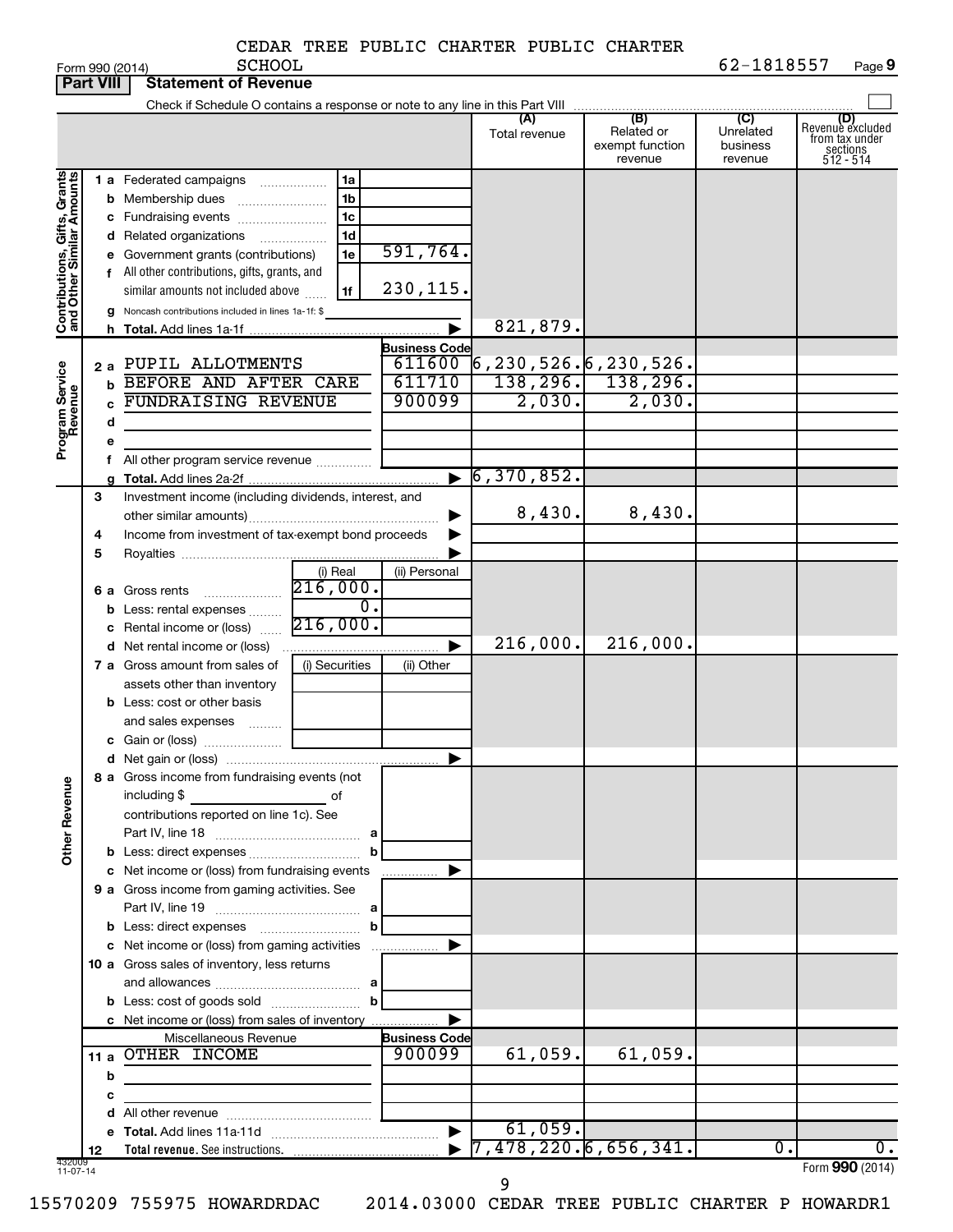|    | Part IX Statement of Functional Expenses                                                                                                                                                                    |                          |                                    |                                           |                                |  |  |  |  |
|----|-------------------------------------------------------------------------------------------------------------------------------------------------------------------------------------------------------------|--------------------------|------------------------------------|-------------------------------------------|--------------------------------|--|--|--|--|
|    | Section 501(c)(3) and 501(c)(4) organizations must complete all columns. All other organizations must complete column (A).                                                                                  |                          |                                    |                                           |                                |  |  |  |  |
|    | Check if Schedule O contains a response or note to any line in this Part IX                                                                                                                                 |                          |                                    |                                           | $\mathbf{X}$                   |  |  |  |  |
|    | Do not include amounts reported on lines 6b,<br>7b, 8b, 9b, and 10b of Part VIII.                                                                                                                           | (A)<br>Total expenses    | (B)<br>Program service<br>expenses | (C)<br>Management and<br>general expenses | (D)<br>Fundraising<br>expenses |  |  |  |  |
| 1. | Grants and other assistance to domestic organizations                                                                                                                                                       |                          |                                    |                                           |                                |  |  |  |  |
|    | and domestic governments. See Part IV, line 21                                                                                                                                                              |                          |                                    |                                           |                                |  |  |  |  |
| 2  | Grants and other assistance to domestic                                                                                                                                                                     |                          |                                    |                                           |                                |  |  |  |  |
|    | individuals. See Part IV, line 22                                                                                                                                                                           |                          |                                    |                                           |                                |  |  |  |  |
| 3  | Grants and other assistance to foreign                                                                                                                                                                      |                          |                                    |                                           |                                |  |  |  |  |
|    | organizations, foreign governments, and foreign                                                                                                                                                             |                          |                                    |                                           |                                |  |  |  |  |
|    | individuals. See Part IV, lines 15 and 16                                                                                                                                                                   |                          |                                    |                                           |                                |  |  |  |  |
| 4  | Benefits paid to or for members                                                                                                                                                                             |                          |                                    |                                           |                                |  |  |  |  |
| 5  | Compensation of current officers, directors,                                                                                                                                                                | 292,856.                 | 234,285.                           | 58,571.                                   |                                |  |  |  |  |
|    | trustees, and key employees                                                                                                                                                                                 |                          |                                    |                                           |                                |  |  |  |  |
| 6  | Compensation not included above, to disqualified                                                                                                                                                            |                          |                                    |                                           |                                |  |  |  |  |
|    | persons (as defined under section 4958(f)(1)) and<br>persons described in section 4958(c)(3)(B)                                                                                                             |                          |                                    |                                           |                                |  |  |  |  |
| 7  | Other salaries and wages                                                                                                                                                                                    | 2,815,752.               | 2, 241, 331.                       | 574, 421.                                 |                                |  |  |  |  |
| 8  | Pension plan accruals and contributions (include                                                                                                                                                            |                          |                                    |                                           |                                |  |  |  |  |
|    | section 401(k) and 403(b) employer contributions)                                                                                                                                                           |                          |                                    |                                           |                                |  |  |  |  |
| 9  | Other employee benefits                                                                                                                                                                                     | $\frac{12,712}{255,616}$ | $\frac{10,124}{203,566}$           | $\frac{2,588}{52,050}$                    |                                |  |  |  |  |
| 10 |                                                                                                                                                                                                             | 230,625.                 | 183,664.                           | 46,961.                                   |                                |  |  |  |  |
| 11 | Fees for services (non-employees):                                                                                                                                                                          |                          |                                    |                                           |                                |  |  |  |  |
| a  |                                                                                                                                                                                                             |                          |                                    |                                           |                                |  |  |  |  |
| b  |                                                                                                                                                                                                             |                          |                                    |                                           |                                |  |  |  |  |
| с  |                                                                                                                                                                                                             |                          |                                    |                                           |                                |  |  |  |  |
| d  |                                                                                                                                                                                                             |                          |                                    |                                           |                                |  |  |  |  |
| е  | Professional fundraising services. See Part IV, line 17                                                                                                                                                     |                          |                                    |                                           |                                |  |  |  |  |
| f  | Investment management fees                                                                                                                                                                                  |                          |                                    |                                           |                                |  |  |  |  |
| g  | Other. (If line 11g amount exceeds 10% of line 25,                                                                                                                                                          |                          |                                    |                                           |                                |  |  |  |  |
|    | column (A) amount, list line 11g expenses on Sch O.)                                                                                                                                                        | 799,611.                 | 254,650.                           | 544,961.                                  |                                |  |  |  |  |
| 12 |                                                                                                                                                                                                             | 66,491.                  | 5,810.                             | 60,681.                                   |                                |  |  |  |  |
| 13 |                                                                                                                                                                                                             | 79,035.                  | 2,230.                             | 76,805.                                   |                                |  |  |  |  |
| 14 |                                                                                                                                                                                                             |                          |                                    |                                           |                                |  |  |  |  |
| 15 |                                                                                                                                                                                                             | 135, 246.                |                                    | 135, 246.                                 |                                |  |  |  |  |
| 16 |                                                                                                                                                                                                             | 404                      |                                    | 404.                                      |                                |  |  |  |  |
| 17 | Travel                                                                                                                                                                                                      |                          |                                    |                                           |                                |  |  |  |  |
| 18 | Payments of travel or entertainment expenses<br>for any federal, state, or local public officials                                                                                                           |                          |                                    |                                           |                                |  |  |  |  |
| 19 | Conferences, conventions, and meetings                                                                                                                                                                      |                          |                                    |                                           |                                |  |  |  |  |
| 20 | Interest                                                                                                                                                                                                    | 199,664.                 |                                    | 199,664.                                  |                                |  |  |  |  |
| 21 |                                                                                                                                                                                                             |                          |                                    |                                           |                                |  |  |  |  |
| 22 | Depreciation, depletion, and amortization                                                                                                                                                                   | 324,540.                 | 107,832.                           | 216,708.                                  |                                |  |  |  |  |
| 23 | Insurance                                                                                                                                                                                                   | 33,393.                  |                                    | 33, 393.                                  |                                |  |  |  |  |
| 24 | Other expenses. Itemize expenses not covered<br>above. (List miscellaneous expenses in line 24e. If line<br>24e amount exceeds 10% of line 25, column (A)<br>amount, list line 24e expenses on Schedule O.) |                          |                                    |                                           |                                |  |  |  |  |
| a  | <b>FOOD SERVICES</b>                                                                                                                                                                                        | 307, 382.                | 285, 871.                          | 21,511.                                   |                                |  |  |  |  |
| b  | PROFESSIONAL DEVELOPMEN                                                                                                                                                                                     | 202, 367.                | 202, 367.                          |                                           |                                |  |  |  |  |
| C  | REPAIRS & MAINTENANCE                                                                                                                                                                                       | 128,951.                 |                                    | 128,951.                                  |                                |  |  |  |  |
| d  | SUPPLIES AND MATERIALS                                                                                                                                                                                      | 117,835.                 | 117,835.                           |                                           |                                |  |  |  |  |
|    | e All other expenses                                                                                                                                                                                        | 159,376.                 | 40,370.                            | 119,006.                                  |                                |  |  |  |  |
| 25 | Total functional expenses. Add lines 1 through 24e                                                                                                                                                          | 6, 161, 856.             | 3,889,935.                         | 2, 271, 921.                              | $\overline{0}$ .               |  |  |  |  |
| 26 | Joint costs. Complete this line only if the organization                                                                                                                                                    |                          |                                    |                                           |                                |  |  |  |  |
|    | reported in column (B) joint costs from a combined                                                                                                                                                          |                          |                                    |                                           |                                |  |  |  |  |
|    | educational campaign and fundraising solicitation.<br>Check here $\blacktriangleright$<br>if following SOP 98-2 (ASC 958-720)                                                                               |                          |                                    |                                           |                                |  |  |  |  |
|    |                                                                                                                                                                                                             |                          |                                    |                                           |                                |  |  |  |  |

432010 11-07-14

Form (2014) **990**

15570209 755975 HOWARDRDAC 2014.03000 CEDAR TREE PUBLIC CHARTER P HOWARDR1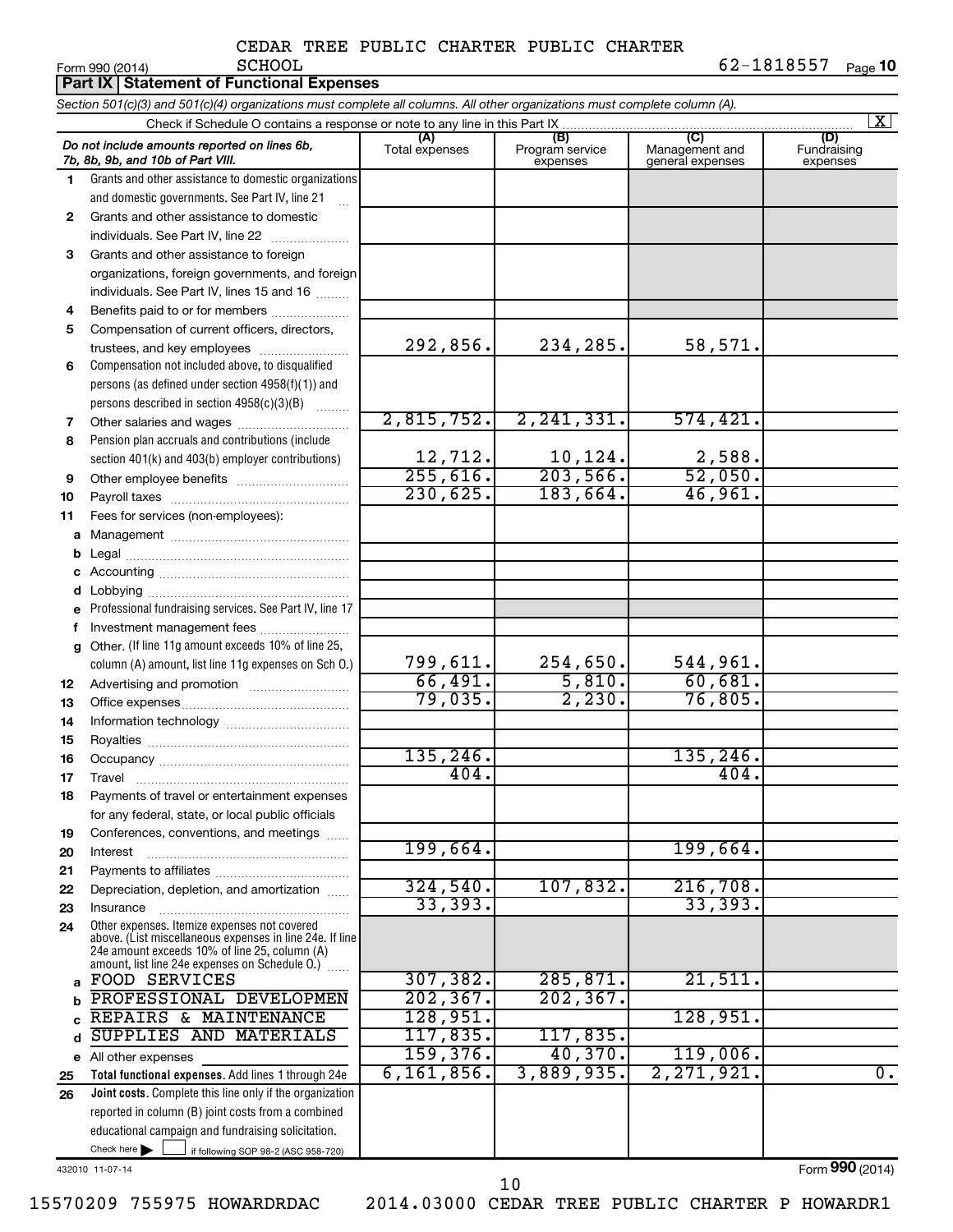| Form 990 (2014) |  |  |
|-----------------|--|--|

|                      | <b>Part X</b> | Form 990 (2014)<br>ocuon<br><b>Balance Sheet</b>                                                                                                                   |             |                          |                 | 02-1010777<br>Page II |
|----------------------|---------------|--------------------------------------------------------------------------------------------------------------------------------------------------------------------|-------------|--------------------------|-----------------|-----------------------|
|                      |               |                                                                                                                                                                    |             |                          |                 |                       |
|                      |               |                                                                                                                                                                    |             | (A)<br>Beginning of year |                 | (B)<br>End of year    |
|                      | 1             |                                                                                                                                                                    |             | 8, 166, 182.             | $\mathbf{1}$    | 9,486,129.            |
|                      | $\mathbf{2}$  |                                                                                                                                                                    |             |                          | $\mathbf{2}$    |                       |
|                      | 3             |                                                                                                                                                                    |             | 3                        |                 |                       |
|                      | 4             |                                                                                                                                                                    | 285, 251.   | $\overline{4}$           | 222,182.        |                       |
|                      | 5             | Loans and other receivables from current and former officers, directors,                                                                                           |             |                          |                 |                       |
|                      |               | trustees, key employees, and highest compensated employees. Complete                                                                                               |             |                          |                 |                       |
|                      |               | Part II of Schedule L                                                                                                                                              |             |                          | 5               |                       |
|                      | 6             | Loans and other receivables from other disqualified persons (as defined under<br>section 4958(f)(1)), persons described in section 4958(c)(3)(B), and contributing |             |                          |                 |                       |
|                      |               | employers and sponsoring organizations of section 501(c)(9) voluntary                                                                                              |             |                          |                 |                       |
|                      |               | employees' beneficiary organizations (see instr). Complete Part II of Sch L                                                                                        |             |                          | 6               |                       |
| Assets               | 7             |                                                                                                                                                                    |             | 7                        |                 |                       |
|                      | 8             |                                                                                                                                                                    |             |                          | 8               |                       |
|                      | 9             | Prepaid expenses and deferred charges                                                                                                                              |             | 252,841.                 | 9               | 238, 112.             |
|                      |               | 10a Land, buildings, and equipment: cost or other                                                                                                                  |             |                          |                 |                       |
|                      |               | basis. Complete Part VI of Schedule D  10a                                                                                                                         | 13,063,105. |                          |                 |                       |
|                      |               |                                                                                                                                                                    | 3,823,443.  | 9,532,190.               | 10 <sub>c</sub> | 9,239,662.            |
|                      | 11            |                                                                                                                                                                    |             | 11                       |                 |                       |
|                      | 12            |                                                                                                                                                                    | 286,010.    | 12                       | 290, 354.       |                       |
|                      | 13            |                                                                                                                                                                    |             |                          | 13              |                       |
|                      | 14            |                                                                                                                                                                    |             |                          | 14              |                       |
|                      | 15            |                                                                                                                                                                    | 221,483.    | 15                       | 85,626.         |                       |
|                      | 16            |                                                                                                                                                                    |             | 18,743,957.              | 16              | 19,562,065.           |
|                      | 17            |                                                                                                                                                                    |             | 509,088.                 | 17              | 555, 765.             |
|                      | 18            |                                                                                                                                                                    |             |                          | 18              |                       |
|                      | 19            |                                                                                                                                                                    |             | 140,691.                 | 19              |                       |
|                      | 20            |                                                                                                                                                                    |             |                          | 20              |                       |
|                      | 21            | Escrow or custodial account liability. Complete Part IV of Schedule D                                                                                              |             |                          | 21              |                       |
|                      | 22            | Loans and other payables to current and former officers, directors, trustees,                                                                                      |             |                          |                 |                       |
| Liabilities          |               | key employees, highest compensated employees, and disqualified persons.                                                                                            |             |                          |                 |                       |
|                      |               |                                                                                                                                                                    |             |                          | 22              |                       |
|                      | 23            | Secured mortgages and notes payable to unrelated third parties                                                                                                     |             | 6,734,687.               | 23              | 6,449,981.            |
|                      | 24            | Unsecured notes and loans payable to unrelated third parties                                                                                                       |             |                          | 24              |                       |
|                      | 25            | Other liabilities (including federal income tax, payables to related third                                                                                         |             |                          |                 |                       |
|                      |               | parties, and other liabilities not included on lines 17-24). Complete Part X of                                                                                    |             |                          |                 |                       |
|                      |               | Schedule D                                                                                                                                                         |             |                          | 25              |                       |
|                      | 26            | Total liabilities. Add lines 17 through 25                                                                                                                         |             | 7,384,466.               | 26              | 7,005,746.            |
|                      |               | Organizations that follow SFAS 117 (ASC 958), check here $\blacktriangleright \begin{array}{c} \boxed{X} \\ \end{array}$ and                                       |             |                          |                 |                       |
|                      |               | complete lines 27 through 29, and lines 33 and 34.                                                                                                                 |             |                          |                 |                       |
|                      | 27            |                                                                                                                                                                    |             | 11,359,491.              | 27              | 12,556,319.           |
| <b>Fund Balances</b> | 28            |                                                                                                                                                                    |             |                          | 28              |                       |
|                      | 29            | Permanently restricted net assets                                                                                                                                  |             |                          | 29              |                       |
|                      |               | Organizations that do not follow SFAS 117 (ASC 958), check here ▶                                                                                                  |             |                          |                 |                       |
| Net Assets or        |               | and complete lines 30 through 34.                                                                                                                                  |             |                          |                 |                       |
|                      | 30            |                                                                                                                                                                    |             |                          | 30              |                       |
|                      | 31            | Paid-in or capital surplus, or land, building, or equipment fund                                                                                                   |             |                          | 31              |                       |
|                      | 32            | Retained earnings, endowment, accumulated income, or other funds                                                                                                   |             | 11,359,491.              | 32              | 12,556,319.           |
|                      | 33            |                                                                                                                                                                    |             | 18,743,957.              | 33<br>34        | 19,562,065.           |
|                      | 34            |                                                                                                                                                                    |             |                          |                 |                       |

Form (2014) **990**

432011 11-07-14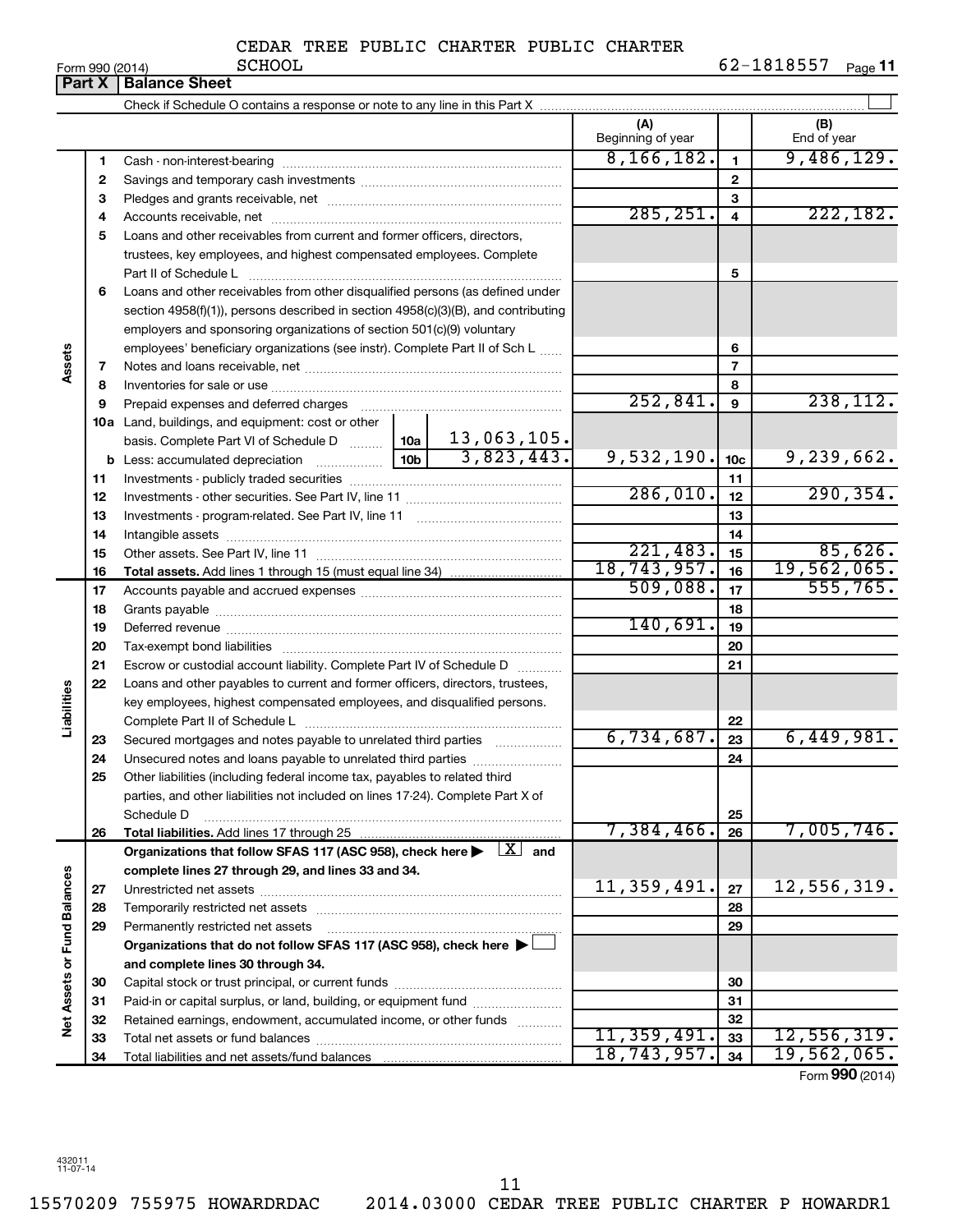|    | <b>SCHOOL</b><br>Form 990 (2014)                                                                                                                                                                                               |                         | 62-1818557 |                |     | Page 12                 |
|----|--------------------------------------------------------------------------------------------------------------------------------------------------------------------------------------------------------------------------------|-------------------------|------------|----------------|-----|-------------------------|
|    | Part XI Reconciliation of Net Assets                                                                                                                                                                                           |                         |            |                |     |                         |
|    | Check if Schedule O contains a response or note to any line in this Part XI [11] Check if Schedule O contains a response or note to any line in this Part XI                                                                   |                         |            |                |     | $\overline{\mathbf{x}}$ |
|    |                                                                                                                                                                                                                                |                         |            |                |     |                         |
| 1  |                                                                                                                                                                                                                                | $\mathbf{1}$            |            | 7,478,220.     |     |                         |
| 2  |                                                                                                                                                                                                                                | $\overline{2}$          |            | 6,161,856.     |     |                         |
| З  | Revenue less expenses. Subtract line 2 from line 1                                                                                                                                                                             | 3                       |            | 1,316,364.     |     |                         |
| 4  |                                                                                                                                                                                                                                | $\overline{\mathbf{4}}$ |            | 11,359,491.    |     |                         |
| 5  | Net unrealized gains (losses) on investments [11] matter than the control of the control of the control of the control of the control of the control of the control of the control of the control of the control of the contro | 5                       |            |                |     |                         |
| 6  | Donated services and use of facilities                                                                                                                                                                                         | 6                       |            |                |     |                         |
| 7  | Investment expenses                                                                                                                                                                                                            | $\overline{7}$          |            |                |     |                         |
| 8  | Prior period adjustments www.communication.communication.com/news/communication.com/news/communication.com/new                                                                                                                 | 8                       |            |                |     |                         |
| 9  |                                                                                                                                                                                                                                | 9                       |            | $-119,536.$    |     |                         |
| 10 | Net assets or fund balances at end of year. Combine lines 3 through 9 (must equal Part X, line 33,                                                                                                                             |                         |            |                |     |                         |
|    | column (B))                                                                                                                                                                                                                    | 10                      |            | 12,556,319.    |     |                         |
|    | <b>Part XII</b> Financial Statements and Reporting                                                                                                                                                                             |                         |            |                |     |                         |
|    |                                                                                                                                                                                                                                |                         |            |                |     |                         |
|    |                                                                                                                                                                                                                                |                         |            |                | Yes | <b>No</b>               |
| 1  | $\mathbf{X}$ Accrual<br>Accounting method used to prepare the Form 990: $\Box$ Cash<br>Other                                                                                                                                   |                         |            |                |     |                         |
|    | If the organization changed its method of accounting from a prior year or checked "Other," explain in Schedule O.                                                                                                              |                         |            |                |     |                         |
|    | 2a Were the organization's financial statements compiled or reviewed by an independent accountant?                                                                                                                             |                         |            | 2a             |     | x                       |
|    | If "Yes," check a box below to indicate whether the financial statements for the year were compiled or reviewed on a                                                                                                           |                         |            |                |     |                         |
|    | separate basis, consolidated basis, or both:                                                                                                                                                                                   |                         |            |                |     |                         |
|    | Separate basis<br>Consolidated basis<br>Both consolidated and separate basis                                                                                                                                                   |                         |            |                |     |                         |
|    |                                                                                                                                                                                                                                |                         |            | 2 <sub>b</sub> | х   |                         |
|    | If "Yes," check a box below to indicate whether the financial statements for the year were audited on a separate basis,                                                                                                        |                         |            |                |     |                         |
|    | consolidated basis, or both:                                                                                                                                                                                                   |                         |            |                |     |                         |
|    | $ \mathbf{X} $ Separate basis<br>Consolidated basis<br>Both consolidated and separate basis                                                                                                                                    |                         |            |                |     |                         |
|    | c If "Yes" to line 2a or 2b, does the organization have a committee that assumes responsibility for oversight of the audit,                                                                                                    |                         |            |                |     |                         |
|    |                                                                                                                                                                                                                                |                         |            | 2c             | х   |                         |
|    | If the organization changed either its oversight process or selection process during the tax year, explain in Schedule O.                                                                                                      |                         |            |                |     |                         |
|    | 3a As a result of a federal award, was the organization required to undergo an audit or audits as set forth in the Single Audit                                                                                                |                         |            |                |     |                         |
|    |                                                                                                                                                                                                                                |                         |            | За             | х   |                         |
|    | b If "Yes," did the organization undergo the required audit or audits? If the organization did not undergo the required audit                                                                                                  |                         |            |                |     |                         |
|    |                                                                                                                                                                                                                                |                         |            | 3 <sub>b</sub> | X   |                         |

Form (2014) **990**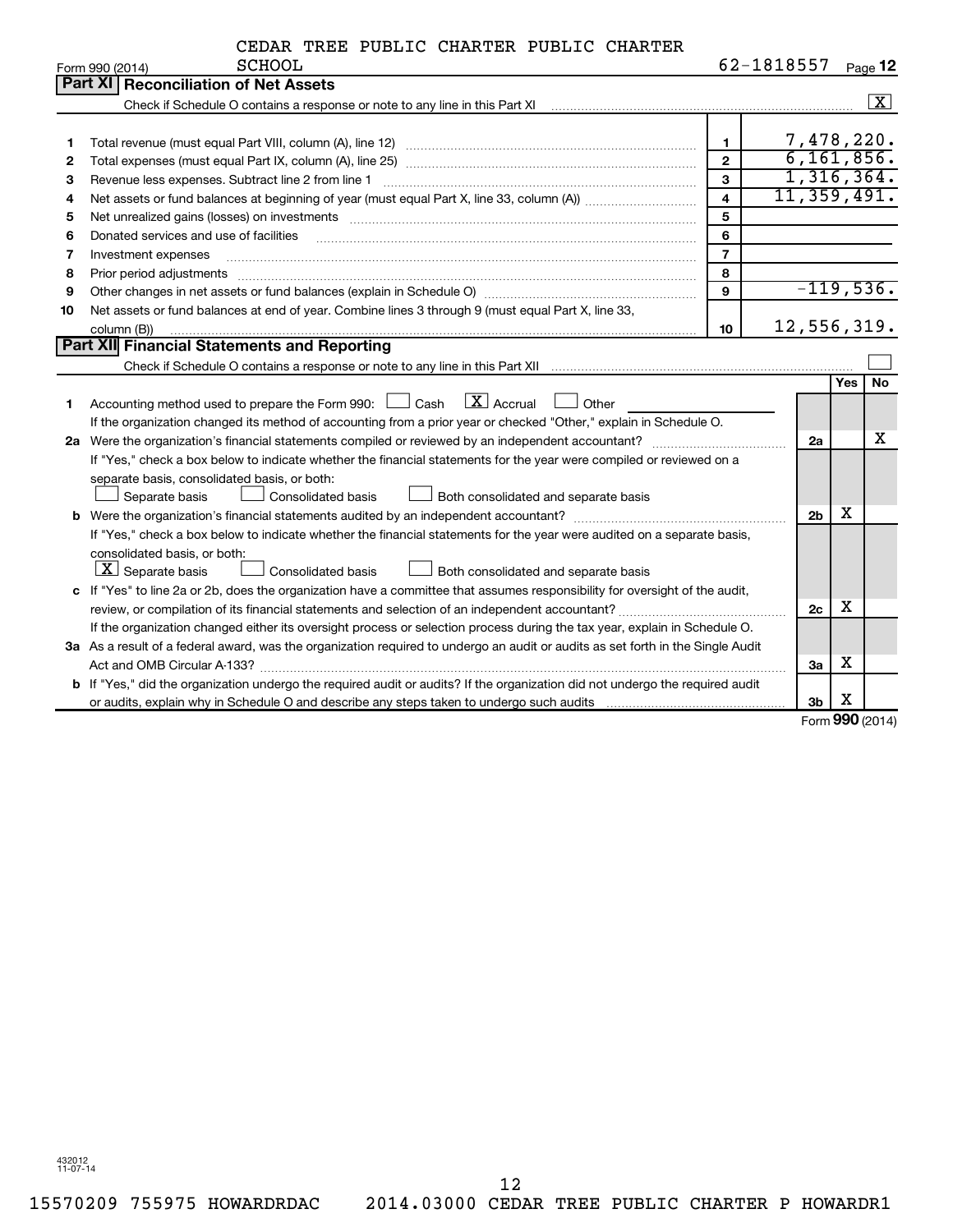| <b>SCHEDULE A</b><br>(Form 990 or 990-EZ)     |                                                                                                                                                                                                                                  | <b>Public Charity Status and Public Support</b>                               |                                            |    |                                        | OMB No. 1545-0047                                   |
|-----------------------------------------------|----------------------------------------------------------------------------------------------------------------------------------------------------------------------------------------------------------------------------------|-------------------------------------------------------------------------------|--------------------------------------------|----|----------------------------------------|-----------------------------------------------------|
|                                               |                                                                                                                                                                                                                                  | Complete if the organization is a section 501(c)(3) organization or a section |                                            |    |                                        |                                                     |
| Department of the Treasury                    |                                                                                                                                                                                                                                  | 4947(a)(1) nonexempt charitable trust.<br>Attach to Form 990 or Form 990-EZ.  |                                            |    |                                        | <b>Open to Public</b>                               |
| Internal Revenue Service                      | Information about Schedule A (Form 990 or 990-EZ) and its instructions is at www.irs.gov/form990.                                                                                                                                |                                                                               |                                            |    |                                        | <b>Inspection</b>                                   |
| Name of the organization                      | CEDAR TREE PUBLIC CHARTER PUBLIC CHARTER<br><b>SCHOOL</b>                                                                                                                                                                        |                                                                               |                                            |    |                                        | <b>Employer identification number</b><br>62-1818557 |
| Part I                                        | Reason for Public Charity Status (All organizations must complete this part.) See instructions.                                                                                                                                  |                                                                               |                                            |    |                                        |                                                     |
|                                               | The organization is not a private foundation because it is: (For lines 1 through 11, check only one box.)                                                                                                                        |                                                                               |                                            |    |                                        |                                                     |
| 1                                             | A church, convention of churches, or association of churches described in section 170(b)(1)(A)(i).                                                                                                                               |                                                                               |                                            |    |                                        |                                                     |
| <u>X  </u><br>2                               | A school described in section 170(b)(1)(A)(ii). (Attach Schedule E.)                                                                                                                                                             |                                                                               |                                            |    |                                        |                                                     |
| 3                                             | A hospital or a cooperative hospital service organization described in section 170(b)(1)(A)(iii).                                                                                                                                |                                                                               |                                            |    |                                        |                                                     |
| 4                                             | A medical research organization operated in conjunction with a hospital described in section 170(b)(1)(A)(iii). Enter the hospital's name,                                                                                       |                                                                               |                                            |    |                                        |                                                     |
| city, and state:                              |                                                                                                                                                                                                                                  |                                                                               |                                            |    |                                        |                                                     |
| 5                                             | An organization operated for the benefit of a college or university owned or operated by a governmental unit described in                                                                                                        |                                                                               |                                            |    |                                        |                                                     |
|                                               | section 170(b)(1)(A)(iv). (Complete Part II.)                                                                                                                                                                                    |                                                                               |                                            |    |                                        |                                                     |
| 6                                             | A federal, state, or local government or governmental unit described in section 170(b)(1)(A)(v).                                                                                                                                 |                                                                               |                                            |    |                                        |                                                     |
| 7                                             | An organization that normally receives a substantial part of its support from a governmental unit or from the general public described in                                                                                        |                                                                               |                                            |    |                                        |                                                     |
|                                               | section 170(b)(1)(A)(vi). (Complete Part II.)                                                                                                                                                                                    |                                                                               |                                            |    |                                        |                                                     |
| 8                                             | A community trust described in section 170(b)(1)(A)(vi). (Complete Part II.)                                                                                                                                                     |                                                                               |                                            |    |                                        |                                                     |
| 9                                             | An organization that normally receives: (1) more than 33 1/3% of its support from contributions, membership fees, and gross receipts from                                                                                        |                                                                               |                                            |    |                                        |                                                     |
|                                               | activities related to its exempt functions - subject to certain exceptions, and (2) no more than 33 1/3% of its support from gross investment                                                                                    |                                                                               |                                            |    |                                        |                                                     |
|                                               | income and unrelated business taxable income (less section 511 tax) from businesses acquired by the organization after June 30, 1975.<br>See section 509(a)(2). (Complete Part III.)                                             |                                                                               |                                            |    |                                        |                                                     |
| 10                                            | An organization organized and operated exclusively to test for public safety. See section 509(a)(4).                                                                                                                             |                                                                               |                                            |    |                                        |                                                     |
| 11                                            | An organization organized and operated exclusively for the benefit of, to perform the functions of, or to carry out the purposes of one or                                                                                       |                                                                               |                                            |    |                                        |                                                     |
|                                               | more publicly supported organizations described in section 509(a)(1) or section 509(a)(2). See section 509(a)(3). Check the box in                                                                                               |                                                                               |                                            |    |                                        |                                                     |
|                                               | lines 11a through 11d that describes the type of supporting organization and complete lines 11e, 11f, and 11g.                                                                                                                   |                                                                               |                                            |    |                                        |                                                     |
| a                                             | Type I. A supporting organization operated, supervised, or controlled by its supported organization(s), typically by giving                                                                                                      |                                                                               |                                            |    |                                        |                                                     |
|                                               | the supported organization(s) the power to regularly appoint or elect a majority of the directors or trustees of the supporting                                                                                                  |                                                                               |                                            |    |                                        |                                                     |
|                                               | organization. You must complete Part IV, Sections A and B.                                                                                                                                                                       |                                                                               |                                            |    |                                        |                                                     |
| b                                             | Type II. A supporting organization supervised or controlled in connection with its supported organization(s), by having                                                                                                          |                                                                               |                                            |    |                                        |                                                     |
|                                               | control or management of the supporting organization vested in the same persons that control or manage the supported                                                                                                             |                                                                               |                                            |    |                                        |                                                     |
|                                               | organization(s). You must complete Part IV, Sections A and C.                                                                                                                                                                    |                                                                               |                                            |    |                                        |                                                     |
| c                                             | Type III functionally integrated. A supporting organization operated in connection with, and functionally integrated with,<br>its supported organization(s) (see instructions). You must complete Part IV, Sections A, D, and E. |                                                                               |                                            |    |                                        |                                                     |
| d                                             | Type III non-functionally integrated. A supporting organization operated in connection with its supported organization(s)                                                                                                        |                                                                               |                                            |    |                                        |                                                     |
|                                               | that is not functionally integrated. The organization generally must satisfy a distribution requirement and an attentiveness                                                                                                     |                                                                               |                                            |    |                                        |                                                     |
|                                               | requirement (see instructions). You must complete Part IV, Sections A and D, and Part V.                                                                                                                                         |                                                                               |                                            |    |                                        |                                                     |
| е                                             | Check this box if the organization received a written determination from the IRS that it is a Type I, Type II, Type III                                                                                                          |                                                                               |                                            |    |                                        |                                                     |
|                                               | functionally integrated, or Type III non-functionally integrated supporting organization.                                                                                                                                        |                                                                               |                                            |    |                                        |                                                     |
| f Enter the number of supported organizations |                                                                                                                                                                                                                                  |                                                                               |                                            |    |                                        |                                                     |
|                                               | Provide the following information about the supported organization(s).                                                                                                                                                           |                                                                               |                                            |    |                                        |                                                     |
| (i) Name of supported<br>organization         | (ii) EIN                                                                                                                                                                                                                         | (iii) Type of organization<br>(described on lines 1-9                         | (iv) Is the organization<br>listed in your |    | (v) Amount of monetary<br>support (see | (vi) Amount of<br>other support (see                |
|                                               |                                                                                                                                                                                                                                  | above or IRC section                                                          | governing document?                        |    | Instructions)                          | Instructions)                                       |
|                                               |                                                                                                                                                                                                                                  | (see instructions))                                                           | Yes                                        | No |                                        |                                                     |
|                                               |                                                                                                                                                                                                                                  |                                                                               |                                            |    |                                        |                                                     |
|                                               |                                                                                                                                                                                                                                  |                                                                               |                                            |    |                                        |                                                     |
|                                               |                                                                                                                                                                                                                                  |                                                                               |                                            |    |                                        |                                                     |
|                                               |                                                                                                                                                                                                                                  |                                                                               |                                            |    |                                        |                                                     |
|                                               |                                                                                                                                                                                                                                  |                                                                               |                                            |    |                                        |                                                     |
|                                               |                                                                                                                                                                                                                                  |                                                                               |                                            |    |                                        |                                                     |
|                                               |                                                                                                                                                                                                                                  |                                                                               |                                            |    |                                        |                                                     |
|                                               |                                                                                                                                                                                                                                  |                                                                               |                                            |    |                                        |                                                     |
|                                               |                                                                                                                                                                                                                                  |                                                                               |                                            |    |                                        |                                                     |
| Total                                         |                                                                                                                                                                                                                                  |                                                                               |                                            |    |                                        |                                                     |
|                                               | LHA For Paperwork Reduction Act Notice, see the Instructions for                                                                                                                                                                 |                                                                               |                                            |    |                                        | Schedule A (Form 990 or 990-EZ) 2014                |
| Form 990 or 990-EZ. 432021 09-17-14           |                                                                                                                                                                                                                                  |                                                                               |                                            |    |                                        |                                                     |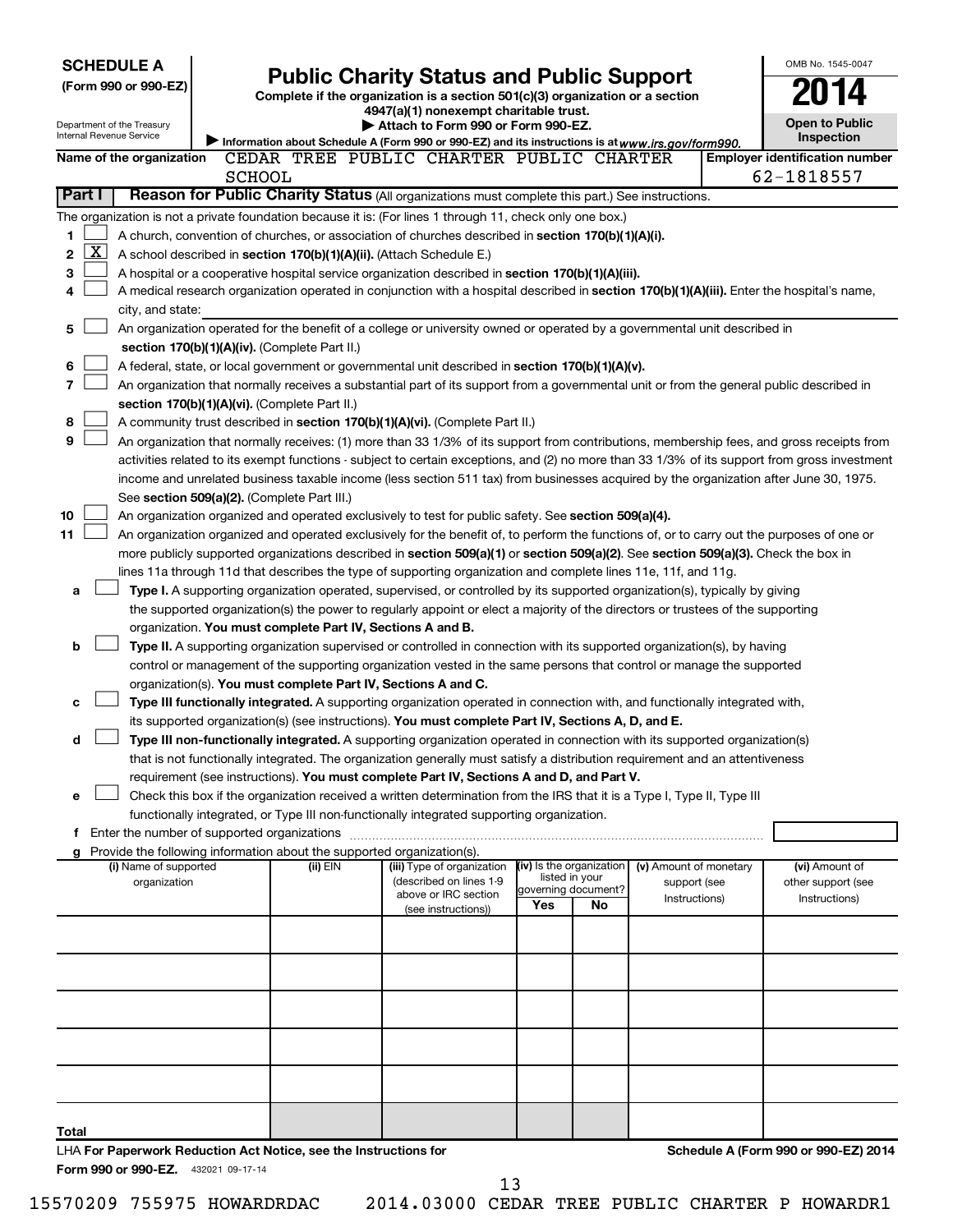# Schedule A (Form 990 or 990-EZ) 2014 SCHOOL<br>**Part II** Support Schedule for Organiz

**2** SCHOOL 62-1818557

(Complete only if you checked the box on line 5, 7, or 8 of Part I or if the organization failed to qualify under Part III. If the organization fails to qualify under the tests listed below, please complete Part III.) **Part II Support Schedule for Organizations Described in Sections 170(b)(1)(A)(iv) and 170(b)(1)(A)(vi)**

|    | <b>Section A. Public Support</b>                                                                                                           |          |          |            |            |          |                                      |
|----|--------------------------------------------------------------------------------------------------------------------------------------------|----------|----------|------------|------------|----------|--------------------------------------|
|    | Calendar year (or fiscal year beginning in)                                                                                                | (a) 2010 | (b) 2011 | $(c)$ 2012 | $(d)$ 2013 | (e) 2014 | (f) Total                            |
|    | 1 Gifts, grants, contributions, and                                                                                                        |          |          |            |            |          |                                      |
|    | membership fees received. (Do not                                                                                                          |          |          |            |            |          |                                      |
|    | include any "unusual grants.")                                                                                                             |          |          |            |            |          |                                      |
|    | 2 Tax revenues levied for the organ-                                                                                                       |          |          |            |            |          |                                      |
|    | ization's benefit and either paid to                                                                                                       |          |          |            |            |          |                                      |
|    | or expended on its behalf                                                                                                                  |          |          |            |            |          |                                      |
|    | 3 The value of services or facilities                                                                                                      |          |          |            |            |          |                                      |
|    | furnished by a governmental unit to                                                                                                        |          |          |            |            |          |                                      |
|    | the organization without charge                                                                                                            |          |          |            |            |          |                                      |
|    | 4 Total. Add lines 1 through 3                                                                                                             |          |          |            |            |          |                                      |
| 5. | The portion of total contributions                                                                                                         |          |          |            |            |          |                                      |
|    | by each person (other than a                                                                                                               |          |          |            |            |          |                                      |
|    | governmental unit or publicly                                                                                                              |          |          |            |            |          |                                      |
|    | supported organization) included                                                                                                           |          |          |            |            |          |                                      |
|    | on line 1 that exceeds 2% of the                                                                                                           |          |          |            |            |          |                                      |
|    | amount shown on line 11,                                                                                                                   |          |          |            |            |          |                                      |
|    | column (f)                                                                                                                                 |          |          |            |            |          |                                      |
|    | 6 Public support. Subtract line 5 from line 4.                                                                                             |          |          |            |            |          |                                      |
|    | <b>Section B. Total Support</b>                                                                                                            |          |          |            |            |          |                                      |
|    | Calendar year (or fiscal year beginning in)                                                                                                | (a) 2010 | (b) 2011 | $(c)$ 2012 | $(d)$ 2013 | (e) 2014 | (f) Total                            |
|    | 7 Amounts from line 4                                                                                                                      |          |          |            |            |          |                                      |
| 8  | Gross income from interest,                                                                                                                |          |          |            |            |          |                                      |
|    | dividends, payments received on                                                                                                            |          |          |            |            |          |                                      |
|    | securities loans, rents, royalties                                                                                                         |          |          |            |            |          |                                      |
|    | and income from similar sources                                                                                                            |          |          |            |            |          |                                      |
| 9. | Net income from unrelated business                                                                                                         |          |          |            |            |          |                                      |
|    | activities, whether or not the                                                                                                             |          |          |            |            |          |                                      |
|    | business is regularly carried on                                                                                                           |          |          |            |            |          |                                      |
|    | 10 Other income. Do not include gain                                                                                                       |          |          |            |            |          |                                      |
|    | or loss from the sale of capital                                                                                                           |          |          |            |            |          |                                      |
|    | assets (Explain in Part VI.)                                                                                                               |          |          |            |            |          |                                      |
|    | 11 Total support. Add lines 7 through 10                                                                                                   |          |          |            |            |          |                                      |
|    | <b>12</b> Gross receipts from related activities, etc. (see instructions)                                                                  |          |          |            |            | 12       |                                      |
|    | 13 First five years. If the Form 990 is for the organization's first, second, third, fourth, or fifth tax year as a section 501(c)(3)      |          |          |            |            |          |                                      |
|    | organization, check this box and stop here<br><b>Section C. Computation of Public Support Percentage</b>                                   |          |          |            |            |          |                                      |
|    |                                                                                                                                            |          |          |            |            | 14       | %                                    |
|    |                                                                                                                                            |          |          |            |            | 15       | %                                    |
|    | 16a 33 1/3% support test - 2014. If the organization did not check the box on line 13, and line 14 is 33 1/3% or more, check this box and  |          |          |            |            |          |                                      |
|    | stop here. The organization qualifies as a publicly supported organization manufaction manufacture content and                             |          |          |            |            |          |                                      |
|    | b 33 1/3% support test - 2013. If the organization did not check a box on line 13 or 16a, and line 15 is 33 1/3% or more, check this box   |          |          |            |            |          |                                      |
|    |                                                                                                                                            |          |          |            |            |          |                                      |
|    | 17a 10% -facts-and-circumstances test - 2014. If the organization did not check a box on line 13, 16a, or 16b, and line 14 is 10% or more, |          |          |            |            |          |                                      |
|    | and if the organization meets the "facts-and-circumstances" test, check this box and stop here. Explain in Part VI how the organization    |          |          |            |            |          |                                      |
|    |                                                                                                                                            |          |          |            |            |          |                                      |
|    | b 10% -facts-and-circumstances test - 2013. If the organization did not check a box on line 13, 16a, 16b, or 17a, and line 15 is 10% or    |          |          |            |            |          |                                      |
|    | more, and if the organization meets the "facts-and-circumstances" test, check this box and stop here. Explain in Part VI how the           |          |          |            |            |          |                                      |
|    | organization meets the "facts-and-circumstances" test. The organization qualifies as a publicly supported organization                     |          |          |            |            |          |                                      |
|    | 18 Private foundation. If the organization did not check a box on line 13, 16a, 16b, 17a, or 17b, check this box and see instructions      |          |          |            |            |          |                                      |
|    |                                                                                                                                            |          |          |            |            |          | Schedule A (Form 990 or 990-EZ) 2014 |

432022 09-17-14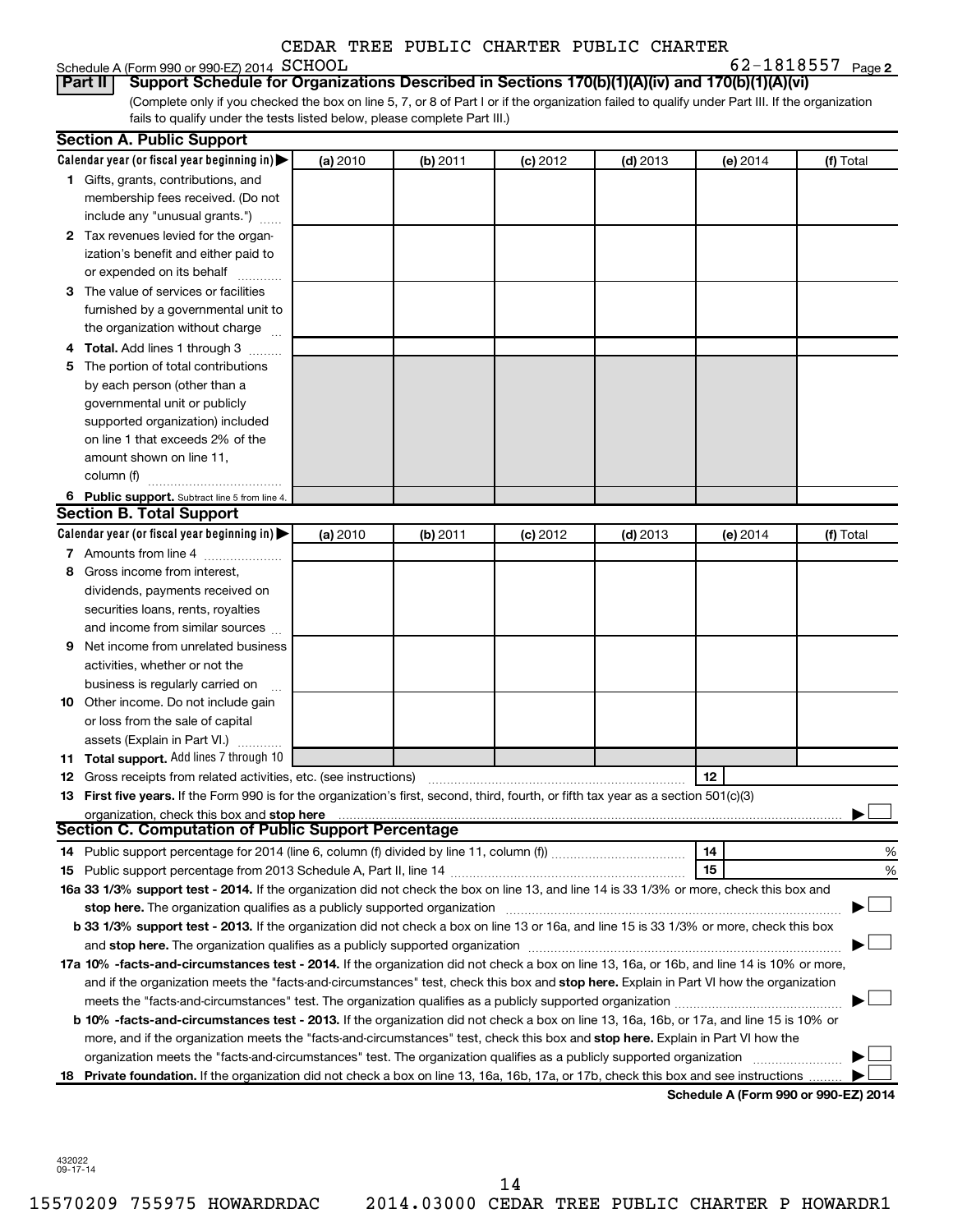#### **Part III Support Schedule for Organizations Described in Section 509(a)(2)**

(Complete only if you checked the box on line 9 of Part I or if the organization failed to qualify under Part II. If the organization fails to qualify under the tests listed below, please complete Part II.)

| <b>Section A. Public Support</b>                                                                                                                                                         |          |          |            |            |                                      |           |
|------------------------------------------------------------------------------------------------------------------------------------------------------------------------------------------|----------|----------|------------|------------|--------------------------------------|-----------|
| Calendar year (or fiscal year beginning in)                                                                                                                                              | (a) 2010 | (b) 2011 | $(c)$ 2012 | $(d)$ 2013 | (e) 2014                             | (f) Total |
| 1 Gifts, grants, contributions, and                                                                                                                                                      |          |          |            |            |                                      |           |
| membership fees received. (Do not                                                                                                                                                        |          |          |            |            |                                      |           |
| include any "unusual grants.")                                                                                                                                                           |          |          |            |            |                                      |           |
| 2 Gross receipts from admissions,<br>merchandise sold or services per-<br>formed, or facilities furnished in<br>any activity that is related to the<br>organization's tax-exempt purpose |          |          |            |            |                                      |           |
| 3 Gross receipts from activities that                                                                                                                                                    |          |          |            |            |                                      |           |
| are not an unrelated trade or bus-                                                                                                                                                       |          |          |            |            |                                      |           |
| iness under section 513                                                                                                                                                                  |          |          |            |            |                                      |           |
| 4 Tax revenues levied for the organ-                                                                                                                                                     |          |          |            |            |                                      |           |
| ization's benefit and either paid to                                                                                                                                                     |          |          |            |            |                                      |           |
| or expended on its behalf<br>.                                                                                                                                                           |          |          |            |            |                                      |           |
| 5 The value of services or facilities                                                                                                                                                    |          |          |            |            |                                      |           |
| furnished by a governmental unit to                                                                                                                                                      |          |          |            |            |                                      |           |
| the organization without charge                                                                                                                                                          |          |          |            |            |                                      |           |
| 6 Total. Add lines 1 through 5                                                                                                                                                           |          |          |            |            |                                      |           |
| 7a Amounts included on lines 1, 2, and                                                                                                                                                   |          |          |            |            |                                      |           |
| 3 received from disqualified persons                                                                                                                                                     |          |          |            |            |                                      |           |
| <b>b</b> Amounts included on lines 2 and 3 received<br>from other than disqualified persons that<br>exceed the greater of \$5,000 or 1% of the<br>amount on line 13 for the year         |          |          |            |            |                                      |           |
| c Add lines 7a and 7b                                                                                                                                                                    |          |          |            |            |                                      |           |
| 8 Public support (Subtract line 7c from line 6.)<br><b>Section B. Total Support</b>                                                                                                      |          |          |            |            |                                      |           |
| Calendar year (or fiscal year beginning in)                                                                                                                                              | (a) 2010 | (b) 2011 | $(c)$ 2012 | $(d)$ 2013 | (e) 2014                             | (f) Total |
| 9 Amounts from line 6                                                                                                                                                                    |          |          |            |            |                                      |           |
| <b>10a</b> Gross income from interest,<br>dividends, payments received on<br>securities loans, rents, royalties<br>and income from similar sources                                       |          |          |            |            |                                      |           |
| <b>b</b> Unrelated business taxable income                                                                                                                                               |          |          |            |            |                                      |           |
| (less section 511 taxes) from businesses                                                                                                                                                 |          |          |            |            |                                      |           |
| acquired after June 30, 1975<br>$\overline{\phantom{a}}$                                                                                                                                 |          |          |            |            |                                      |           |
| c Add lines 10a and 10b                                                                                                                                                                  |          |          |            |            |                                      |           |
| <b>11</b> Net income from unrelated business<br>activities not included in line 10b.<br>whether or not the business is<br>regularly carried on                                           |          |          |            |            |                                      |           |
| 12 Other income. Do not include gain<br>or loss from the sale of capital<br>assets (Explain in Part VI.)                                                                                 |          |          |            |            |                                      |           |
| <b>13</b> Total support. (Add lines 9, 10c, 11, and 12.)                                                                                                                                 |          |          |            |            |                                      |           |
| 14 First five years. If the Form 990 is for the organization's first, second, third, fourth, or fifth tax year as a section 501(c)(3) organization,                                      |          |          |            |            |                                      |           |
| check this box and stop here                                                                                                                                                             |          |          |            |            |                                      |           |
| <b>Section C. Computation of Public Support Percentage</b>                                                                                                                               |          |          |            |            |                                      |           |
|                                                                                                                                                                                          |          |          |            |            | 15                                   | %         |
|                                                                                                                                                                                          |          |          |            |            | 16                                   | %         |
| Section D. Computation of Investment Income Percentage                                                                                                                                   |          |          |            |            |                                      |           |
|                                                                                                                                                                                          |          |          |            |            | 17                                   | %         |
| 18 Investment income percentage from 2013 Schedule A, Part III, line 17                                                                                                                  |          |          |            |            | 18                                   | %         |
| 19a 33 1/3% support tests - 2014. If the organization did not check the box on line 14, and line 15 is more than 33 1/3%, and line 17 is not                                             |          |          |            |            |                                      |           |
| more than 33 1/3%, check this box and stop here. The organization qualifies as a publicly supported organization                                                                         |          |          |            |            |                                      |           |
| b 33 1/3% support tests - 2013. If the organization did not check a box on line 14 or line 19a, and line 16 is more than 33 1/3%, and                                                    |          |          |            |            |                                      |           |
| line 18 is not more than 33 1/3%, check this box and stop here. The organization qualifies as a publicly supported organization <i></i>                                                  |          |          |            |            |                                      |           |
|                                                                                                                                                                                          |          |          |            |            |                                      |           |
| 432023 09-17-14                                                                                                                                                                          |          |          | 15         |            | Schedule A (Form 990 or 990-EZ) 2014 |           |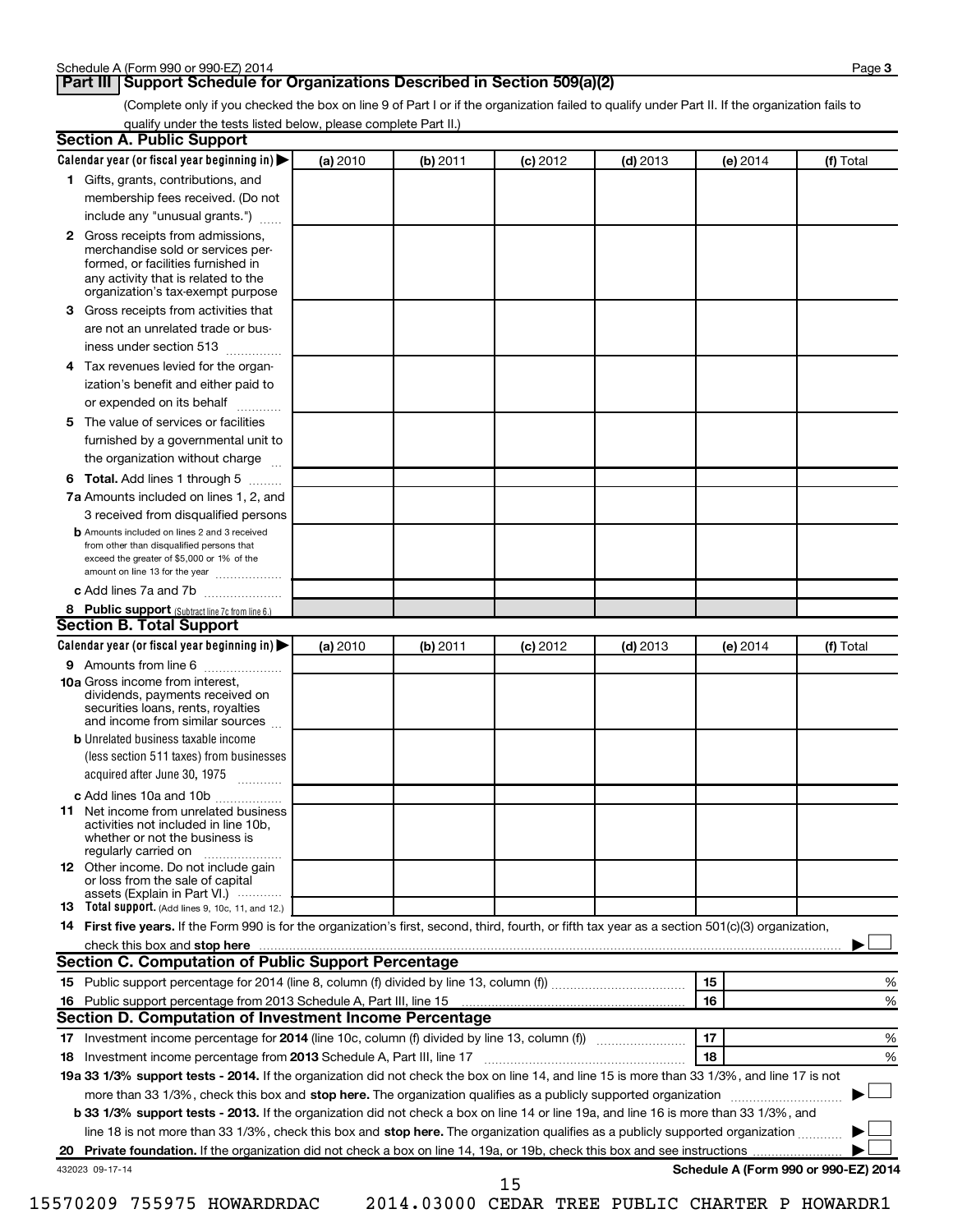#### **4**  $\text{G2}-1818557$   $\text{Page 4}$ Schedule A (Form 990 or 990-EZ) 2014 SCHOOL **Part IV Supporting Organizations**

(Complete only if you checked a box on line 11 of Part I. If you checked 11a of Part I, complete Sections A and B. If you checked 11b of Part I, complete Sections A and C. If you checked 11c of Part I, complete Sections A, D, and E. If you checked 11d of Part I, complete Sections A and D, and complete Part V.)

#### **Section A. All Supporting Organizations**

- **1** Are all of the organization's supported organizations listed by name in the organization's governing documents? If "No" describe in  $_{\mathsf{Part}}$   $_{\mathsf{V}}$  how the supported organizations are designated. If designated by *class or purpose, describe the designation. If historic and continuing relationship, explain.*
- **2** Did the organization have any supported organization that does not have an IRS determination of status under section 509(a)(1) or (2)? If "Yes," explain in  $_{\sf Part}$   $_{\sf VI}$  how the organization determined that the supported *organization was described in section 509(a)(1) or (2).*
- **3a** Did the organization have a supported organization described in section 501(c)(4), (5), or (6)? If "Yes," answer *(b) and (c) below.*
- **b** Did the organization confirm that each supported organization qualified under section 501(c)(4), (5), or (6) and satisfied the public support tests under section 509(a)(2)? If "Yes," describe in  $_{\rm Part}$   $_{\rm VI}$  when and how the *organization made the determination.*
- **c** Did the organization ensure that all support to such organizations was used exclusively for section 170(c)(2) (B) purposes? If "Yes," explain in  $_{\mathsf{Part}}$   $_{\mathsf{V}}$  what controls the organization put in place to ensure such use.
- **4 a** *If* Was any supported organization not organized in the United States ("foreign supported organization")? *"Yes" and if you checked 11a or 11b in Part I, answer (b) and (c) below.*
- **b** Did the organization have ultimate control and discretion in deciding whether to make grants to the foreign supported organization? If "Yes," describe in Part VI how the organization had such control and discretion *despite being controlled or supervised by or in connection with its supported organizations.*
- **c** Did the organization support any foreign supported organization that does not have an IRS determination under sections 501(c)(3) and 509(a)(1) or (2)? If "Yes," ex*plain in*  $_{\sf Part}$  *v*J what controls the organization used *to ensure that all support to the foreign supported organization was used exclusively for section 170(c)(2)(B) purposes.*
- **5a** Did the organization add, substitute, or remove any supported organizations during the tax year? If "Yes," answer (b) and (c) below (if applicable). Also, provide detail in  $_{\mathsf{Part}}$   $_{\mathsf{V{\mathsf{I}}}}$ , including (i) the names and EIN *numbers of the supported organizations added, substituted, or removed, (ii) the reasons for each such action, (iii) the authority under the organization's organizing document authorizing such action, and (iv) how the action was accomplished (such as by amendment to the organizing document).*
- **b** Type I or Type II only. Was any added or substituted supported organization part of a class already designated in the organization's organizing document?
- **c Substitutions only.**  Was the substitution the result of an event beyond the organization's control?
- **6** Did the organization provide support (whether in the form of grants or the provision of services or facilities) to support or benefit one or more of the filing organization's supported organizations? If "Yes," provide detail in anyone other than (a) its supported organizations; (b) individuals that are part of the charitable class benefited by one or more of its supported organizations; or (c) other supporting organizations that also *Part VI.*
- **7** Did the organization provide a grant, loan, compensation, or other similar payment to a substantial controlled entity with regard to a substantial contributor? If "Yes," complete Part I of Schedule L (Form 990). contributor (defined in IRC 4958(c)(3)(C)), a family member of a substantial contributor, or a 35-percent
- **8** Did the organization make a loan to a disqualified person (as defined in section 4958) not described in line 7? *If "Yes," complete Part I of Schedule L (Form 990).*
- **9 a** Was the organization controlled directly or indirectly at any time during the tax year by one or more *If "Yes," provide detail in*  in section 509(a)(1) or (2))? *Part VI.* disqualified persons as defined in section 4946 (other than foundation managers and organizations described
- **b** Did one or more disqualified persons (as defined in line 9(a)) hold a controlling interest in any entity in which  *If "Yes," provide detail in*  the supporting organization had an interest? *Part VI.*
- **c** Did a disqualified person (as defined in line 9(a)) have an ownership interest in, or derive any personal benefit from, assets in which the supporting organization also had an interest? If "Yes," *provide detail in Part VI.*
- **10 a** Was the organization subject to the excess business holdings rules of IRC 4943 because of IRC 4943(f)  *If "Yes," answer (b) below.* organizations)? (regarding certain Type II supporting organizations, and all Type III non-functionally integrated supporting
	- **b** Did the organization have any excess business holdings in the tax year? (Use Schedule C, Form 4720, to *determine whether the organization had excess business holdings.)*

432024 09-17-14

**Schedule A (Form 990 or 990-EZ) 2014**

15570209 755975 HOWARDRDAC 2014.03000 CEDAR TREE PUBLIC CHARTER P HOWARDR1

16

**Yes No**

**1**

**2**

**3a**

**3b**

**3c**

**4a**

**4b**

**4c**

**5a**

**5b 5c**

**6**

**7**

**8**

**9a**

**9b**

**9c**

**10a**

**10b**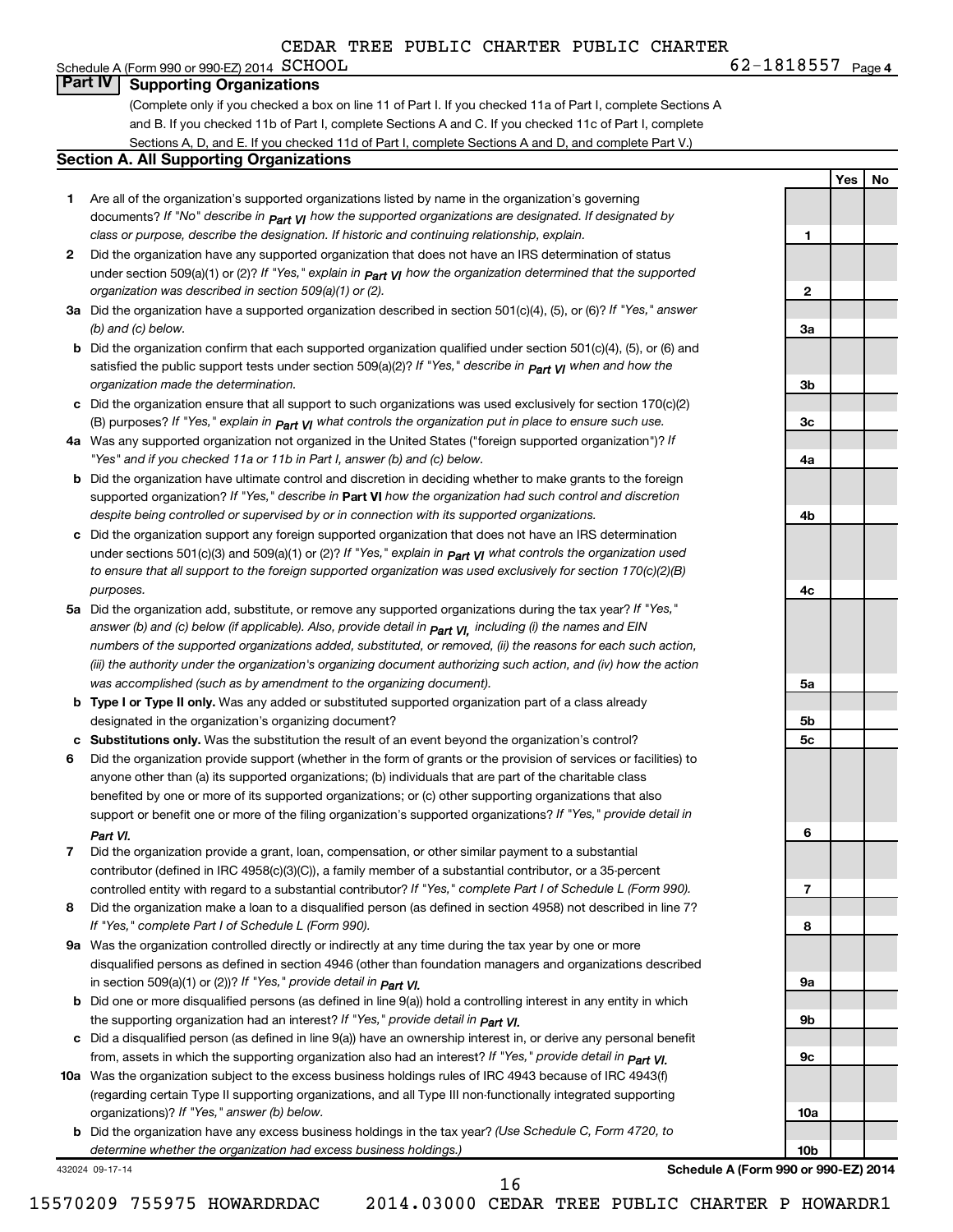|    | Schedule A (Form 990 or 990-EZ) 2014 SCHOOL                                                                                                                                                                                   | 62-1818557 Page 5 |     |    |
|----|-------------------------------------------------------------------------------------------------------------------------------------------------------------------------------------------------------------------------------|-------------------|-----|----|
|    | <b>Part IV</b><br><b>Supporting Organizations (continued)</b>                                                                                                                                                                 |                   |     |    |
|    |                                                                                                                                                                                                                               |                   | Yes | No |
| 11 | Has the organization accepted a gift or contribution from any of the following persons?                                                                                                                                       |                   |     |    |
|    | a A person who directly or indirectly controls, either alone or together with persons described in (b) and (c)                                                                                                                |                   |     |    |
|    | below, the governing body of a supported organization?                                                                                                                                                                        | 11a               |     |    |
|    | <b>b</b> A family member of a person described in (a) above?                                                                                                                                                                  | 11 <sub>b</sub>   |     |    |
|    | c A 35% controlled entity of a person described in (a) or (b) above? If "Yes" to a, b, or c, provide detail in $Part$ VI.                                                                                                     | 11c               |     |    |
|    | <b>Section B. Type I Supporting Organizations</b>                                                                                                                                                                             |                   |     |    |
|    |                                                                                                                                                                                                                               |                   | Yes | No |
| 1. | Did the directors, trustees, or membership of one or more supported organizations have the power to                                                                                                                           |                   |     |    |
|    | regularly appoint or elect at least a majority of the organization's directors or trustees at all times during the                                                                                                            |                   |     |    |
|    | tax year? If "No," describe in $p_{art}$ VI how the supported organization(s) effectively operated, supervised, or<br>controlled the organization's activities. If the organization had more than one supported organization, |                   |     |    |
|    | describe how the powers to appoint and/or remove directors or trustees were allocated among the supported                                                                                                                     |                   |     |    |
|    | organizations and what conditions or restrictions, if any, applied to such powers during the tax year.                                                                                                                        | 1                 |     |    |
| 2  | Did the organization operate for the benefit of any supported organization other than the supported                                                                                                                           |                   |     |    |
|    | organization(s) that operated, supervised, or controlled the supporting organization? If "Yes," explain in                                                                                                                    |                   |     |    |
|    | Part VI how providing such benefit carried out the purposes of the supported organization(s) that operated,                                                                                                                   |                   |     |    |
|    | supervised, or controlled the supporting organization.                                                                                                                                                                        | 2                 |     |    |
|    | <b>Section C. Type II Supporting Organizations</b>                                                                                                                                                                            |                   |     |    |
|    |                                                                                                                                                                                                                               |                   | Yes | No |
| 1  | Were a majority of the organization's directors or trustees during the tax year also a majority of the directors                                                                                                              |                   |     |    |
|    | or trustees of each of the organization's supported organization(s)? If "No," describe in part VI how control                                                                                                                 |                   |     |    |
|    | or management of the supporting organization was vested in the same persons that controlled or managed                                                                                                                        |                   |     |    |
|    | the supported organization(s).                                                                                                                                                                                                | 1                 |     |    |
|    | <b>Section D. Type III Supporting Organizations</b>                                                                                                                                                                           |                   |     |    |
|    |                                                                                                                                                                                                                               |                   | Yes | No |
| 1  | Did the organization provide to each of its supported organizations, by the last day of the fifth month of the                                                                                                                |                   |     |    |
|    | organization's tax year, (1) a written notice describing the type and amount of support provided during the prior tax                                                                                                         |                   |     |    |
|    | year, (2) a copy of the Form 990 that was most recently filed as of the date of notification, and (3) copies of the                                                                                                           |                   |     |    |
|    | organization's governing documents in effect on the date of notification, to the extent not previously provided?                                                                                                              | 1                 |     |    |
| 2  | Were any of the organization's officers, directors, or trustees either (i) appointed or elected by the supported                                                                                                              |                   |     |    |
|    | organization(s) or (ii) serving on the governing body of a supported organization? If "No," explain in <b>Part VI</b> how                                                                                                     |                   |     |    |
|    | the organization maintained a close and continuous working relationship with the supported organization(s).                                                                                                                   | 2                 |     |    |
| 3  | By reason of the relationship described in (2), did the organization's supported organizations have a                                                                                                                         |                   |     |    |
|    | significant voice in the organization's investment policies and in directing the use of the organization's                                                                                                                    |                   |     |    |
|    | income or assets at all times during the tax year? If "Yes," describe in $P_{\text{art}}$ y the role the organization's<br>supported organizations played in this regard.                                                     | 3                 |     |    |
|    | Section E. Type III Functionally-Integrated Supporting Organizations                                                                                                                                                          |                   |     |    |
| 1  | Check the box next to the method that the organization used to satisfy the Integral Part Test during the year(see instructions):                                                                                              |                   |     |    |
| a  | The organization satisfied the Activities Test. Complete line 2 below.                                                                                                                                                        |                   |     |    |
| b  | The organization is the parent of each of its supported organizations. Complete $_{\text{line 3}}$ below.                                                                                                                     |                   |     |    |
| c  | The organization supported a governmental entity. Describe in Part VI how you supported a government entity (see instructions).                                                                                               |                   |     |    |
| 2  | Activities Test. Answer (a) and (b) below.                                                                                                                                                                                    |                   | Yes | No |
| а  | Did substantially all of the organization's activities during the tax year directly further the exempt purposes of                                                                                                            |                   |     |    |
|    | the supported organization(s) to which the organization was responsive? If "Yes," then in Part VI identify                                                                                                                    |                   |     |    |
|    | how these activities directly furthered their exempt purposes,<br>those supported organizations and explain                                                                                                                   |                   |     |    |
|    | how the organization was responsive to those supported organizations, and how the organization determined                                                                                                                     |                   |     |    |
|    | that these activities constituted substantially all of its activities.                                                                                                                                                        | 2a                |     |    |
|    | <b>b</b> Did the activities described in (a) constitute activities that, but for the organization's involvement, one or more                                                                                                  |                   |     |    |
|    | of the organization's supported organization(s) would have been engaged in? If "Yes," explain in part VI the                                                                                                                  |                   |     |    |
|    | reasons for the organization's position that its supported organization(s) would have engaged in these                                                                                                                        |                   |     |    |
|    | activities but for the organization's involvement.                                                                                                                                                                            | 2b                |     |    |
| з  | Parent of Supported Organizations. Answer (a) and (b) below.                                                                                                                                                                  |                   |     |    |
|    | a Did the organization have the power to regularly appoint or elect a majority of the officers, directors, or                                                                                                                 |                   |     |    |
|    | trustees of each of the supported organizations? Provide details in Part VI.                                                                                                                                                  | За                |     |    |
|    | <b>b</b> Did the organization exercise a substantial degree of direction over the policies, programs, and activities of each                                                                                                  |                   |     |    |
|    | of its supported organizations? If "Yes," describe in $Part$ $V1$ the role played by the organization in this regard.<br>Schedule A (Form 990 or 990-EZ) 2014                                                                 | 3b                |     |    |
|    | 432025 09-17-14                                                                                                                                                                                                               |                   |     |    |

17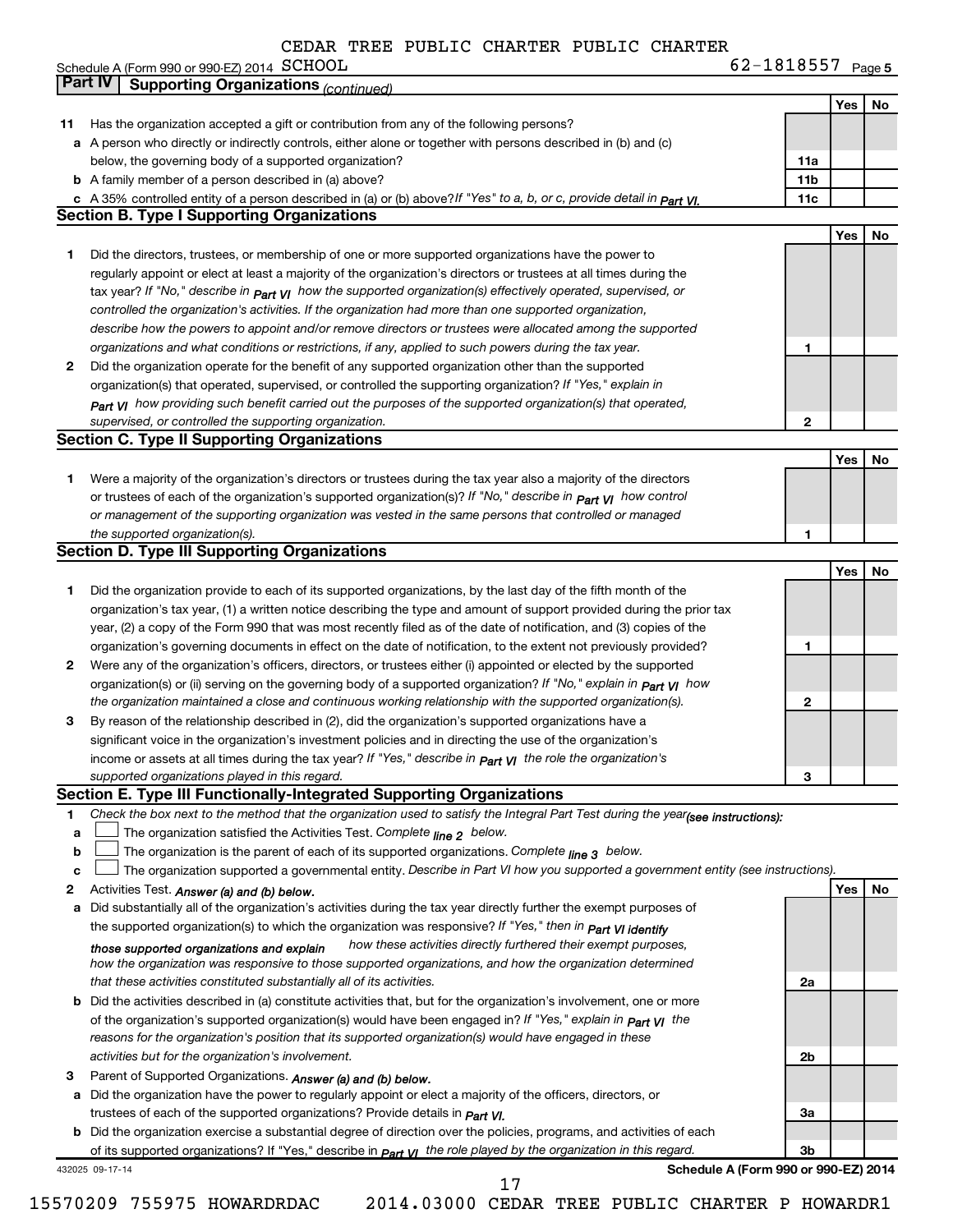| CEDAR TREE PUBLIC CHARTER PUBLIC CHARTER |  |  |  |  |  |
|------------------------------------------|--|--|--|--|--|
|------------------------------------------|--|--|--|--|--|

|               | Schedule A (Form 990 or 990-EZ) 2014 SCHOOL                                                                                   |                |                | 62-1818557 Page 6              |
|---------------|-------------------------------------------------------------------------------------------------------------------------------|----------------|----------------|--------------------------------|
| <b>Part V</b> | Type III Non-Functionally Integrated 509(a)(3) Supporting Organizations                                                       |                |                |                                |
| 1             | Check here if the organization satisfied the Integral Part Test as a qualifying trust on Nov. 20, 1970. See instructions. All |                |                |                                |
|               | other Type III non-functionally integrated supporting organizations must complete Sections A through E.                       |                |                |                                |
|               | Section A - Adjusted Net Income                                                                                               |                | (A) Prior Year | (B) Current Year<br>(optional) |
| 1.            | Net short-term capital gain                                                                                                   | 1              |                |                                |
| 2             | Recoveries of prior-year distributions                                                                                        | $\mathbf{2}$   |                |                                |
| 3             | Other gross income (see instructions)                                                                                         | 3              |                |                                |
| 4             | Add lines 1 through 3                                                                                                         | 4              |                |                                |
| 5             | Depreciation and depletion                                                                                                    | 5              |                |                                |
| 6             | Portion of operating expenses paid or incurred for production or                                                              |                |                |                                |
|               | collection of gross income or for management, conservation, or                                                                |                |                |                                |
|               | maintenance of property held for production of income (see instructions)                                                      | 6              |                |                                |
| 7             | Other expenses (see instructions)                                                                                             | 7              |                |                                |
| 8             | Adjusted Net Income (subtract lines 5, 6 and 7 from line 4)                                                                   | 8              |                |                                |
|               | <b>Section B - Minimum Asset Amount</b>                                                                                       |                | (A) Prior Year | (B) Current Year<br>(optional) |
| 1.            | Aggregate fair market value of all non-exempt-use assets (see                                                                 |                |                |                                |
|               | instructions for short tax year or assets held for part of year):                                                             |                |                |                                |
|               | <b>a</b> Average monthly value of securities                                                                                  | 1a             |                |                                |
|               | <b>b</b> Average monthly cash balances                                                                                        | 1b             |                |                                |
|               | c Fair market value of other non-exempt-use assets                                                                            | 1c             |                |                                |
|               | d Total (add lines 1a, 1b, and 1c)                                                                                            | 1d             |                |                                |
|               | <b>e</b> Discount claimed for blockage or other                                                                               |                |                |                                |
|               | factors (explain in detail in Part VI):                                                                                       |                |                |                                |
| 2             | Acquisition indebtedness applicable to non-exempt-use assets                                                                  | $\mathbf{2}$   |                |                                |
| з             | Subtract line 2 from line 1d                                                                                                  | 3              |                |                                |
| 4             | Cash deemed held for exempt use. Enter 1-1/2% of line 3 (for greater amount,                                                  |                |                |                                |
|               | see instructions).                                                                                                            | 4              |                |                                |
| 5             | Net value of non-exempt-use assets (subtract line 4 from line 3)                                                              | 5              |                |                                |
| 6             | Multiply line 5 by .035                                                                                                       | 6              |                |                                |
| 7             | Recoveries of prior-year distributions                                                                                        | $\overline{7}$ |                |                                |
| 8             | Minimum Asset Amount (add line 7 to line 6)                                                                                   | 8              |                |                                |
|               | <b>Section C - Distributable Amount</b>                                                                                       |                |                | <b>Current Year</b>            |
| 1             | Adjusted net income for prior year (from Section A, line 8, Column A)                                                         | 1              |                |                                |
| 2             | Enter 85% of line 1                                                                                                           | $\mathbf{2}$   |                |                                |
| 3             | Minimum asset amount for prior year (from Section B, line 8, Column A)                                                        | 3              |                |                                |
| 4             | Enter greater of line 2 or line 3                                                                                             | 4              |                |                                |
| 5             | Income tax imposed in prior year                                                                                              | 5              |                |                                |
| 6             | <b>Distributable Amount.</b> Subtract line 5 from line 4, unless subject to                                                   |                |                |                                |
|               | emergency temporary reduction (see instructions)                                                                              | 6              |                |                                |

**7** Let Check here if the current year is the organization's first as a non-functionally-integrated Type III supporting organization (see instructions).

**Schedule A (Form 990 or 990-EZ) 2014**

432026 09-17-14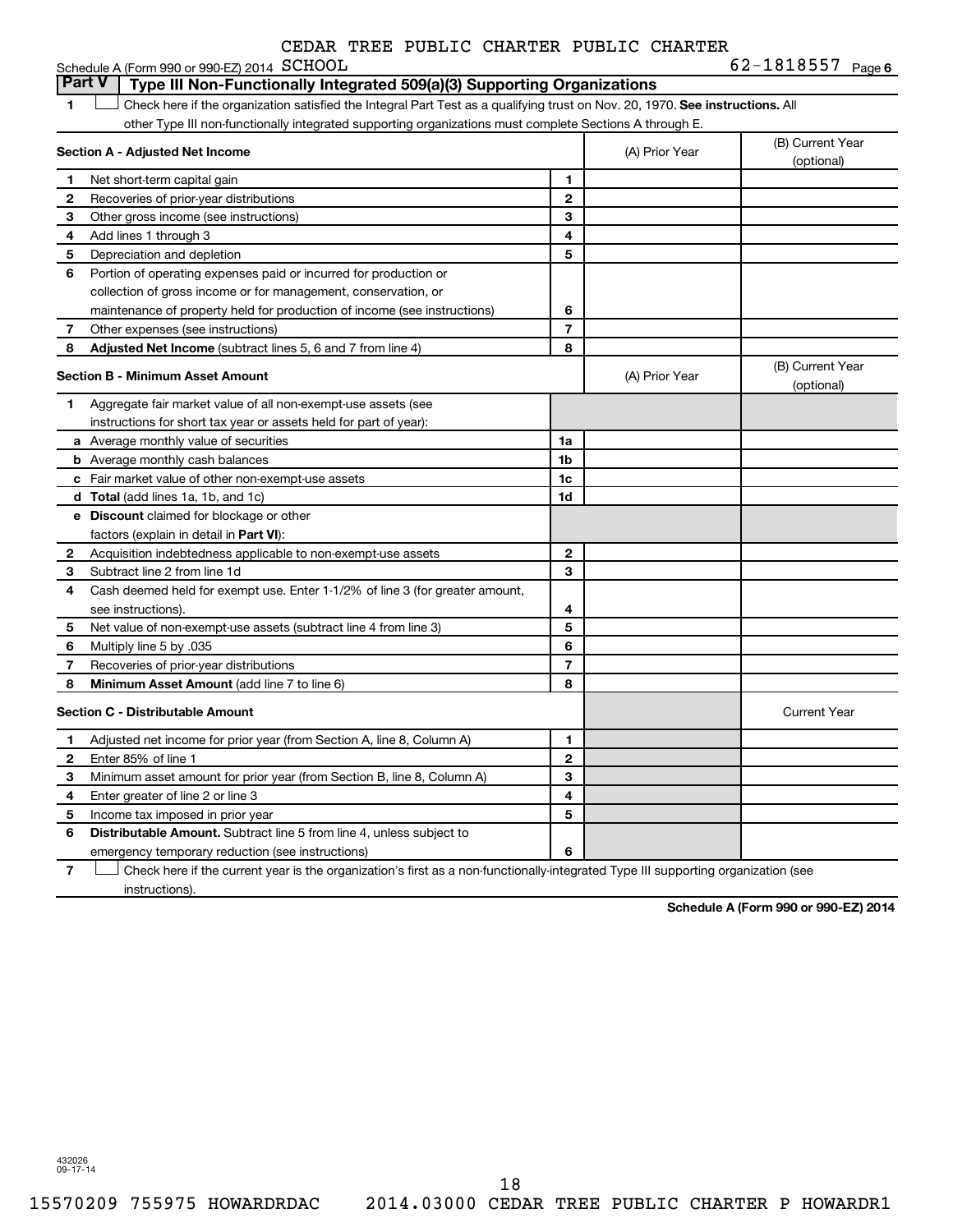|                | Schedule A (Form 990 or 990-EZ) 2014 SCHOOL                                                |                             |                           | 62-1818557 Page 7      |  |
|----------------|--------------------------------------------------------------------------------------------|-----------------------------|---------------------------|------------------------|--|
| <b>Part V</b>  | Type III Non-Functionally Integrated 509(a)(3) Supporting Organizations (continued)        |                             |                           |                        |  |
|                | <b>Section D - Distributions</b>                                                           |                             |                           | <b>Current Year</b>    |  |
| 1              | Amounts paid to supported organizations to accomplish exempt purposes                      |                             |                           |                        |  |
| 2              | Amounts paid to perform activity that directly furthers exempt purposes of supported       |                             |                           |                        |  |
|                | organizations, in excess of income from activity                                           |                             |                           |                        |  |
| 3              | Administrative expenses paid to accomplish exempt purposes of supported organizations      |                             |                           |                        |  |
| 4              | Amounts paid to acquire exempt-use assets                                                  |                             |                           |                        |  |
| 5              | Qualified set-aside amounts (prior IRS approval required)                                  |                             |                           |                        |  |
| 6              | Other distributions (describe in <b>Part VI</b> ). See instructions.                       |                             |                           |                        |  |
| 7              | Total annual distributions. Add lines 1 through 6.                                         |                             |                           |                        |  |
| 8              | Distributions to attentive supported organizations to which the organization is responsive |                             |                           |                        |  |
|                | (provide details in Part VI). See instructions.                                            |                             |                           |                        |  |
| 9              | Distributable amount for 2014 from Section C, line 6                                       |                             |                           |                        |  |
| 10             | Line 8 amount divided by Line 9 amount                                                     |                             |                           |                        |  |
|                |                                                                                            | (i)                         | (ii)                      | (iii)                  |  |
|                | Section E - Distribution Allocations (see instructions)                                    | <b>Excess Distributions</b> | <b>Underdistributions</b> | <b>Distributable</b>   |  |
|                |                                                                                            |                             | Pre-2014                  | <b>Amount for 2014</b> |  |
| 1              | Distributable amount for 2014 from Section C, line 6                                       |                             |                           |                        |  |
| 2              | Underdistributions, if any, for years prior to 2014                                        |                             |                           |                        |  |
|                | (reasonable cause required-see instructions)                                               |                             |                           |                        |  |
| 3              | Excess distributions carryover, if any, to 2014:                                           |                             |                           |                        |  |
| a              |                                                                                            |                             |                           |                        |  |
| b              |                                                                                            |                             |                           |                        |  |
| c              |                                                                                            |                             |                           |                        |  |
| d              |                                                                                            |                             |                           |                        |  |
|                | e From 2013                                                                                |                             |                           |                        |  |
|                | f Total of lines 3a through e                                                              |                             |                           |                        |  |
|                | g Applied to underdistributions of prior years                                             |                             |                           |                        |  |
|                | <b>h</b> Applied to 2014 distributable amount                                              |                             |                           |                        |  |
| j.             | Carryover from 2009 not applied (see instructions)                                         |                             |                           |                        |  |
|                | Remainder. Subtract lines 3g, 3h, and 3i from 3f.                                          |                             |                           |                        |  |
| 4              | Distributions for 2014 from Section D,                                                     |                             |                           |                        |  |
|                | line $7:$<br>\$                                                                            |                             |                           |                        |  |
|                | a Applied to underdistributions of prior years                                             |                             |                           |                        |  |
|                | <b>b</b> Applied to 2014 distributable amount                                              |                             |                           |                        |  |
|                | <b>c</b> Remainder. Subtract lines 4a and 4b from 4.                                       |                             |                           |                        |  |
| 5              | Remaining underdistributions for years prior to 2014, if                                   |                             |                           |                        |  |
|                | any. Subtract lines 3g and 4a from line 2 (if amount                                       |                             |                           |                        |  |
|                | greater than zero, see instructions).                                                      |                             |                           |                        |  |
| 6              | Remaining underdistributions for 2014. Subtract lines 3h                                   |                             |                           |                        |  |
|                | and 4b from line 1 (if amount greater than zero, see                                       |                             |                           |                        |  |
|                | instructions).                                                                             |                             |                           |                        |  |
| $\overline{7}$ | Excess distributions carryover to 2015. Add lines 3j                                       |                             |                           |                        |  |
|                | and 4c.                                                                                    |                             |                           |                        |  |
| 8              | Breakdown of line 7:                                                                       |                             |                           |                        |  |
| а              |                                                                                            |                             |                           |                        |  |
| b              |                                                                                            |                             |                           |                        |  |
| с              |                                                                                            |                             |                           |                        |  |
|                | d Excess from 2013                                                                         |                             |                           |                        |  |
|                | e Excess from 2014                                                                         |                             |                           |                        |  |

**Schedule A (Form 990 or 990-EZ) 2014**

432027 09-17-14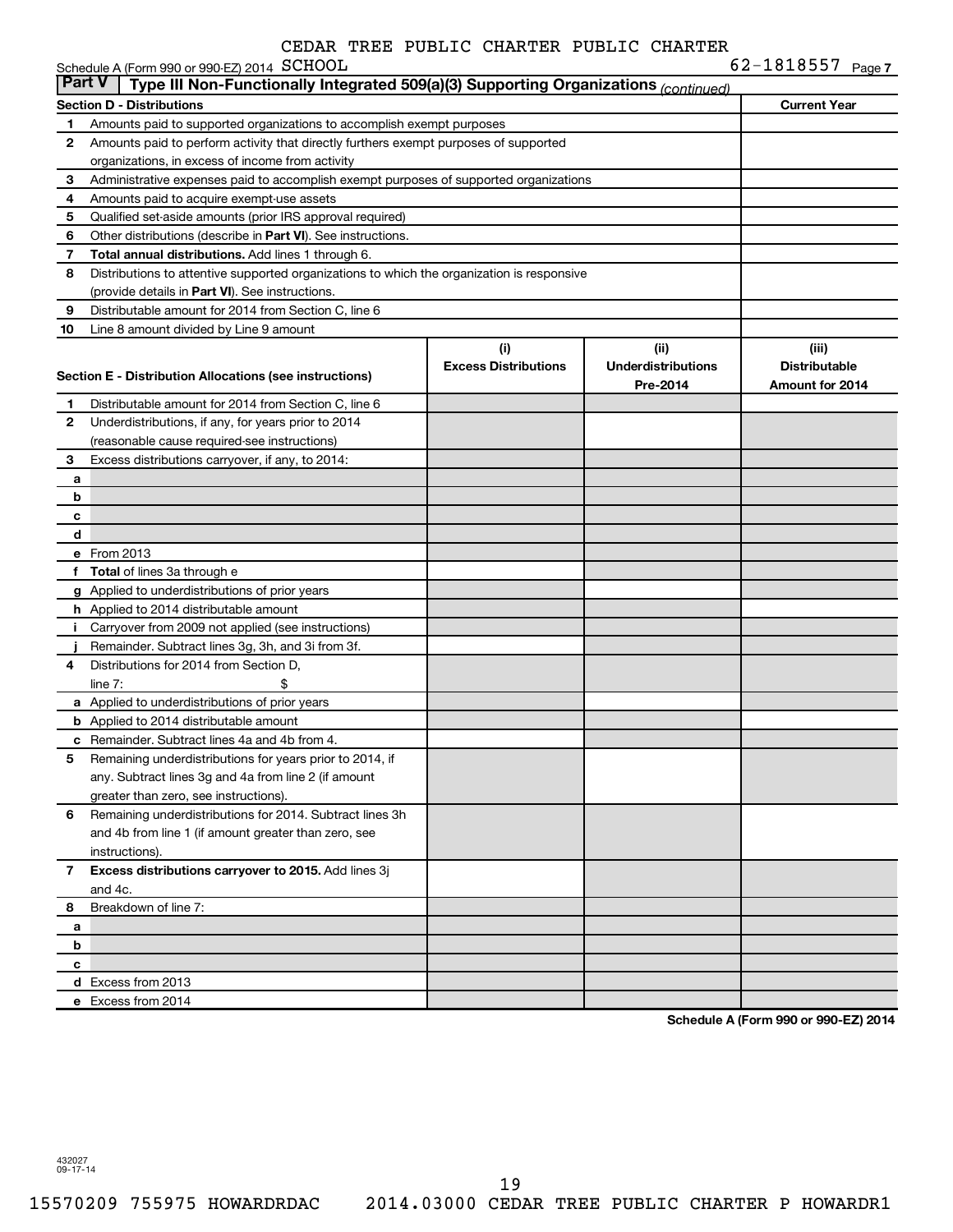|  |  |  | CEDAR TREE PUBLIC CHARTER PUBLIC CHARTER |  |  |
|--|--|--|------------------------------------------|--|--|
|--|--|--|------------------------------------------|--|--|

|                 | Schedule A (Form 990 or 990-EZ) 2014 SCHOOL |                                                                             |    |  | 62-1818557 Page 8                                                                                                                 |
|-----------------|---------------------------------------------|-----------------------------------------------------------------------------|----|--|-----------------------------------------------------------------------------------------------------------------------------------|
| Part VI         |                                             |                                                                             |    |  | Supplemental Information. Provide the explanations required by Part II, line 10; Part II, line 17a or 17b; and Part III, line 12. |
|                 |                                             | Also complete this part for any additional information. (See instructions). |    |  |                                                                                                                                   |
|                 |                                             |                                                                             |    |  |                                                                                                                                   |
|                 |                                             |                                                                             |    |  |                                                                                                                                   |
|                 |                                             |                                                                             |    |  |                                                                                                                                   |
|                 |                                             |                                                                             |    |  |                                                                                                                                   |
|                 |                                             |                                                                             |    |  |                                                                                                                                   |
|                 |                                             |                                                                             |    |  |                                                                                                                                   |
|                 |                                             |                                                                             |    |  |                                                                                                                                   |
|                 |                                             |                                                                             |    |  |                                                                                                                                   |
|                 |                                             |                                                                             |    |  |                                                                                                                                   |
|                 |                                             |                                                                             |    |  |                                                                                                                                   |
|                 |                                             |                                                                             |    |  |                                                                                                                                   |
|                 |                                             |                                                                             |    |  |                                                                                                                                   |
|                 |                                             |                                                                             |    |  |                                                                                                                                   |
|                 |                                             |                                                                             |    |  |                                                                                                                                   |
|                 |                                             |                                                                             |    |  |                                                                                                                                   |
|                 |                                             |                                                                             |    |  |                                                                                                                                   |
|                 |                                             |                                                                             |    |  |                                                                                                                                   |
|                 |                                             |                                                                             |    |  |                                                                                                                                   |
|                 |                                             |                                                                             |    |  |                                                                                                                                   |
|                 |                                             |                                                                             |    |  |                                                                                                                                   |
|                 |                                             |                                                                             |    |  |                                                                                                                                   |
|                 |                                             |                                                                             |    |  |                                                                                                                                   |
|                 |                                             |                                                                             |    |  |                                                                                                                                   |
|                 |                                             |                                                                             |    |  |                                                                                                                                   |
|                 |                                             |                                                                             |    |  |                                                                                                                                   |
|                 |                                             |                                                                             |    |  |                                                                                                                                   |
|                 |                                             |                                                                             |    |  |                                                                                                                                   |
|                 |                                             |                                                                             |    |  |                                                                                                                                   |
|                 |                                             |                                                                             |    |  |                                                                                                                                   |
|                 |                                             |                                                                             |    |  |                                                                                                                                   |
|                 |                                             |                                                                             |    |  |                                                                                                                                   |
|                 |                                             |                                                                             |    |  |                                                                                                                                   |
|                 |                                             |                                                                             |    |  |                                                                                                                                   |
|                 |                                             |                                                                             |    |  |                                                                                                                                   |
|                 |                                             |                                                                             |    |  |                                                                                                                                   |
|                 |                                             |                                                                             |    |  |                                                                                                                                   |
|                 |                                             |                                                                             |    |  |                                                                                                                                   |
|                 |                                             |                                                                             |    |  |                                                                                                                                   |
|                 |                                             |                                                                             |    |  |                                                                                                                                   |
|                 |                                             |                                                                             |    |  |                                                                                                                                   |
|                 |                                             |                                                                             |    |  |                                                                                                                                   |
|                 |                                             |                                                                             |    |  |                                                                                                                                   |
|                 |                                             |                                                                             |    |  |                                                                                                                                   |
|                 |                                             |                                                                             |    |  |                                                                                                                                   |
|                 |                                             |                                                                             |    |  |                                                                                                                                   |
|                 |                                             |                                                                             |    |  |                                                                                                                                   |
|                 |                                             |                                                                             |    |  |                                                                                                                                   |
|                 |                                             |                                                                             |    |  |                                                                                                                                   |
| 432028 09-17-14 |                                             |                                                                             |    |  | Schedule A (Form 990 or 990-EZ) 2014                                                                                              |
|                 |                                             |                                                                             | 20 |  |                                                                                                                                   |
|                 | 15570209 755975 HOWARDRDAC                  |                                                                             |    |  | 2014.03000 CEDAR TREE PUBLIC CHARTER P HOWARDR1                                                                                   |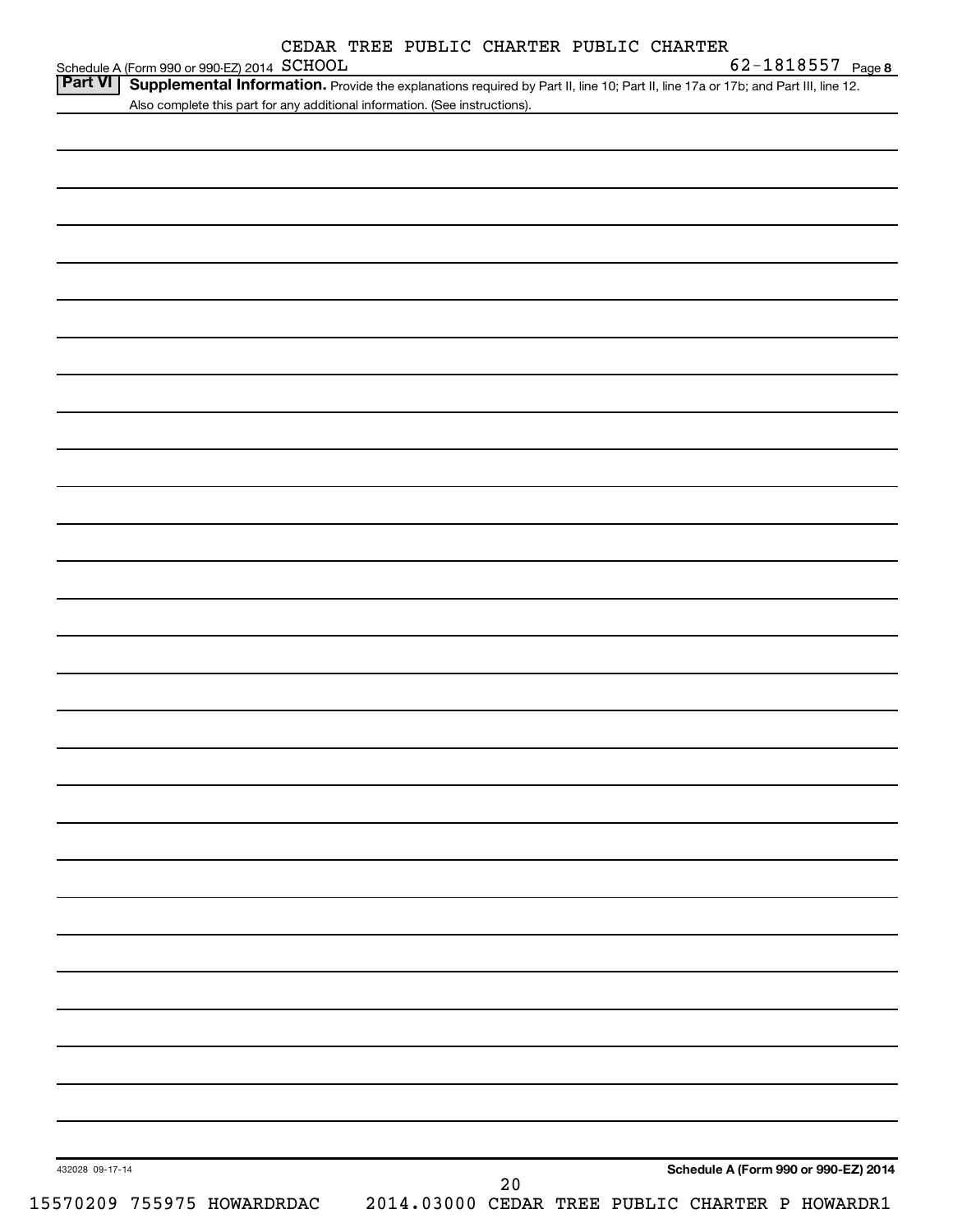| <b>Schedule B</b>  |  |
|--------------------|--|
| (Form 990, 990-EZ, |  |
| or 990-PF)         |  |

#### Department of the Treasury Internal Revenue Service

## **Schedule of Contributors**

**or 990-PF) | Attach to Form 990, Form 990-EZ, or Form 990-PF. | Information about Schedule B (Form 990, 990-EZ, or 990-PF) and** its instructions is at <sub>www.irs.gov/form990  $\cdot$ </sub>

OMB No. 1545-0047

# **2014**

**Name of the organization Employer identification number**

AR TREE PUBLIC CHARTER PUBLIC CHARTER

SCHOOL 62-1818557

| <b>Organization type</b> (check one): |  |
|---------------------------------------|--|
|---------------------------------------|--|

| Filers of:         | Section:                                                                           |
|--------------------|------------------------------------------------------------------------------------|
| Form 990 or 990-EZ | $\lfloor x \rfloor$ 501(c)( 3) (enter number) organization                         |
|                    | $4947(a)(1)$ nonexempt charitable trust <b>not</b> treated as a private foundation |
|                    | 527 political organization                                                         |
| Form 990-PF        | 501(c)(3) exempt private foundation                                                |
|                    | 4947(a)(1) nonexempt charitable trust treated as a private foundation              |
|                    | 501(c)(3) taxable private foundation                                               |

Check if your organization is covered by the General Rule or a Special Rule.

**Note.**  Only a section 501(c)(7), (8), or (10) organization can check boxes for both the General Rule and a Special Rule. See instructions.

#### **General Rule**

**K** For an organization filing Form 990, 990-EZ, or 990-PF that received, during the year, contributions totaling \$5,000 or more (in money or property) from any one contributor. Complete Parts I and II. See instructions for determining a contributor's total contributions.

#### **Special Rules**

 $\Box$ 

any one contributor, during the year, total contributions of the greater of **(1)** \$5,000 or **(2)** 2% of the amount on (i) Form 990, Part VIII, line 1h, For an organization described in section 501(c)(3) filing Form 990 or 990-EZ that met the 33 1/3% support test of the regulations under sections 509(a)(1) and 170(b)(1)(A)(vi), that checked Schedule A (Form 990 or 990-EZ), Part II, line 13, 16a, or 16b, and that received from or (ii) Form 990-EZ, line 1. Complete Parts I and II.  $\Box$ 

year, total contributions of more than \$1,000 *exclusively* for religious, charitable, scientific, literary, or educational purposes, or for For an organization described in section 501(c)(7), (8), or (10) filing Form 990 or 990-EZ that received from any one contributor, during the the prevention of cruelty to children or animals. Complete Parts I, II, and III.  $\Box$ 

purpose. Do not complete any of the parts unless the General Rule applies to this organization because it received nonexclusively year, contributions exclusively for religious, charitable, etc., purposes, but no such contributions totaled more than \$1,000. If this box is checked, enter here the total contributions that were received during the year for an exclusively religious, charitable, etc., For an organization described in section 501(c)(7), (8), or (10) filing Form 990 or 990-EZ that received from any one contributor, during the religious, charitable, etc., contributions totaling \$5,000 or more during the year  $\ldots$  $\ldots$  $\ldots$  $\ldots$  $\ldots$  $\ldots$ 

**Caution.** An organization that is not covered by the General Rule and/or the Special Rules does not file Schedule B (Form 990, 990-EZ, or 990-PF),  **must** but it answer "No" on Part IV, line 2, of its Form 990; or check the box on line H of its Form 990-EZ or on its Form 990-PF, Part I, line 2, to certify that it does not meet the filing requirements of Schedule B (Form 990, 990-EZ, or 990-PF).

LHA For Paperwork Reduction Act Notice, see the Instructions for Form 990, 990-EZ, or 990-PF. Schedule B (Form 990, 990-EZ, or 990-PF) (2014)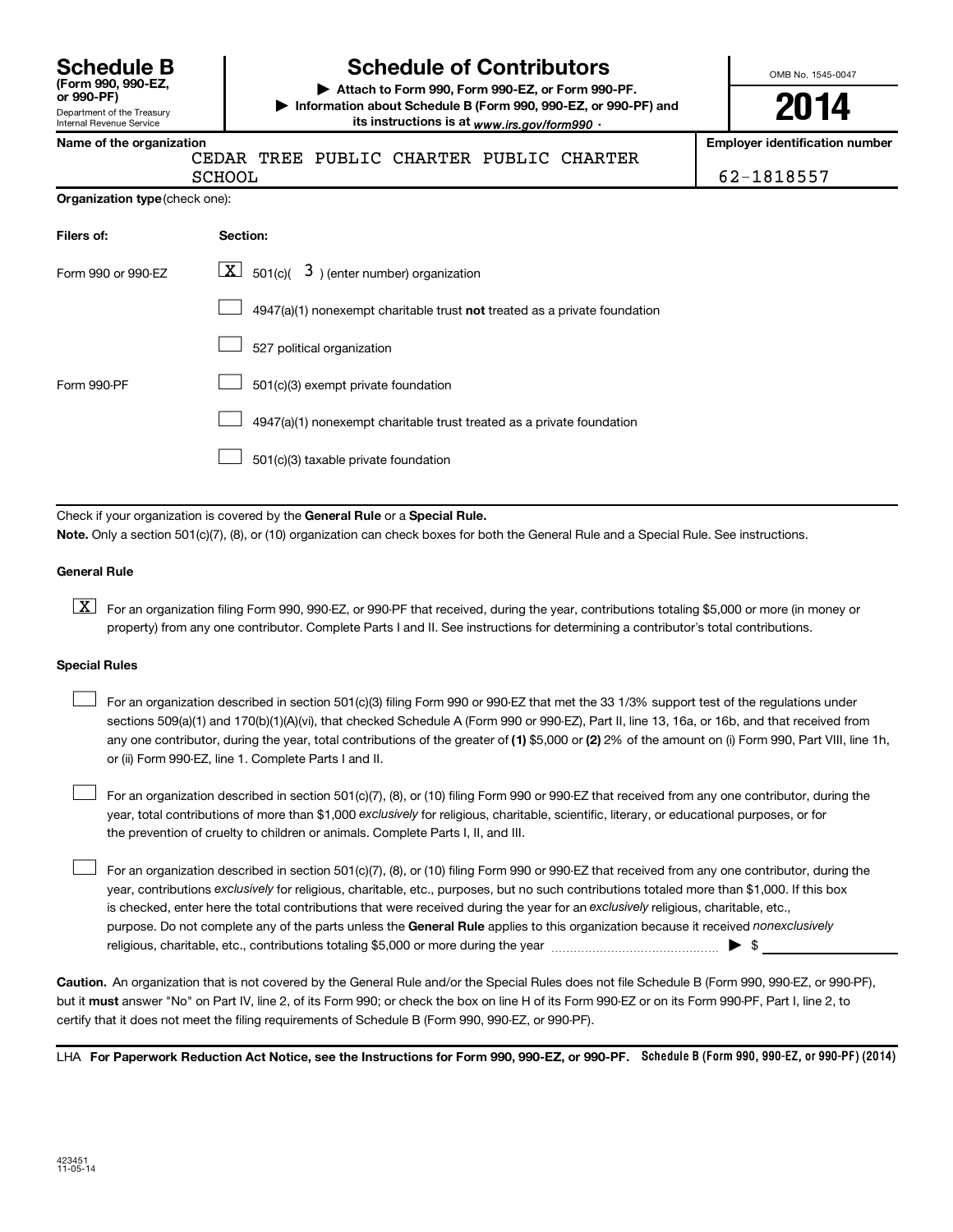| Schedule B (Form 990, 990-EZ, or 990-PF) (2014) | Page |
|-------------------------------------------------|------|
|-------------------------------------------------|------|

**Name of organization Employer identification number**

62-1818557

| Part I           | <b>Contributors</b> (see instructions). Use duplicate copies of Part I if additional space is needed.                 |                                   |                                                                                                             |
|------------------|-----------------------------------------------------------------------------------------------------------------------|-----------------------------------|-------------------------------------------------------------------------------------------------------------|
| (a)<br>No.       | (b)<br>Name, address, and ZIP + 4                                                                                     | (c)<br><b>Total contributions</b> | (d)<br>Type of contribution                                                                                 |
| 1                | DISTRICT OF COLUMBIA<br>810 FIRST STREET NW<br>WASHINGTON, DC 20002                                                   | 643,952.<br>\$                    | $\overline{\mathbf{X}}$<br>Person<br>Payroll<br>Noncash<br>(Complete Part II for<br>noncash contributions.) |
| (a)<br>No.       | (b)<br>Name, address, and ZIP + 4                                                                                     | (c)<br><b>Total contributions</b> | (d)<br>Type of contribution                                                                                 |
| $\boldsymbol{2}$ | FAR SOUTHEAST FAMILY STRENGTHING<br>COLLABORATIVE, INC.<br>2041 MARTIN LUTHER KING JR. AVENUE<br>WASHINGTON, DC 20020 | 220, 115.<br>\$                   | $\mathbf{X}$<br>Person<br>Payroll<br>Noncash<br>(Complete Part II for<br>noncash contributions.)            |
| (a)<br>No.       | (b)<br>Name, address, and ZIP + 4                                                                                     | (c)<br><b>Total contributions</b> | (d)<br>Type of contribution                                                                                 |
|                  |                                                                                                                       | \$                                | Person<br>Payroll<br><b>Noncash</b><br>(Complete Part II for<br>noncash contributions.)                     |
| (a)<br>No.       | (b)<br>Name, address, and ZIP + 4                                                                                     | (c)<br><b>Total contributions</b> | (d)<br>Type of contribution                                                                                 |
|                  |                                                                                                                       | \$                                | Person<br>Payroll<br><b>Noncash</b><br>(Complete Part II for<br>noncash contributions.)                     |
| (a)<br>No.       | (b)<br>Name, address, and ZIP + 4                                                                                     | (c)<br><b>Total contributions</b> | (d)<br>Type of contribution                                                                                 |
|                  |                                                                                                                       | \$                                | Person<br>Payroll<br><b>Noncash</b><br>(Complete Part II for<br>noncash contributions.)                     |
| (a)<br>No.       | (b)<br>Name, address, and ZIP + 4                                                                                     | (c)<br><b>Total contributions</b> | (d)<br>Type of contribution                                                                                 |
|                  |                                                                                                                       | \$                                | Person<br>Payroll<br><b>Noncash</b><br>(Complete Part II for<br>noncash contributions.)                     |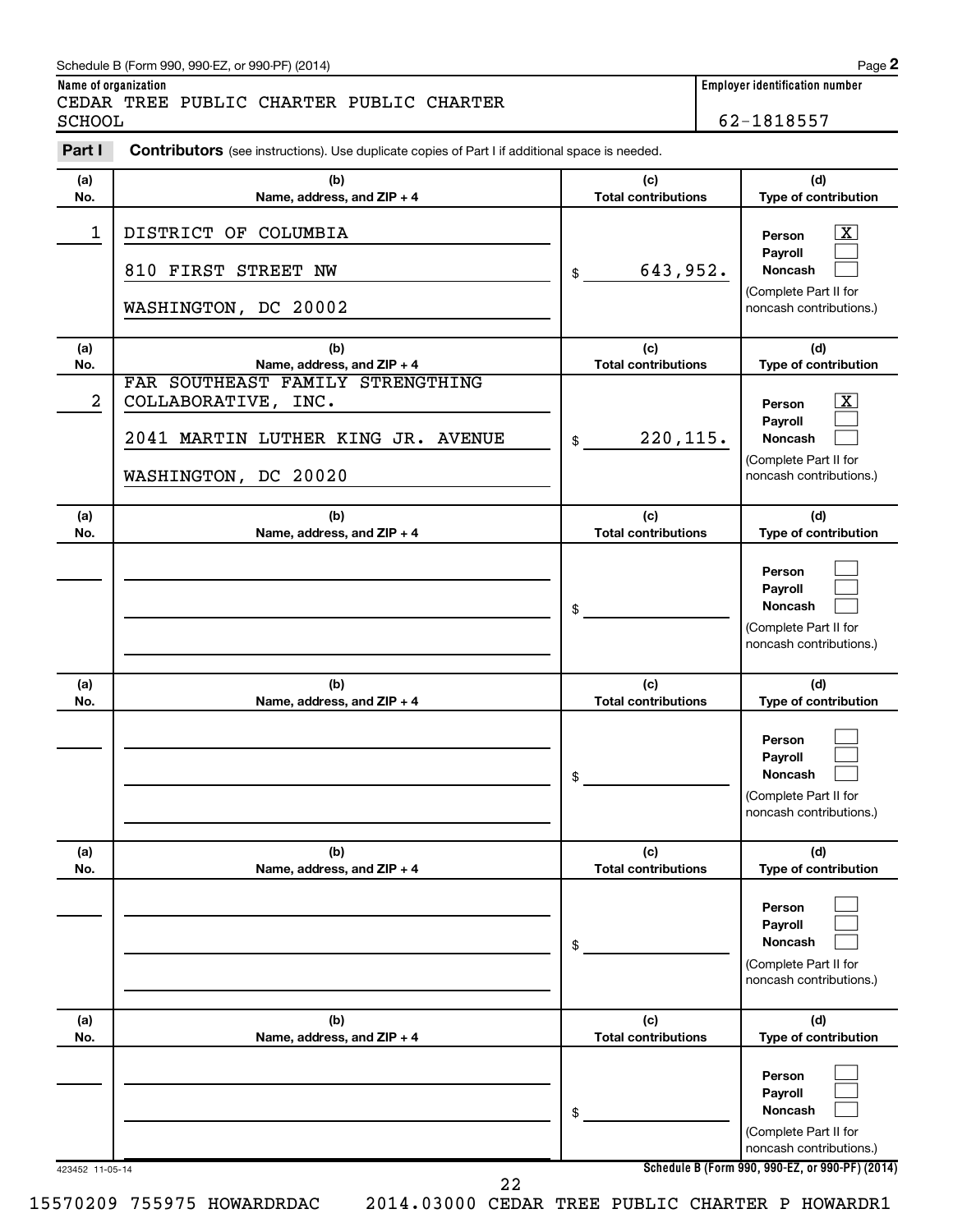| Part II                      | Noncash Property (see instructions). Use duplicate copies of Part II if additional space is needed. |                                                |                      |
|------------------------------|-----------------------------------------------------------------------------------------------------|------------------------------------------------|----------------------|
| (a)<br>No.<br>from<br>Part I | (b)<br>Description of noncash property given                                                        | (c)<br>FMV (or estimate)<br>(see instructions) | (d)<br>Date received |
|                              |                                                                                                     | $\mathsf{s}$                                   |                      |
| (a)<br>No.<br>from<br>Part I | (b)<br>Description of noncash property given                                                        | (c)<br>FMV (or estimate)<br>(see instructions) | (d)<br>Date received |
|                              |                                                                                                     | $$^{\circ}$                                    |                      |
| (a)<br>No.<br>from<br>Part I | (b)<br>Description of noncash property given                                                        | (c)<br>FMV (or estimate)<br>(see instructions) | (d)<br>Date received |
|                              |                                                                                                     | \$                                             |                      |
| (a)<br>No.<br>from<br>Part I | (b)<br>Description of noncash property given                                                        | (c)<br>FMV (or estimate)<br>(see instructions) | (d)<br>Date received |
|                              |                                                                                                     | \$                                             |                      |
| (a)<br>No.<br>from<br>Part I | (b)<br>Description of noncash property given                                                        | (c)<br>FMV (or estimate)<br>(see instructions) | (d)<br>Date received |
|                              |                                                                                                     | \$                                             |                      |
| (a)<br>No.<br>from<br>Part I | (b)<br>Description of noncash property given                                                        | (c)<br>FMV (or estimate)<br>(see instructions) | (d)<br>Date received |
|                              |                                                                                                     | \$                                             |                      |

Schedule B (Form 990, 990-EZ, or 990-PF) (2014)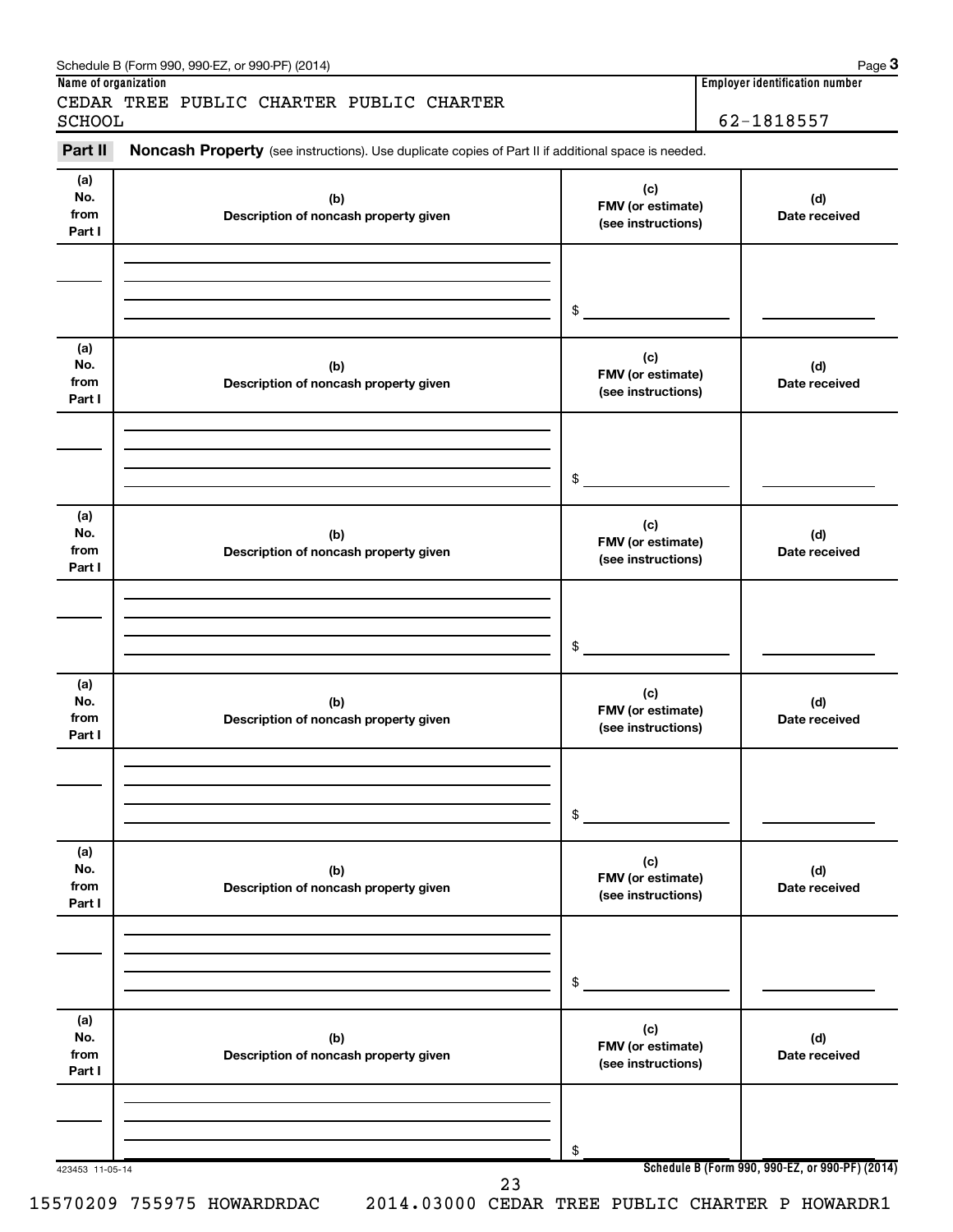|                  | CEDAR TREE PUBLIC CHARTER PUBLIC CHARTER                                                                                                                                                                                    |                                          |                                                                                                                                                                                                                                                                     |  |  |  |  |
|------------------|-----------------------------------------------------------------------------------------------------------------------------------------------------------------------------------------------------------------------------|------------------------------------------|---------------------------------------------------------------------------------------------------------------------------------------------------------------------------------------------------------------------------------------------------------------------|--|--|--|--|
| <b>SCHOOL</b>    |                                                                                                                                                                                                                             |                                          | 62-1818557                                                                                                                                                                                                                                                          |  |  |  |  |
| Part III         |                                                                                                                                                                                                                             |                                          | <i>Exclusively</i> religious, charitable, etc., contributions to organizations described in section 501(c)(7), (8), or (10) that total more than \$1,000 for<br>the year from any one contributor. Complete columns (a) through (e) and<br>$\blacktriangleright$ \$ |  |  |  |  |
|                  | completing Part III, enter the total of exclusively religious, charitable, etc., contributions of \$1,000 or less for the year. (Enter this info. once.)<br>Use duplicate copies of Part III if additional space is needed. |                                          |                                                                                                                                                                                                                                                                     |  |  |  |  |
| (a) No.<br>from  | (b) Purpose of gift                                                                                                                                                                                                         | (c) Use of gift                          | (d) Description of how gift is held                                                                                                                                                                                                                                 |  |  |  |  |
| Part I           |                                                                                                                                                                                                                             |                                          |                                                                                                                                                                                                                                                                     |  |  |  |  |
|                  |                                                                                                                                                                                                                             |                                          |                                                                                                                                                                                                                                                                     |  |  |  |  |
|                  |                                                                                                                                                                                                                             |                                          |                                                                                                                                                                                                                                                                     |  |  |  |  |
|                  |                                                                                                                                                                                                                             | (e) Transfer of gift                     |                                                                                                                                                                                                                                                                     |  |  |  |  |
|                  |                                                                                                                                                                                                                             |                                          |                                                                                                                                                                                                                                                                     |  |  |  |  |
|                  | Transferee's name, address, and ZIP + 4                                                                                                                                                                                     |                                          | Relationship of transferor to transferee                                                                                                                                                                                                                            |  |  |  |  |
|                  |                                                                                                                                                                                                                             |                                          |                                                                                                                                                                                                                                                                     |  |  |  |  |
|                  |                                                                                                                                                                                                                             |                                          |                                                                                                                                                                                                                                                                     |  |  |  |  |
| (a) No.          |                                                                                                                                                                                                                             |                                          |                                                                                                                                                                                                                                                                     |  |  |  |  |
| `from<br>Part I  | (b) Purpose of gift                                                                                                                                                                                                         | (c) Use of gift                          | (d) Description of how gift is held                                                                                                                                                                                                                                 |  |  |  |  |
|                  |                                                                                                                                                                                                                             |                                          |                                                                                                                                                                                                                                                                     |  |  |  |  |
|                  |                                                                                                                                                                                                                             |                                          |                                                                                                                                                                                                                                                                     |  |  |  |  |
|                  | (e) Transfer of gift                                                                                                                                                                                                        |                                          |                                                                                                                                                                                                                                                                     |  |  |  |  |
|                  |                                                                                                                                                                                                                             |                                          |                                                                                                                                                                                                                                                                     |  |  |  |  |
|                  | Transferee's name, address, and ZIP + 4                                                                                                                                                                                     | Relationship of transferor to transferee |                                                                                                                                                                                                                                                                     |  |  |  |  |
|                  |                                                                                                                                                                                                                             |                                          |                                                                                                                                                                                                                                                                     |  |  |  |  |
|                  |                                                                                                                                                                                                                             |                                          |                                                                                                                                                                                                                                                                     |  |  |  |  |
| (a) No.<br>`from |                                                                                                                                                                                                                             |                                          |                                                                                                                                                                                                                                                                     |  |  |  |  |
| Part I           | (b) Purpose of gift                                                                                                                                                                                                         | (c) Use of gift                          | (d) Description of how gift is held                                                                                                                                                                                                                                 |  |  |  |  |
|                  |                                                                                                                                                                                                                             |                                          |                                                                                                                                                                                                                                                                     |  |  |  |  |
|                  |                                                                                                                                                                                                                             |                                          |                                                                                                                                                                                                                                                                     |  |  |  |  |
|                  | (e) Transfer of gift                                                                                                                                                                                                        |                                          |                                                                                                                                                                                                                                                                     |  |  |  |  |
|                  |                                                                                                                                                                                                                             |                                          |                                                                                                                                                                                                                                                                     |  |  |  |  |
|                  | Transferee's name, address, and ZIP + 4                                                                                                                                                                                     |                                          | Relationship of transferor to transferee                                                                                                                                                                                                                            |  |  |  |  |
|                  |                                                                                                                                                                                                                             |                                          |                                                                                                                                                                                                                                                                     |  |  |  |  |
|                  |                                                                                                                                                                                                                             |                                          |                                                                                                                                                                                                                                                                     |  |  |  |  |
| (a) No.<br>from  | (b) Purpose of gift                                                                                                                                                                                                         | (c) Use of gift                          | (d) Description of how gift is held                                                                                                                                                                                                                                 |  |  |  |  |
| Part I           |                                                                                                                                                                                                                             |                                          |                                                                                                                                                                                                                                                                     |  |  |  |  |
|                  |                                                                                                                                                                                                                             |                                          |                                                                                                                                                                                                                                                                     |  |  |  |  |
|                  |                                                                                                                                                                                                                             |                                          |                                                                                                                                                                                                                                                                     |  |  |  |  |
|                  |                                                                                                                                                                                                                             |                                          |                                                                                                                                                                                                                                                                     |  |  |  |  |
|                  |                                                                                                                                                                                                                             | (e) Transfer of gift                     |                                                                                                                                                                                                                                                                     |  |  |  |  |
|                  |                                                                                                                                                                                                                             |                                          |                                                                                                                                                                                                                                                                     |  |  |  |  |
|                  | Transferee's name, address, and ZIP + 4                                                                                                                                                                                     |                                          | Relationship of transferor to transferee                                                                                                                                                                                                                            |  |  |  |  |
|                  |                                                                                                                                                                                                                             |                                          |                                                                                                                                                                                                                                                                     |  |  |  |  |
|                  |                                                                                                                                                                                                                             |                                          |                                                                                                                                                                                                                                                                     |  |  |  |  |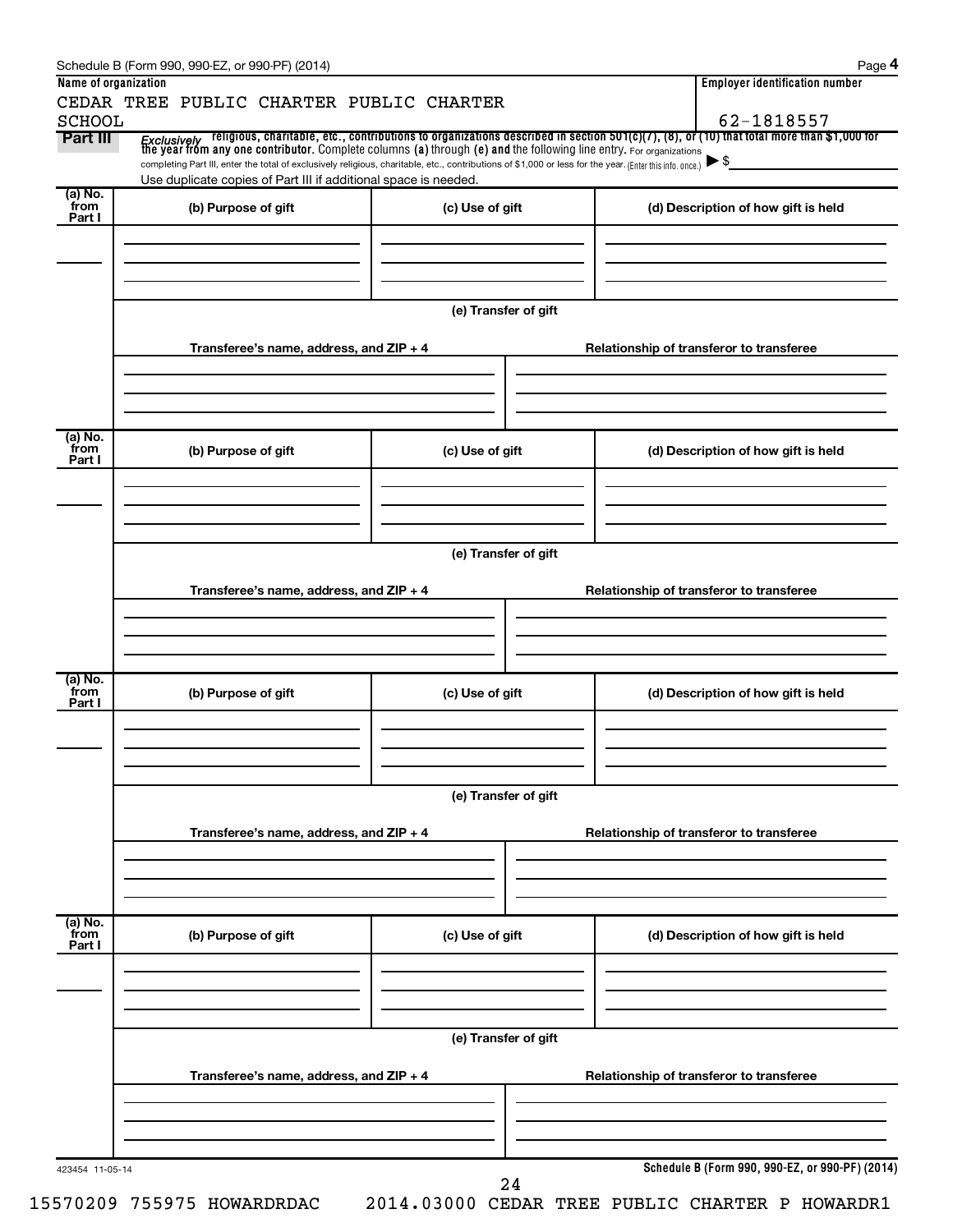| <b>SCHEDULE D</b>                                    |                                                                     | <b>Supplemental Financial Statements</b>                                                                                                                                                                                                                                                |                                                    |                |                                       | OMB No. 1545-0047                   |
|------------------------------------------------------|---------------------------------------------------------------------|-----------------------------------------------------------------------------------------------------------------------------------------------------------------------------------------------------------------------------------------------------------------------------------------|----------------------------------------------------|----------------|---------------------------------------|-------------------------------------|
| (Form 990)                                           |                                                                     | Complete if the organization answered "Yes" to Form 990,<br>Part IV, line 6, 7, 8, 9, 10, 11a, 11b, 11c, 11d, 11e, 11f, 12a, or 12b.                                                                                                                                                    |                                                    |                |                                       |                                     |
| Department of the Treasury                           |                                                                     | Attach to Form 990.                                                                                                                                                                                                                                                                     |                                                    |                |                                       | <b>Open to Public</b><br>Inspection |
| Internal Revenue Service<br>Name of the organization |                                                                     | Information about Schedule D (Form 990) and its instructions is at www.irs.gov/form990.<br>CEDAR TREE PUBLIC CHARTER PUBLIC CHARTER                                                                                                                                                     |                                                    |                | <b>Employer identification number</b> |                                     |
|                                                      | <b>SCHOOL</b>                                                       |                                                                                                                                                                                                                                                                                         |                                                    |                | 62-1818557                            |                                     |
| Part I                                               |                                                                     | Organizations Maintaining Donor Advised Funds or Other Similar Funds or Accounts. Complete if the                                                                                                                                                                                       |                                                    |                |                                       |                                     |
|                                                      | organization answered "Yes" to Form 990, Part IV, line 6.           |                                                                                                                                                                                                                                                                                         |                                                    |                |                                       |                                     |
|                                                      |                                                                     |                                                                                                                                                                                                                                                                                         | (a) Donor advised funds                            |                | (b) Funds and other accounts          |                                     |
| 1                                                    |                                                                     |                                                                                                                                                                                                                                                                                         |                                                    |                |                                       |                                     |
| 2                                                    | Aggregate value of contributions to (during year)                   |                                                                                                                                                                                                                                                                                         |                                                    |                |                                       |                                     |
| з                                                    |                                                                     |                                                                                                                                                                                                                                                                                         |                                                    |                |                                       |                                     |
| 4<br>5                                               |                                                                     | Did the organization inform all donors and donor advisors in writing that the assets held in donor advised funds                                                                                                                                                                        |                                                    |                |                                       |                                     |
|                                                      |                                                                     |                                                                                                                                                                                                                                                                                         |                                                    |                | Yes                                   | <b>No</b>                           |
| 6                                                    |                                                                     | Did the organization inform all grantees, donors, and donor advisors in writing that grant funds can be used only                                                                                                                                                                       |                                                    |                |                                       |                                     |
|                                                      |                                                                     | for charitable purposes and not for the benefit of the donor or donor advisor, or for any other purpose conferring                                                                                                                                                                      |                                                    |                |                                       |                                     |
|                                                      |                                                                     |                                                                                                                                                                                                                                                                                         |                                                    |                | Yes                                   | No                                  |
| Part II                                              |                                                                     | Conservation Easements. Complete if the organization answered "Yes" to Form 990, Part IV, line 7.                                                                                                                                                                                       |                                                    |                |                                       |                                     |
| 1                                                    |                                                                     | Purpose(s) of conservation easements held by the organization (check all that apply).                                                                                                                                                                                                   |                                                    |                |                                       |                                     |
|                                                      | Preservation of land for public use (e.g., recreation or education) |                                                                                                                                                                                                                                                                                         | Preservation of a historically important land area |                |                                       |                                     |
|                                                      | Protection of natural habitat                                       |                                                                                                                                                                                                                                                                                         | Preservation of a certified historic structure     |                |                                       |                                     |
|                                                      | Preservation of open space                                          |                                                                                                                                                                                                                                                                                         |                                                    |                |                                       |                                     |
| 2                                                    |                                                                     | Complete lines 2a through 2d if the organization held a qualified conservation contribution in the form of a conservation easement on the last                                                                                                                                          |                                                    |                |                                       |                                     |
| day of the tax year.                                 |                                                                     |                                                                                                                                                                                                                                                                                         |                                                    |                |                                       |                                     |
|                                                      |                                                                     |                                                                                                                                                                                                                                                                                         |                                                    |                | Held at the End of the Tax Year       |                                     |
|                                                      |                                                                     |                                                                                                                                                                                                                                                                                         |                                                    | 2a             |                                       |                                     |
| b                                                    |                                                                     |                                                                                                                                                                                                                                                                                         |                                                    | 2 <sub>b</sub> |                                       |                                     |
| с                                                    |                                                                     |                                                                                                                                                                                                                                                                                         |                                                    | 2c             |                                       |                                     |
|                                                      |                                                                     | d Number of conservation easements included in (c) acquired after 8/17/06, and not on a historic structure                                                                                                                                                                              |                                                    |                |                                       |                                     |
|                                                      |                                                                     |                                                                                                                                                                                                                                                                                         |                                                    | 2d             |                                       |                                     |
| 3                                                    |                                                                     | Number of conservation easements modified, transferred, released, extinguished, or terminated by the organization during the tax                                                                                                                                                        |                                                    |                |                                       |                                     |
| $\vee$ ear $\blacktriangleright$                     |                                                                     |                                                                                                                                                                                                                                                                                         |                                                    |                |                                       |                                     |
| 4                                                    |                                                                     | Number of states where property subject to conservation easement is located $\blacktriangleright$                                                                                                                                                                                       |                                                    |                |                                       |                                     |
| 5                                                    |                                                                     | Does the organization have a written policy regarding the periodic monitoring, inspection, handling of                                                                                                                                                                                  |                                                    |                |                                       |                                     |
|                                                      |                                                                     |                                                                                                                                                                                                                                                                                         |                                                    |                | Yes                                   | <b>No</b>                           |
| 6                                                    |                                                                     | Staff and volunteer hours devoted to monitoring, inspecting, and enforcing conservation easements during the year                                                                                                                                                                       |                                                    |                |                                       |                                     |
| 7                                                    |                                                                     | Amount of expenses incurred in monitoring, inspecting, and enforcing conservation easements during the year $\triangleright$ \$                                                                                                                                                         |                                                    |                |                                       |                                     |
| 8                                                    |                                                                     | Does each conservation easement reported on line 2(d) above satisfy the requirements of section 170(h)(4)(B)(i)                                                                                                                                                                         |                                                    |                |                                       | No                                  |
|                                                      |                                                                     |                                                                                                                                                                                                                                                                                         |                                                    |                | Yes                                   |                                     |
| 9                                                    |                                                                     | In Part XIII, describe how the organization reports conservation easements in its revenue and expense statement, and balance sheet, and<br>include, if applicable, the text of the footnote to the organization's financial statements that describes the organization's accounting for |                                                    |                |                                       |                                     |
| conservation easements.                              |                                                                     |                                                                                                                                                                                                                                                                                         |                                                    |                |                                       |                                     |
|                                                      |                                                                     | Part III   Organizations Maintaining Collections of Art, Historical Treasures, or Other Similar Assets.                                                                                                                                                                                 |                                                    |                |                                       |                                     |
|                                                      |                                                                     | Complete if the organization answered "Yes" to Form 990, Part IV, line 8.                                                                                                                                                                                                               |                                                    |                |                                       |                                     |
|                                                      |                                                                     | 1a If the organization elected, as permitted under SFAS 116 (ASC 958), not to report in its revenue statement and balance sheet works of art,                                                                                                                                           |                                                    |                |                                       |                                     |
|                                                      |                                                                     | historical treasures, or other similar assets held for public exhibition, education, or research in furtherance of public service, provide, in Part XIII,                                                                                                                               |                                                    |                |                                       |                                     |
|                                                      |                                                                     | the text of the footnote to its financial statements that describes these items.                                                                                                                                                                                                        |                                                    |                |                                       |                                     |
|                                                      |                                                                     | b If the organization elected, as permitted under SFAS 116 (ASC 958), to report in its revenue statement and balance sheet works of art, historical                                                                                                                                     |                                                    |                |                                       |                                     |
|                                                      |                                                                     | treasures, or other similar assets held for public exhibition, education, or research in furtherance of public service, provide the following amounts                                                                                                                                   |                                                    |                |                                       |                                     |
| relating to these items:                             |                                                                     |                                                                                                                                                                                                                                                                                         |                                                    |                |                                       |                                     |
|                                                      |                                                                     | (i) Revenue included in Form 990, Part VIII, line 1 $\ldots$ $\ldots$ $\ldots$ $\ldots$ $\ldots$ $\ldots$ $\ldots$ $\ldots$ $\ldots$ $\ldots$ $\ldots$ $\ldots$ $\ldots$                                                                                                                |                                                    |                |                                       |                                     |
|                                                      |                                                                     | (ii) Assets included in Form 990, Part X [1] [1] [1] [1] [1] [1] [1] Assets included in Form 990, Part X                                                                                                                                                                                |                                                    |                |                                       |                                     |
| 2                                                    |                                                                     | If the organization received or held works of art, historical treasures, or other similar assets for financial gain, provide                                                                                                                                                            |                                                    |                |                                       |                                     |
|                                                      |                                                                     | the following amounts required to be reported under SFAS 116 (ASC 958) relating to these items:                                                                                                                                                                                         |                                                    |                |                                       |                                     |
|                                                      |                                                                     |                                                                                                                                                                                                                                                                                         |                                                    |                |                                       |                                     |
|                                                      |                                                                     |                                                                                                                                                                                                                                                                                         |                                                    |                |                                       |                                     |
|                                                      |                                                                     |                                                                                                                                                                                                                                                                                         |                                                    |                |                                       |                                     |
|                                                      |                                                                     | LHA For Paperwork Reduction Act Notice, see the Instructions for Form 990.                                                                                                                                                                                                              |                                                    |                | Schedule D (Form 990) 2014            |                                     |
| 432051<br>10-01-14                                   |                                                                     |                                                                                                                                                                                                                                                                                         | 25                                                 |                |                                       |                                     |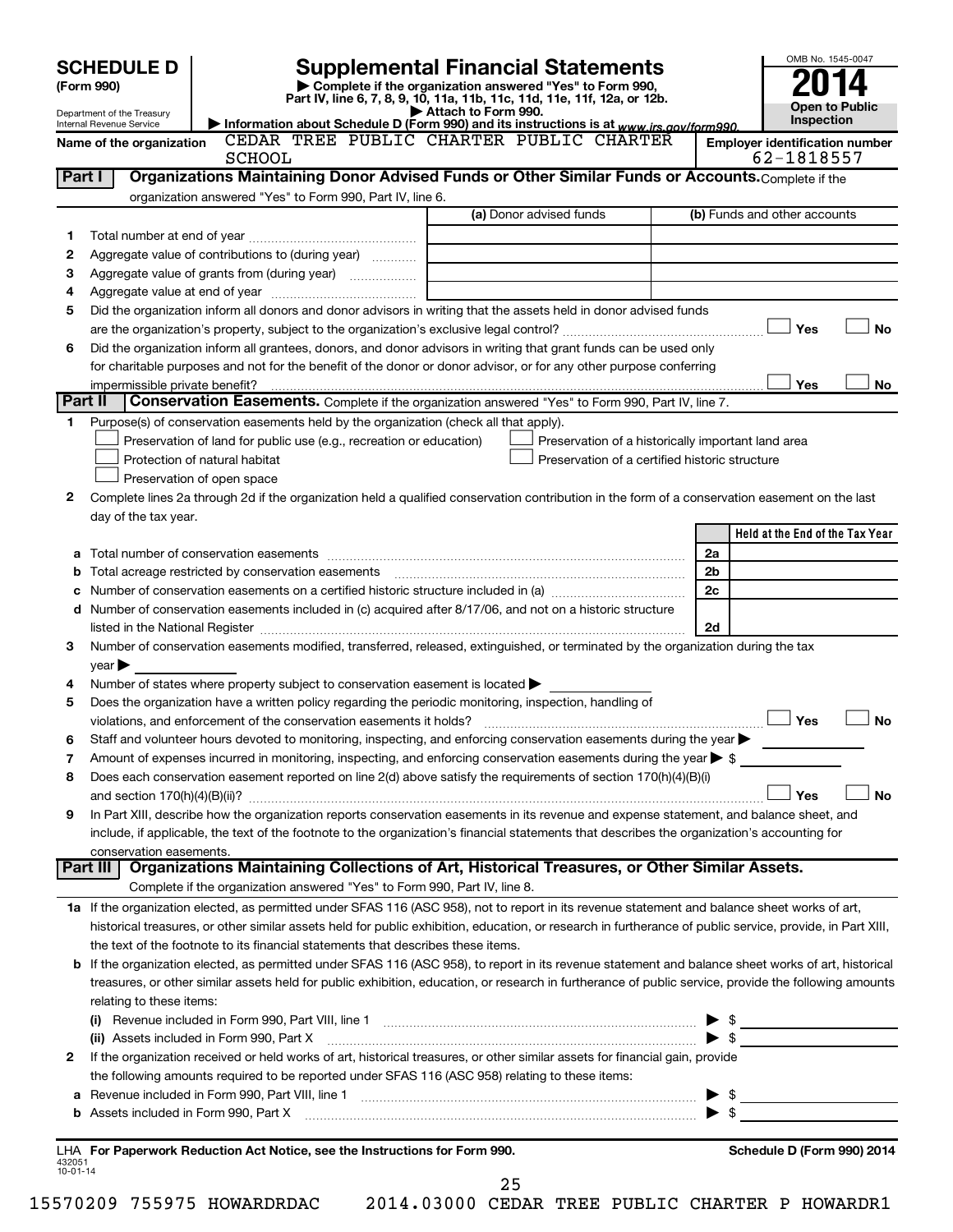|  |  |  | CEDAR TREE PUBLIC CHARTER PUBLIC CHARTER |  |  |
|--|--|--|------------------------------------------|--|--|
|--|--|--|------------------------------------------|--|--|

|                |                                                                                                                                                   | CEDAR TREE PUBLIC CHARTER PUBLIC CHARTER |   |                |                                                                                                                                                                                                                               |                                                 |                              |     |                     |
|----------------|---------------------------------------------------------------------------------------------------------------------------------------------------|------------------------------------------|---|----------------|-------------------------------------------------------------------------------------------------------------------------------------------------------------------------------------------------------------------------------|-------------------------------------------------|------------------------------|-----|---------------------|
|                | <b>SCHOOL</b><br>Schedule D (Form 990) 2014                                                                                                       |                                          |   |                |                                                                                                                                                                                                                               |                                                 | 62-1818557 <sub>Page</sub> 2 |     |                     |
|                | Organizations Maintaining Collections of Art, Historical Treasures, or Other Similar Assets(continued)<br>Part III                                |                                          |   |                |                                                                                                                                                                                                                               |                                                 |                              |     |                     |
| 3              | Using the organization's acquisition, accession, and other records, check any of the following that are a significant use of its collection items |                                          |   |                |                                                                                                                                                                                                                               |                                                 |                              |     |                     |
|                | (check all that apply):                                                                                                                           |                                          |   |                |                                                                                                                                                                                                                               |                                                 |                              |     |                     |
| a              | Public exhibition                                                                                                                                 | d                                        |   |                | Loan or exchange programs                                                                                                                                                                                                     |                                                 |                              |     |                     |
| b              | Scholarly research                                                                                                                                | e                                        |   |                | Other and the contract of the contract of the contract of the contract of the contract of the contract of the contract of the contract of the contract of the contract of the contract of the contract of the contract of the |                                                 |                              |     |                     |
| с              | Preservation for future generations                                                                                                               |                                          |   |                |                                                                                                                                                                                                                               |                                                 |                              |     |                     |
| 4              | Provide a description of the organization's collections and explain how they further the organization's exempt purpose in Part XIII.              |                                          |   |                |                                                                                                                                                                                                                               |                                                 |                              |     |                     |
| 5              | During the year, did the organization solicit or receive donations of art, historical treasures, or other similar assets                          |                                          |   |                |                                                                                                                                                                                                                               |                                                 |                              |     |                     |
|                |                                                                                                                                                   |                                          |   |                |                                                                                                                                                                                                                               |                                                 | Yes                          |     | No                  |
|                | Part IV<br>Escrow and Custodial Arrangements. Complete if the organization answered "Yes" to Form 990, Part IV, line 9, or                        |                                          |   |                |                                                                                                                                                                                                                               |                                                 |                              |     |                     |
|                | reported an amount on Form 990, Part X, line 21.                                                                                                  |                                          |   |                |                                                                                                                                                                                                                               |                                                 |                              |     |                     |
|                | 1a Is the organization an agent, trustee, custodian or other intermediary for contributions or other assets not included                          |                                          |   |                |                                                                                                                                                                                                                               |                                                 |                              |     |                     |
|                |                                                                                                                                                   |                                          |   |                |                                                                                                                                                                                                                               |                                                 | Yes                          |     | <b>No</b>           |
|                | b If "Yes," explain the arrangement in Part XIII and complete the following table:                                                                |                                          |   |                |                                                                                                                                                                                                                               |                                                 |                              |     |                     |
|                |                                                                                                                                                   |                                          |   |                |                                                                                                                                                                                                                               |                                                 | Amount                       |     |                     |
|                | c Beginning balance                                                                                                                               |                                          |   |                |                                                                                                                                                                                                                               | 1c                                              |                              |     |                     |
|                |                                                                                                                                                   |                                          |   |                |                                                                                                                                                                                                                               | 1d                                              |                              |     |                     |
| е              | Distributions during the year manufactured and continuum and contact the state of the control of the state of                                     |                                          |   |                |                                                                                                                                                                                                                               | 1e                                              |                              |     |                     |
| f              |                                                                                                                                                   |                                          |   |                |                                                                                                                                                                                                                               | 1f                                              |                              |     |                     |
| 2a             | Did the organization include an amount on Form 990, Part X, line 21, for escrow or custodial account liability?                                   |                                          |   |                |                                                                                                                                                                                                                               |                                                 | Yes                          |     | No                  |
|                | b If "Yes," explain the arrangement in Part XIII. Check here if the explanation has been provided in Part XIII                                    |                                          |   |                |                                                                                                                                                                                                                               |                                                 |                              |     |                     |
| Part V         | <b>Endowment Funds.</b> Complete if the organization answered "Yes" to Form 990, Part IV, line 10.                                                |                                          |   |                |                                                                                                                                                                                                                               |                                                 |                              |     |                     |
|                |                                                                                                                                                   | (a) Current year                         |   | (b) Prior year |                                                                                                                                                                                                                               | (c) Two years back $ $ (d) Three years back $ $ |                              |     | (e) Four years back |
|                |                                                                                                                                                   |                                          |   |                |                                                                                                                                                                                                                               |                                                 |                              |     |                     |
|                | 1a Beginning of year balance                                                                                                                      |                                          |   |                |                                                                                                                                                                                                                               |                                                 |                              |     |                     |
|                |                                                                                                                                                   |                                          |   |                |                                                                                                                                                                                                                               |                                                 |                              |     |                     |
| с              | Net investment earnings, gains, and losses                                                                                                        |                                          |   |                |                                                                                                                                                                                                                               |                                                 |                              |     |                     |
|                |                                                                                                                                                   |                                          |   |                |                                                                                                                                                                                                                               |                                                 |                              |     |                     |
|                | e Other expenditures for facilities                                                                                                               |                                          |   |                |                                                                                                                                                                                                                               |                                                 |                              |     |                     |
|                | and programs                                                                                                                                      |                                          |   |                |                                                                                                                                                                                                                               |                                                 |                              |     |                     |
| f.             | Administrative expenses                                                                                                                           |                                          |   |                |                                                                                                                                                                                                                               |                                                 |                              |     |                     |
| g              |                                                                                                                                                   |                                          |   |                |                                                                                                                                                                                                                               |                                                 |                              |     |                     |
| 2              | Provide the estimated percentage of the current year end balance (line 1g, column (a)) held as:                                                   |                                          |   |                |                                                                                                                                                                                                                               |                                                 |                              |     |                     |
|                | a Board designated or quasi-endowment >                                                                                                           |                                          | ℅ |                |                                                                                                                                                                                                                               |                                                 |                              |     |                     |
|                | <b>b</b> Permanent endowment $\blacktriangleright$                                                                                                | %                                        |   |                |                                                                                                                                                                                                                               |                                                 |                              |     |                     |
|                | <b>c</b> Temporarily restricted endowment $\blacktriangleright$                                                                                   | %                                        |   |                |                                                                                                                                                                                                                               |                                                 |                              |     |                     |
|                | The percentages in lines 2a, 2b, and 2c should equal 100%                                                                                         |                                          |   |                |                                                                                                                                                                                                                               |                                                 |                              |     |                     |
|                | 3a Are there endowment funds not in the possession of the organization that are held and administered for the organization                        |                                          |   |                |                                                                                                                                                                                                                               |                                                 |                              |     |                     |
|                | by:                                                                                                                                               |                                          |   |                |                                                                                                                                                                                                                               |                                                 |                              | Yes | No                  |
|                | (i)                                                                                                                                               |                                          |   |                |                                                                                                                                                                                                                               |                                                 | 3a(i)                        |     |                     |
|                |                                                                                                                                                   |                                          |   |                |                                                                                                                                                                                                                               |                                                 | 3a(ii)                       |     |                     |
|                |                                                                                                                                                   |                                          |   |                |                                                                                                                                                                                                                               |                                                 | 3b                           |     |                     |
| 4              | Describe in Part XIII the intended uses of the organization's endowment funds.                                                                    |                                          |   |                |                                                                                                                                                                                                                               |                                                 |                              |     |                     |
| <b>Part VI</b> | Land, Buildings, and Equipment.                                                                                                                   |                                          |   |                |                                                                                                                                                                                                                               |                                                 |                              |     |                     |
|                | Complete if the organization answered "Yes" to Form 990, Part IV, line 11a. See Form 990, Part X, line 10.                                        |                                          |   |                |                                                                                                                                                                                                                               |                                                 |                              |     |                     |
|                |                                                                                                                                                   |                                          |   |                |                                                                                                                                                                                                                               |                                                 |                              |     |                     |
|                | Description of property                                                                                                                           | (a) Cost or other                        |   |                | (b) Cost or other                                                                                                                                                                                                             | (c) Accumulated                                 | (d) Book value               |     |                     |
|                |                                                                                                                                                   | basis (investment)                       |   |                | basis (other)                                                                                                                                                                                                                 | depreciation                                    |                              |     | 1,000,000.          |
|                |                                                                                                                                                   |                                          |   |                | 1,000,000.                                                                                                                                                                                                                    |                                                 |                              |     |                     |
|                |                                                                                                                                                   |                                          |   |                | 9,717,222.                                                                                                                                                                                                                    | 1,797,609.                                      |                              |     | 7,919,613.          |
|                |                                                                                                                                                   |                                          |   |                |                                                                                                                                                                                                                               |                                                 |                              |     |                     |
|                |                                                                                                                                                   |                                          |   |                | 1,905,564.                                                                                                                                                                                                                    | 1,585,515.                                      |                              |     | 320,049.            |
|                |                                                                                                                                                   |                                          |   |                | 440,319.                                                                                                                                                                                                                      | 440,319.                                        |                              |     | 0.                  |
|                | Total. Add lines 1a through 1e. (Column (d) must equal Form 990, Part X, column (B), line 10c.)                                                   |                                          |   |                |                                                                                                                                                                                                                               |                                                 |                              |     | 9,239,662.          |

**Schedule D (Form 990) 2014**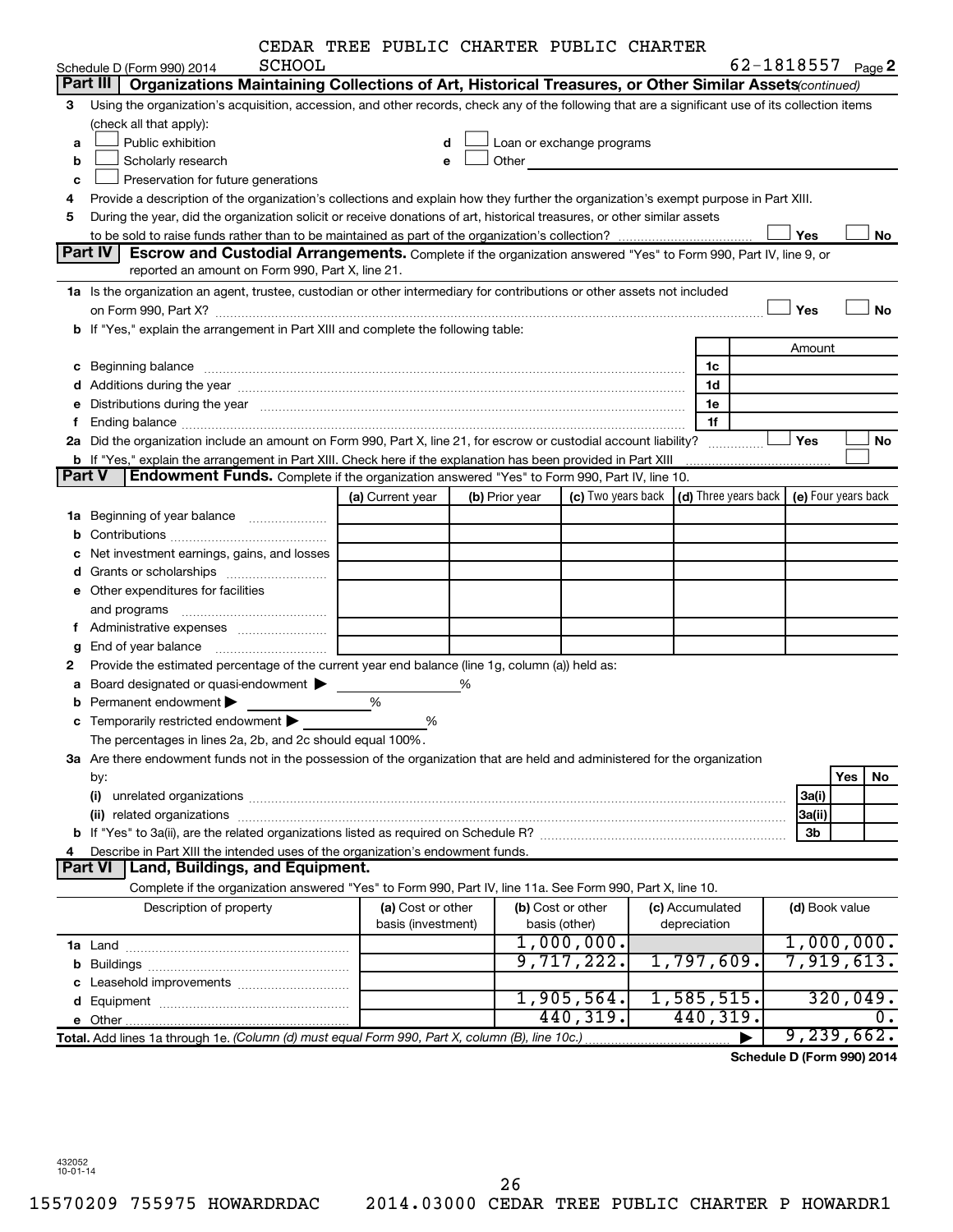|  | CEDAR TREE PUBLIC CHARTER PUBLIC CHARTER |  |
|--|------------------------------------------|--|
|  |                                          |  |

| <b>Part VIII</b>          | <b>SCHOOL</b><br>Schedule D (Form 990) 2014                                                                                                                                                                                                                                                                                                          |                 |                | 62-1818557 Page 3                                         |
|---------------------------|------------------------------------------------------------------------------------------------------------------------------------------------------------------------------------------------------------------------------------------------------------------------------------------------------------------------------------------------------|-----------------|----------------|-----------------------------------------------------------|
|                           | <b>Investments - Other Securities.</b>                                                                                                                                                                                                                                                                                                               |                 |                |                                                           |
|                           | Complete if the organization answered "Yes" to Form 990, Part IV, line 11b. See Form 990, Part X, line 12.                                                                                                                                                                                                                                           |                 |                |                                                           |
|                           | (a) Description of security or category (including name of security)                                                                                                                                                                                                                                                                                 | (b) Book value  |                | (c) Method of valuation: Cost or end-of-year market value |
| (1) Financial derivatives |                                                                                                                                                                                                                                                                                                                                                      |                 |                |                                                           |
|                           |                                                                                                                                                                                                                                                                                                                                                      |                 |                |                                                           |
| (3) Other                 |                                                                                                                                                                                                                                                                                                                                                      |                 |                |                                                           |
| (A)                       |                                                                                                                                                                                                                                                                                                                                                      |                 |                |                                                           |
| (B)                       |                                                                                                                                                                                                                                                                                                                                                      |                 |                |                                                           |
| (C)                       |                                                                                                                                                                                                                                                                                                                                                      |                 |                |                                                           |
| (D)                       |                                                                                                                                                                                                                                                                                                                                                      |                 |                |                                                           |
| (E)                       |                                                                                                                                                                                                                                                                                                                                                      |                 |                |                                                           |
| (F)                       |                                                                                                                                                                                                                                                                                                                                                      |                 |                |                                                           |
| (G)                       |                                                                                                                                                                                                                                                                                                                                                      |                 |                |                                                           |
| (H)                       |                                                                                                                                                                                                                                                                                                                                                      |                 |                |                                                           |
|                           | Total. (Col. (b) must equal Form 990, Part X, col. (B) line 12.) $\blacktriangleright$                                                                                                                                                                                                                                                               |                 |                |                                                           |
|                           | Part VIII Investments - Program Related.                                                                                                                                                                                                                                                                                                             |                 |                |                                                           |
|                           | Complete if the organization answered "Yes" to Form 990, Part IV, line 11c. See Form 990, Part X, line 13.                                                                                                                                                                                                                                           |                 |                |                                                           |
|                           | (a) Description of investment                                                                                                                                                                                                                                                                                                                        | (b) Book value  |                | (c) Method of valuation: Cost or end-of-year market value |
| (1)                       |                                                                                                                                                                                                                                                                                                                                                      |                 |                |                                                           |
| (2)                       |                                                                                                                                                                                                                                                                                                                                                      |                 |                |                                                           |
| (3)                       |                                                                                                                                                                                                                                                                                                                                                      |                 |                |                                                           |
| (4)                       |                                                                                                                                                                                                                                                                                                                                                      |                 |                |                                                           |
| (5)                       |                                                                                                                                                                                                                                                                                                                                                      |                 |                |                                                           |
| (6)                       |                                                                                                                                                                                                                                                                                                                                                      |                 |                |                                                           |
| (7)                       |                                                                                                                                                                                                                                                                                                                                                      |                 |                |                                                           |
| (8)                       |                                                                                                                                                                                                                                                                                                                                                      |                 |                |                                                           |
| (9)                       |                                                                                                                                                                                                                                                                                                                                                      |                 |                |                                                           |
|                           | Total. (Col. (b) must equal Form 990, Part X, col. (B) line 13.)                                                                                                                                                                                                                                                                                     |                 |                |                                                           |
| Part IX                   | <b>Other Assets.</b>                                                                                                                                                                                                                                                                                                                                 |                 |                |                                                           |
|                           |                                                                                                                                                                                                                                                                                                                                                      |                 |                |                                                           |
|                           | Complete if the organization answered "Yes" to Form 990, Part IV, line 11d. See Form 990, Part X, line 15.                                                                                                                                                                                                                                           |                 |                |                                                           |
|                           |                                                                                                                                                                                                                                                                                                                                                      | (a) Description |                | (b) Book value                                            |
| (1)                       |                                                                                                                                                                                                                                                                                                                                                      |                 |                |                                                           |
| (2)                       |                                                                                                                                                                                                                                                                                                                                                      |                 |                |                                                           |
| (3)                       |                                                                                                                                                                                                                                                                                                                                                      |                 |                |                                                           |
| (4)                       |                                                                                                                                                                                                                                                                                                                                                      |                 |                |                                                           |
| (5)                       |                                                                                                                                                                                                                                                                                                                                                      |                 |                |                                                           |
| (6)                       |                                                                                                                                                                                                                                                                                                                                                      |                 |                |                                                           |
| (7)                       |                                                                                                                                                                                                                                                                                                                                                      |                 |                |                                                           |
| (8)                       |                                                                                                                                                                                                                                                                                                                                                      |                 |                |                                                           |
| (9)                       |                                                                                                                                                                                                                                                                                                                                                      |                 |                |                                                           |
|                           | Total. (Column (b) must equal Form 990, Part X, col. (B) line 15.)                                                                                                                                                                                                                                                                                   |                 |                |                                                           |
|                           | <b>Other Liabilities.</b>                                                                                                                                                                                                                                                                                                                            |                 |                |                                                           |
|                           | Complete if the organization answered "Yes" to Form 990, Part IV, line 11e or 11f. See Form 990, Part X, line 25.                                                                                                                                                                                                                                    |                 |                |                                                           |
|                           | (a) Description of liability                                                                                                                                                                                                                                                                                                                         |                 | (b) Book value |                                                           |
| (1)                       | Federal income taxes                                                                                                                                                                                                                                                                                                                                 |                 |                |                                                           |
| (2)                       |                                                                                                                                                                                                                                                                                                                                                      |                 |                |                                                           |
| (3)                       |                                                                                                                                                                                                                                                                                                                                                      |                 |                |                                                           |
| (4)                       |                                                                                                                                                                                                                                                                                                                                                      |                 |                |                                                           |
| (5)                       |                                                                                                                                                                                                                                                                                                                                                      |                 |                |                                                           |
| Part X<br>1.<br>(6)       |                                                                                                                                                                                                                                                                                                                                                      |                 |                |                                                           |
| (7)                       |                                                                                                                                                                                                                                                                                                                                                      |                 |                |                                                           |
| (8)                       |                                                                                                                                                                                                                                                                                                                                                      |                 |                |                                                           |
| (9)                       |                                                                                                                                                                                                                                                                                                                                                      |                 |                |                                                           |
|                           | Total. (Column (b) must equal Form 990, Part X, col. (B) line 25.)                                                                                                                                                                                                                                                                                   |                 |                |                                                           |
|                           | 2. Liability for uncertain tax positions. In Part XIII, provide the text of the footnote to the organization's financial statements that reports the<br>organization's liability for uncertain tax positions under FIN 48 (ASC 740). Check here if the text of the footnote has been provided in Part XIII $\lfloor \textnormal{\textbf{X}} \rfloor$ |                 |                |                                                           |

432053 10-01-14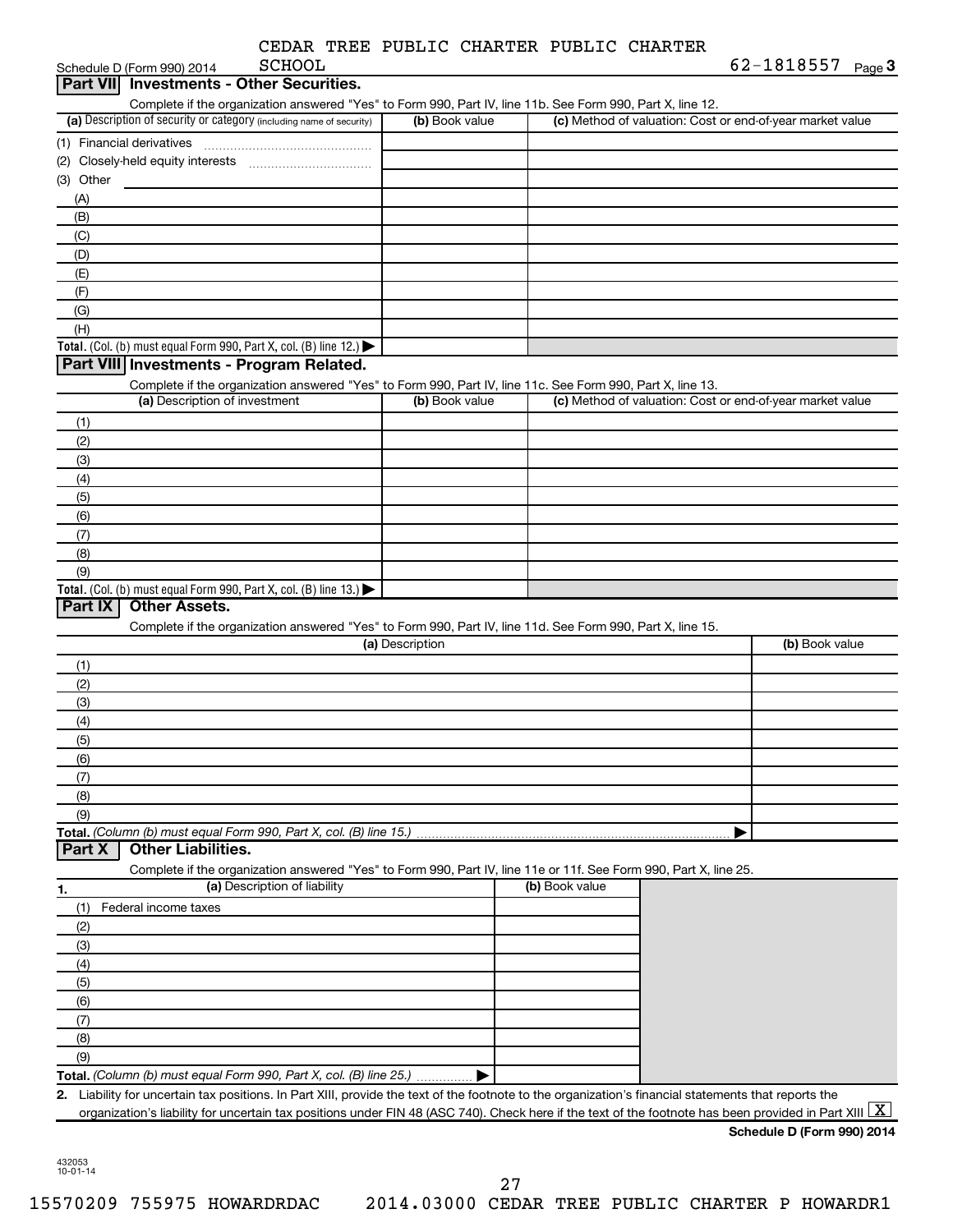|    | <b>SCHOOL</b><br>Schedule D (Form 990) 2014                                                                                                                                                                                         |                |                | $62 - 1818557$ Page 4 |
|----|-------------------------------------------------------------------------------------------------------------------------------------------------------------------------------------------------------------------------------------|----------------|----------------|-----------------------|
|    | Reconciliation of Revenue per Audited Financial Statements With Revenue per Return.<br><b>Part XI</b>                                                                                                                               |                |                |                       |
|    | Complete if the organization answered "Yes" to Form 990, Part IV, line 12a.                                                                                                                                                         |                |                |                       |
| 1  | Total revenue, gains, and other support per audited financial statements                                                                                                                                                            |                | $\overline{1}$ | 7,478,220.            |
| 2  | Amounts included on line 1 but not on Form 990, Part VIII, line 12:                                                                                                                                                                 |                |                |                       |
| a  |                                                                                                                                                                                                                                     | 2a             |                |                       |
| b  |                                                                                                                                                                                                                                     | 2 <sub>b</sub> |                |                       |
| с  | Recoveries of prior year grants [11] matter contracts and prior year grants and prior year grants and prior year grants and prior year of the state of the state of the state of the state of the state of the state of the st      | 2 <sub>c</sub> |                |                       |
| d  |                                                                                                                                                                                                                                     | 2d             |                |                       |
| e  | Add lines 2a through 2d                                                                                                                                                                                                             |                | 2e             | 0.                    |
| З  |                                                                                                                                                                                                                                     |                | 3              | 7,478,220.            |
| 4  | Amounts included on Form 990, Part VIII, line 12, but not on line 1:                                                                                                                                                                |                |                |                       |
|    |                                                                                                                                                                                                                                     | 4a             |                |                       |
| b  |                                                                                                                                                                                                                                     | 4 <sub>b</sub> |                |                       |
| c. | Add lines 4a and 4b                                                                                                                                                                                                                 |                | 4c             | ο.                    |
| 5  |                                                                                                                                                                                                                                     |                | 5              | 7,478,220.            |
|    | Part XII   Reconciliation of Expenses per Audited Financial Statements With Expenses per Return.                                                                                                                                    |                |                |                       |
|    | Complete if the organization answered "Yes" to Form 990, Part IV, line 12a.                                                                                                                                                         |                |                |                       |
| 1  |                                                                                                                                                                                                                                     |                | $\mathbf{1}$   | 6, 161, 856.          |
| 2  | Amounts included on line 1 but not on Form 990, Part IX, line 25:                                                                                                                                                                   |                |                |                       |
| a  |                                                                                                                                                                                                                                     | 2a             |                |                       |
| b  |                                                                                                                                                                                                                                     | 2 <sub>b</sub> |                |                       |
| c  |                                                                                                                                                                                                                                     | 2 <sub>c</sub> |                |                       |
| d  |                                                                                                                                                                                                                                     | 2d             |                |                       |
| e  | Add lines 2a through 2d <b>must be a constructed as the constant of the S2a</b> through 2d mess 2a through 2d must be a series and the series of the series of the series of the series of the series of the series of the series o |                | 2e             | 0.                    |
| З  |                                                                                                                                                                                                                                     |                | 3              | 6, 161, 856.          |
| 4  | Amounts included on Form 990, Part IX, line 25, but not on line 1:                                                                                                                                                                  |                |                |                       |
| a  |                                                                                                                                                                                                                                     | 4a             |                |                       |
|    |                                                                                                                                                                                                                                     |                |                |                       |
| b  |                                                                                                                                                                                                                                     | 4 <sub>b</sub> |                |                       |
|    | Add lines 4a and 4b                                                                                                                                                                                                                 |                | 4с             | о.                    |
|    | <b>Part XIII Supplemental Information.</b>                                                                                                                                                                                          |                | 5              | 6,161,856.            |

Provide the descriptions required for Part II, lines 3, 5, and 9; Part III, lines 1a and 4; Part IV, lines 1b and 2b; Part V, line 4; Part X, line 2; Part XI, lines 2d and 4b; and Part XII, lines 2d and 4b. Also complete this part to provide any additional information.

PART X, LINE 2:

| THE SCHOOL, A NONPROFIT ORGANIZATION OPERATING UNDER SECTION 501(C)(3) OF  |
|----------------------------------------------------------------------------|
| THE INTERNAL REVENUE CODE, IS GENERALLY EXEMPT FROM FEDERAL, STATE AND     |
| LOCAL INCOME TAXES, AND, ACCORDINGLY, NO PROVISION FOR INCOME TAXES IS     |
| INCLUDED IN THE FINANCIAL STATEMENTS. FINANCIAL ACCOUNTING STANDARDS       |
| BOARD (FASB), ACCOUTING STANDARDS CODIFICATION 740, INCOME TAXES (ASC 740) |
| REQUIRES THAT A TAX POSITION BE RECOGNIZED OR DERECOGNIZED BASED ON A      |
| "MORE-LIKELY-THAN-NOT" THRESHOLD. THIS APPLIES TO POSITIONS TAKEN OR       |
| EXPECTED TO BE TAKEN IN A TAX RETURN. AS OF JUNE 30, 2015 AND 2014,        |
| MANAGEMENT HAS ASSESSED ITS VARIOUS TAX POSITIONS AND IT BELIEVES THERE    |
| ARE NO LIABILITIES FOR UNCERTAIN TAX POSITIONS.                            |
|                                                                            |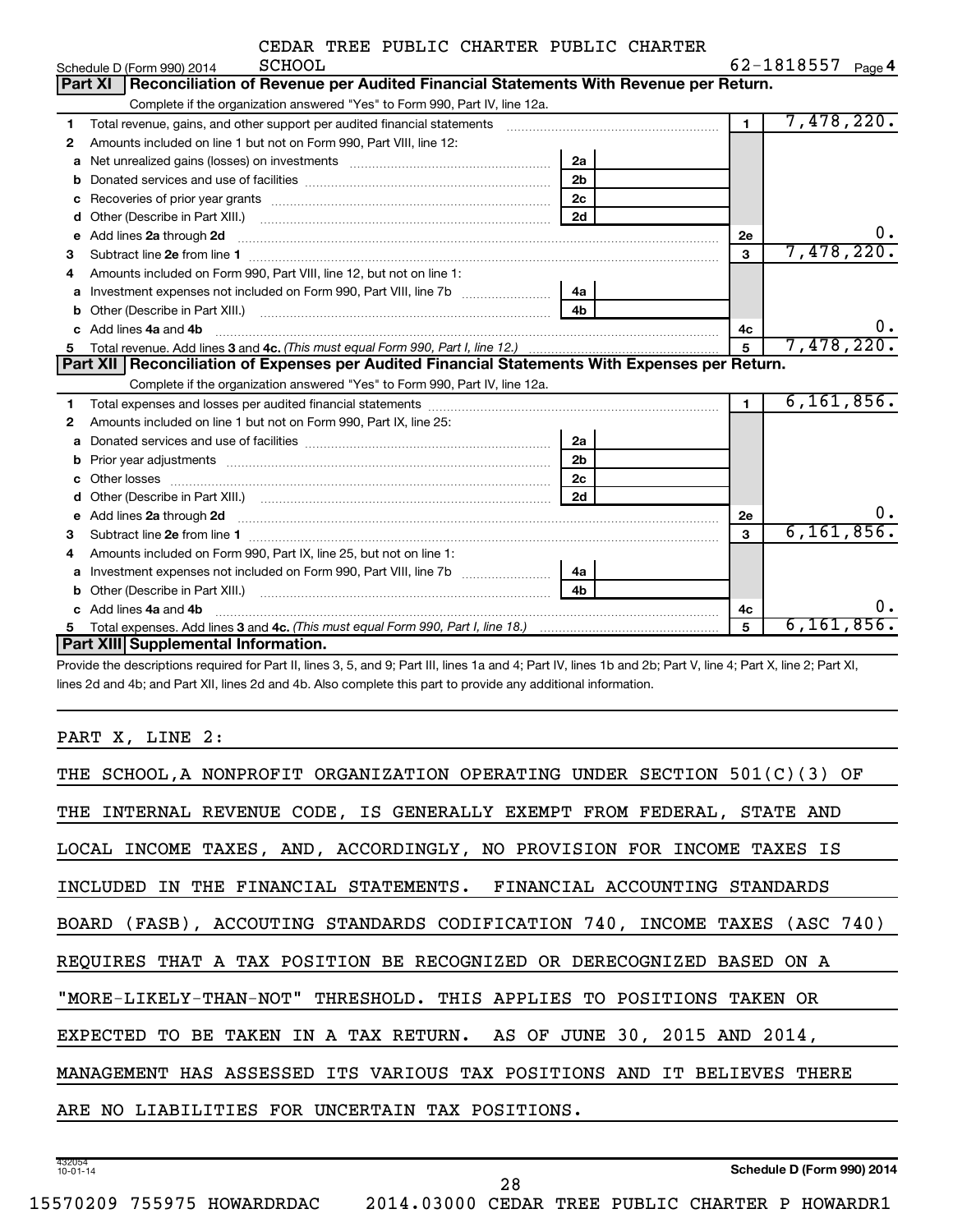| Schedule D (Form 990) 2014 SCHOOL<br><b>Part XIII   Supplemental Information</b> (continued) | CEDAR TREE PUBLIC CHARTER PUBLIC CHARTER<br>SCHOOL |    |  | $62 - 1818557$ Page 5      |
|----------------------------------------------------------------------------------------------|----------------------------------------------------|----|--|----------------------------|
|                                                                                              |                                                    |    |  |                            |
|                                                                                              |                                                    |    |  |                            |
|                                                                                              |                                                    |    |  |                            |
|                                                                                              |                                                    |    |  |                            |
|                                                                                              |                                                    |    |  |                            |
|                                                                                              |                                                    |    |  |                            |
|                                                                                              |                                                    |    |  |                            |
|                                                                                              |                                                    |    |  |                            |
|                                                                                              |                                                    |    |  |                            |
|                                                                                              |                                                    |    |  |                            |
|                                                                                              |                                                    |    |  |                            |
|                                                                                              |                                                    |    |  |                            |
|                                                                                              |                                                    |    |  |                            |
|                                                                                              |                                                    |    |  |                            |
|                                                                                              |                                                    |    |  |                            |
|                                                                                              |                                                    |    |  |                            |
|                                                                                              |                                                    |    |  |                            |
|                                                                                              |                                                    |    |  |                            |
|                                                                                              |                                                    |    |  |                            |
|                                                                                              |                                                    |    |  |                            |
|                                                                                              |                                                    |    |  |                            |
|                                                                                              |                                                    |    |  |                            |
|                                                                                              |                                                    |    |  |                            |
|                                                                                              |                                                    |    |  |                            |
|                                                                                              |                                                    |    |  |                            |
|                                                                                              |                                                    |    |  |                            |
|                                                                                              |                                                    |    |  |                            |
|                                                                                              |                                                    |    |  |                            |
|                                                                                              |                                                    |    |  |                            |
|                                                                                              |                                                    |    |  |                            |
|                                                                                              |                                                    |    |  |                            |
|                                                                                              |                                                    |    |  |                            |
|                                                                                              |                                                    |    |  |                            |
|                                                                                              |                                                    |    |  |                            |
| 432055<br>10-01-14                                                                           |                                                    |    |  | Schedule D (Form 990) 2014 |
|                                                                                              |                                                    | 29 |  |                            |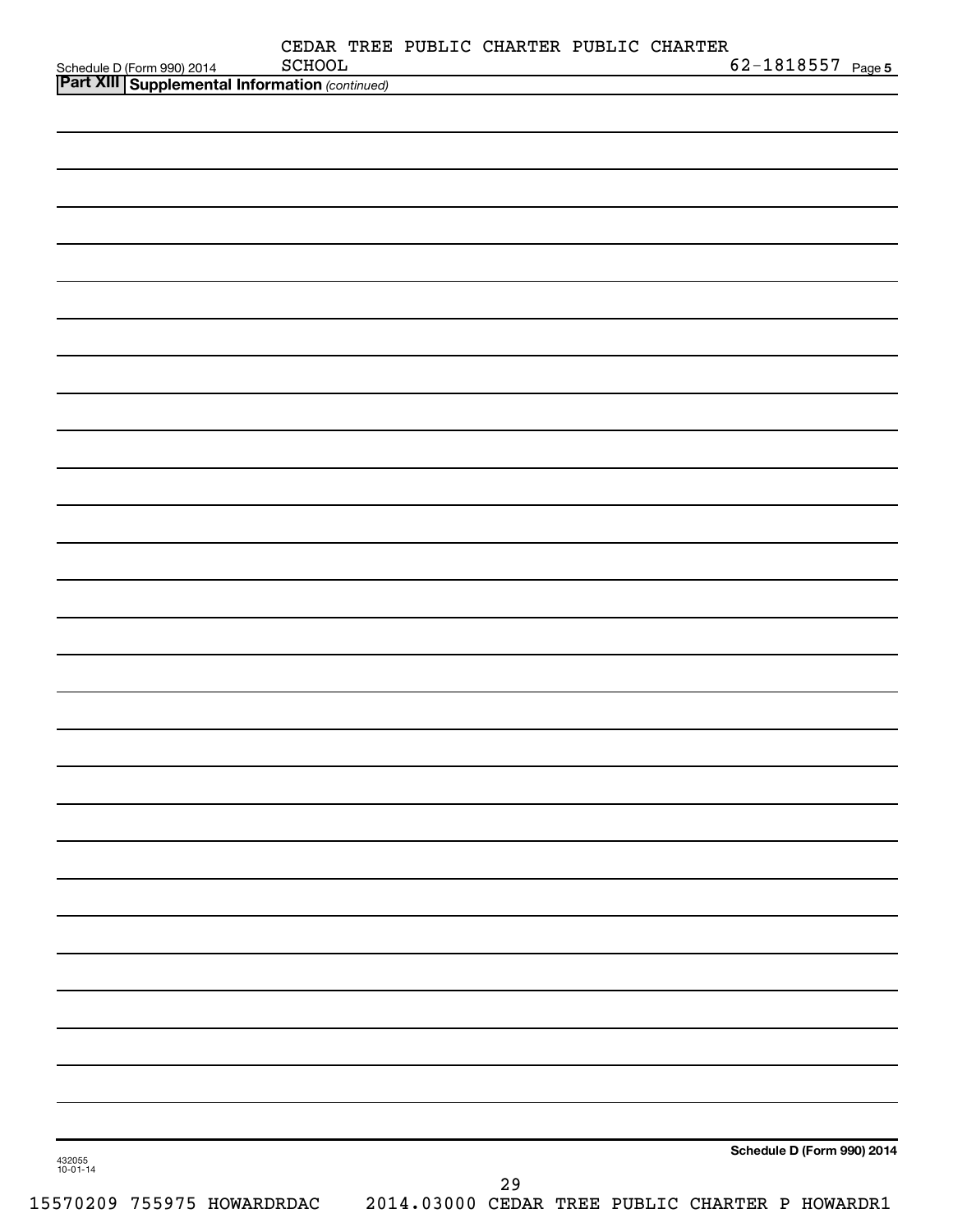| <b>SCHEDULE E</b> |  |
|-------------------|--|
|                   |  |

Department of the Treasury

#### **Schools**

OMB No. 1545-0047 **2014**

| (Form 990 or 990-EZ) | ► Complete if the organization answered "Yes" to Form 990, Part IV, line 13, |
|----------------------|------------------------------------------------------------------------------|
|                      | or Form 990-EZ. Part VI. line 48.                                            |

**| Attach to Form 990 or Form 990-EZ.**

**Open to Public**

|   | Internal Revenue Service<br>Information about Schedule E (Form 990 or 990-EZ) and its instructions is at www.irs.gov/form990.                                                                                                  | Inspection   |                         |                                                         |
|---|--------------------------------------------------------------------------------------------------------------------------------------------------------------------------------------------------------------------------------|--------------|-------------------------|---------------------------------------------------------|
|   | CEDAR TREE PUBLIC CHARTER PUBLIC CHARTER<br>Name of the organization<br><b>Employer identification number</b><br><b>SCHOOL</b>                                                                                                 | 62-1818557   |                         |                                                         |
|   | Part I                                                                                                                                                                                                                         |              |                         |                                                         |
|   |                                                                                                                                                                                                                                |              | <b>YES</b>              | NO.                                                     |
| 1 | Does the organization have a racially nondiscriminatory policy toward students by statement in its charter, bylaws,                                                                                                            |              |                         |                                                         |
|   |                                                                                                                                                                                                                                | 1            | х                       |                                                         |
| 2 | Does the organization include a statement of its racially nondiscriminatory policy toward students in all its brochures,                                                                                                       |              |                         |                                                         |
|   | catalogues, and other written communications with the public dealing with student admissions, programs, and scholarships?                                                                                                      | $\mathbf{2}$ | х                       |                                                         |
| З | Has the organization publicized its racially nondiscriminatory policy through newspaper or broadcast media during the                                                                                                          |              |                         |                                                         |
|   | period of solicitation for students, or during the registration period if it has no solicitation program, in a way that makes                                                                                                  |              |                         |                                                         |
|   | the policy known to all parts of the general community it serves? If "Yes," please describe. If "No," please explain.                                                                                                          |              |                         |                                                         |
|   | If you need more space, use Part II manufactured and continuum contract to the Part II manufactured and the contract of the contract of the contract of the contract of the contract of the contract of the contract of the co | 3            | x                       |                                                         |
|   |                                                                                                                                                                                                                                |              |                         |                                                         |
|   |                                                                                                                                                                                                                                |              |                         |                                                         |
|   |                                                                                                                                                                                                                                |              |                         |                                                         |
|   |                                                                                                                                                                                                                                |              |                         |                                                         |
|   | Does the organization maintain the following?                                                                                                                                                                                  |              |                         |                                                         |
| 4 |                                                                                                                                                                                                                                | 4a           | х                       |                                                         |
|   | <b>b</b> Records documenting that scholarships and other financial assistance are awarded on a racially nondiscriminatory basis?                                                                                               | 4b           | $\overline{\textbf{x}}$ |                                                         |
|   | c Copies of all catalogues, brochures, announcements, and other written communications to the public dealing with student                                                                                                      |              |                         |                                                         |
|   |                                                                                                                                                                                                                                | 4с           | х                       |                                                         |
|   |                                                                                                                                                                                                                                |              |                         |                                                         |
|   | If you answered "No" to any of the above, please explain. If you need more space, use Part II.                                                                                                                                 | 4d           | $\overline{\textbf{x}}$ |                                                         |
|   |                                                                                                                                                                                                                                |              |                         |                                                         |
|   | Does the organization discriminate by race in any way with respect to:                                                                                                                                                         |              |                         |                                                         |
|   |                                                                                                                                                                                                                                | 5a           |                         |                                                         |
|   |                                                                                                                                                                                                                                | 5b           |                         |                                                         |
|   |                                                                                                                                                                                                                                | 5с           |                         |                                                         |
|   |                                                                                                                                                                                                                                | <b>5d</b>    |                         |                                                         |
|   |                                                                                                                                                                                                                                | <b>5e</b>    |                         | х<br>$\overline{\mathbf{X}}$<br>х<br>X<br>X             |
|   | f Use of facilities?                                                                                                                                                                                                           | 5f           |                         | $\overline{\textbf{x}}$                                 |
|   |                                                                                                                                                                                                                                | 5g           |                         |                                                         |
|   |                                                                                                                                                                                                                                | 5h           |                         |                                                         |
| 5 | If you answered "Yes" to any of the above, please explain. If you need more space, use Part II.                                                                                                                                |              |                         |                                                         |
|   |                                                                                                                                                                                                                                |              |                         |                                                         |
|   |                                                                                                                                                                                                                                | 6a           | х                       |                                                         |
|   |                                                                                                                                                                                                                                | 6b           |                         |                                                         |
| 7 | If you answered "Yes" to either line 6a or line 6b, explain on Part II.<br>Does the organization certify that it has complied with the applicable requirements of sections 4.01 through 4.05 of                                |              |                         | $\overline{\mathbf{X}}$<br>$\overline{\texttt{x}}$<br>х |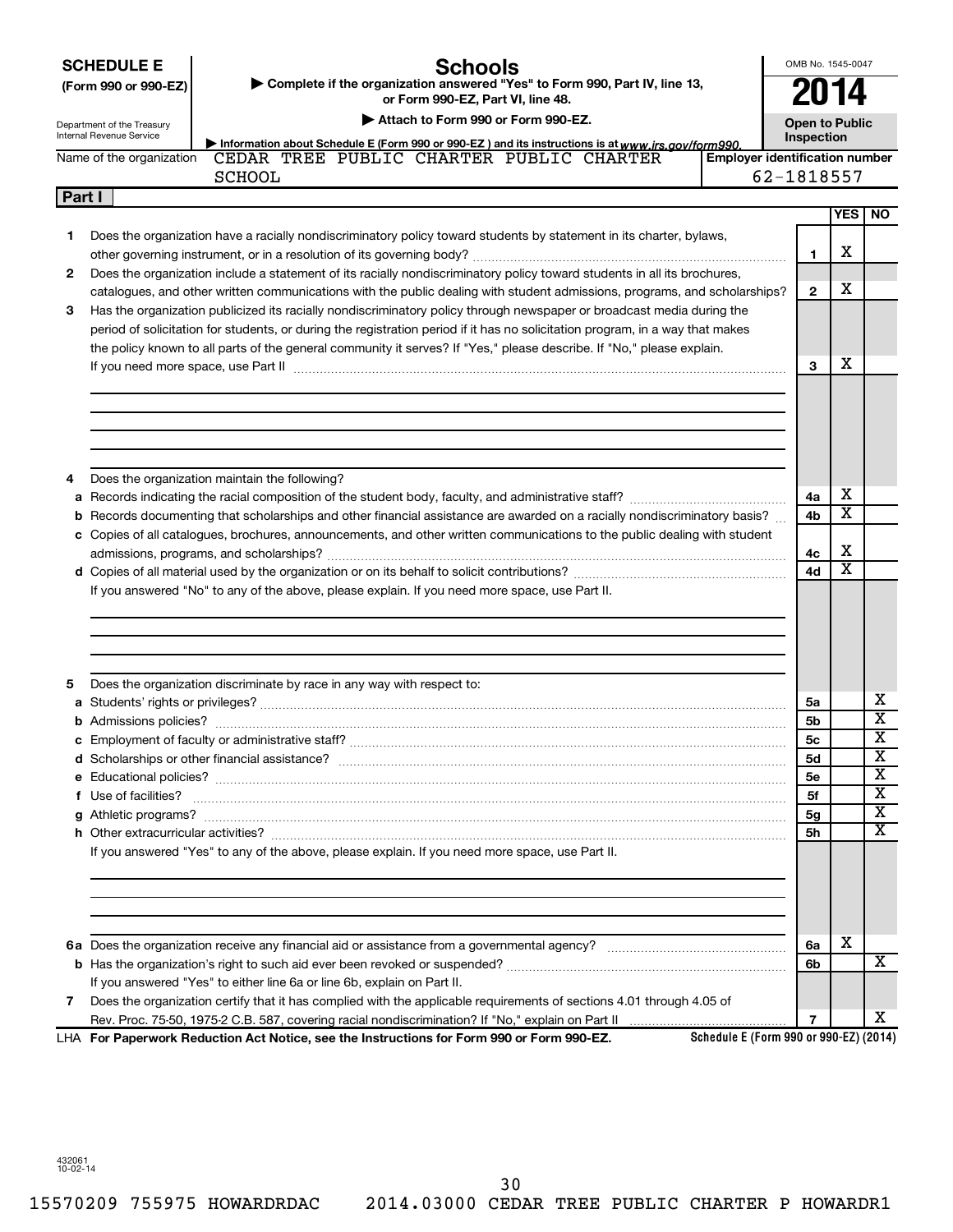**2** SCHOOL 62-1818557 Schedule E (Form 990 or 990-EZ) (2014)  $\operatorname{SCHOOL}$ 

LINE 6 - EXPLANATION OF GOVERNMENT FINANCIAL AID:

THE DISTRICT GOVERNMENT PROVIDES FUNDING FOR ALL ELIGIBLE STUDENTS

ENROLLED IN PUBLIC CHARTER SCHOOLS BASED ON A PER PUPIL ALLOCATION

FORMULA.

LINE 7 - EXPLANATION OF RACIAL NONDISCRIMINATION COMPLIANCE:

THE SCHOOL IS A PUBLIC CHARTER SCHOOL FREE OF CHARGE TO ALL STUDENTS WHO

RESIDE IN THE DISTRICT OF COLUMBIA. ADMISSIONS ARE CONDUCTED IN

ACCORDANCE WITH THE DISTRICT LAW AND ANY CHILD APPLYING IN ACCORDACE WITH

THE LAW WILLBE ADMITTED, SUBJECT SOLELY TO MAXIMUM ENROLLMENT LIMITS. THE

SCHOOL DOES NOT DISCRIMINATE AGAINST ANYONE BECAUSE OF RACE, COLOR,

RELIGION, GENDER, NATIONAL ORIGIN, AGE, DISABILITY OR ANY OTHER

CHARACTERISTIC PROTECTED BY LAW.

432062 10-02-14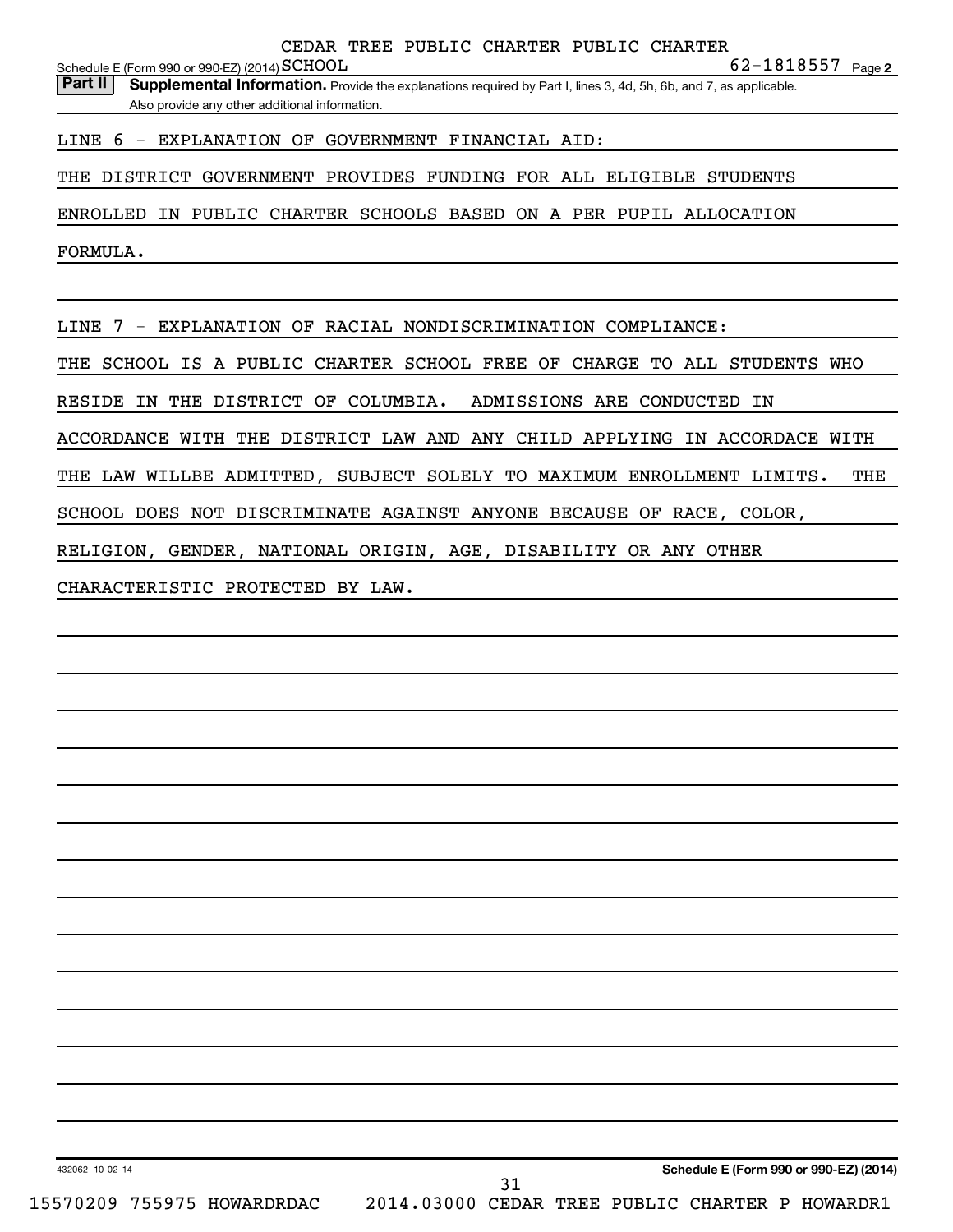| <b>SCHEDULE J</b> |                                                                                                               | <b>Compensation Information</b>                                                                                                                                                                                                     |  |                                       | OMB No. 1545-0047          |     |             |
|-------------------|---------------------------------------------------------------------------------------------------------------|-------------------------------------------------------------------------------------------------------------------------------------------------------------------------------------------------------------------------------------|--|---------------------------------------|----------------------------|-----|-------------|
| (Form 990)        |                                                                                                               | For certain Officers, Directors, Trustees, Key Employees, and Highest                                                                                                                                                               |  |                                       | 2014                       |     |             |
|                   | <b>Compensated Employees</b>                                                                                  |                                                                                                                                                                                                                                     |  |                                       |                            |     |             |
|                   | Department of the Treasury                                                                                    | Complete if the organization answered "Yes" on Form 990, Part IV, line 23.<br>Attach to Form 990.                                                                                                                                   |  |                                       | <b>Open to Public</b>      |     |             |
|                   | Internal Revenue Service                                                                                      | Information about Schedule J (Form 990) and its instructions is at www.irs.gov/form990.                                                                                                                                             |  |                                       | Inspection                 |     |             |
|                   | Name of the organization                                                                                      | CEDAR TREE PUBLIC CHARTER PUBLIC CHARTER                                                                                                                                                                                            |  | <b>Employer identification number</b> |                            |     |             |
|                   |                                                                                                               | <b>SCHOOL</b>                                                                                                                                                                                                                       |  |                                       | 62-1818557                 |     |             |
|                   | Part I                                                                                                        | <b>Questions Regarding Compensation</b>                                                                                                                                                                                             |  |                                       |                            |     |             |
|                   |                                                                                                               |                                                                                                                                                                                                                                     |  |                                       |                            | Yes | No          |
|                   |                                                                                                               | 1a Check the appropriate box(es) if the organization provided any of the following to or for a person listed in Form 990,                                                                                                           |  |                                       |                            |     |             |
|                   |                                                                                                               | Part VII, Section A, line 1a. Complete Part III to provide any relevant information regarding these items.                                                                                                                          |  |                                       |                            |     |             |
|                   | First-class or charter travel                                                                                 | Housing allowance or residence for personal use                                                                                                                                                                                     |  |                                       |                            |     |             |
|                   | Travel for companions                                                                                         | Payments for business use of personal residence                                                                                                                                                                                     |  |                                       |                            |     |             |
|                   |                                                                                                               | Tax indemnification and gross-up payments<br>Health or social club dues or initiation fees                                                                                                                                          |  |                                       |                            |     |             |
|                   |                                                                                                               | Discretionary spending account<br>Personal services (e.g., maid, chauffeur, chef)                                                                                                                                                   |  |                                       |                            |     |             |
|                   |                                                                                                               |                                                                                                                                                                                                                                     |  |                                       |                            |     |             |
|                   |                                                                                                               | <b>b</b> If any of the boxes on line 1a are checked, did the organization follow a written policy regarding payment or                                                                                                              |  |                                       |                            |     |             |
|                   |                                                                                                               |                                                                                                                                                                                                                                     |  |                                       | 1b                         |     |             |
| 2                 |                                                                                                               | Did the organization require substantiation prior to reimbursing or allowing expenses incurred by all directors,                                                                                                                    |  |                                       |                            |     |             |
|                   |                                                                                                               |                                                                                                                                                                                                                                     |  |                                       | $\mathbf{2}$               |     |             |
|                   |                                                                                                               |                                                                                                                                                                                                                                     |  |                                       |                            |     |             |
| з                 |                                                                                                               | Indicate which, if any, of the following the filing organization used to establish the compensation of the organization's                                                                                                           |  |                                       |                            |     |             |
|                   |                                                                                                               | CEO/Executive Director. Check all that apply. Do not check any boxes for methods used by a related organization to                                                                                                                  |  |                                       |                            |     |             |
|                   |                                                                                                               | establish compensation of the CEO/Executive Director, but explain in Part III.                                                                                                                                                      |  |                                       |                            |     |             |
|                   | Compensation committee                                                                                        | $\underline{\mathbf{X}}$ Written employment contract                                                                                                                                                                                |  |                                       |                            |     |             |
|                   |                                                                                                               | Compensation survey or study<br>Independent compensation consultant                                                                                                                                                                 |  |                                       |                            |     |             |
|                   |                                                                                                               | $\lfloor \underline{X} \rfloor$ Approval by the board or compensation committee<br>Form 990 of other organizations                                                                                                                  |  |                                       |                            |     |             |
| 4                 |                                                                                                               | During the year, did any person listed in Form 990, Part VII, Section A, line 1a, with respect to the filing                                                                                                                        |  |                                       |                            |     |             |
|                   | organization or a related organization:                                                                       |                                                                                                                                                                                                                                     |  |                                       |                            |     |             |
| а                 |                                                                                                               | Receive a severance payment or change-of-control payment?                                                                                                                                                                           |  |                                       | 4a                         |     | х           |
| b                 |                                                                                                               |                                                                                                                                                                                                                                     |  |                                       | 4b                         |     | х           |
|                   |                                                                                                               |                                                                                                                                                                                                                                     |  |                                       | 4c                         |     | $\mathbf x$ |
|                   | If "Yes" to any of lines 4a-c, list the persons and provide the applicable amounts for each item in Part III. |                                                                                                                                                                                                                                     |  |                                       |                            |     |             |
|                   |                                                                                                               |                                                                                                                                                                                                                                     |  |                                       |                            |     |             |
|                   |                                                                                                               | Only section 501(c)(3), 501(c)(4), and 501(c)(29) organizations must complete lines 5-9.                                                                                                                                            |  |                                       |                            |     |             |
|                   |                                                                                                               | For persons listed in Form 990, Part VII, Section A, line 1a, did the organization pay or accrue any compensation                                                                                                                   |  |                                       |                            |     |             |
|                   | contingent on the revenues of:                                                                                |                                                                                                                                                                                                                                     |  |                                       |                            |     |             |
|                   |                                                                                                               | a The organization? <b>contracts</b> and contracts are contracted and contract and contract and contract and contract and contract and contract and contract and contract and contract and contract and contract and contract and c |  |                                       | 5а                         |     | х           |
|                   |                                                                                                               |                                                                                                                                                                                                                                     |  |                                       | 5b                         |     | x           |
|                   |                                                                                                               | If "Yes" to line 5a or 5b, describe in Part III.                                                                                                                                                                                    |  |                                       |                            |     |             |
|                   |                                                                                                               | 6 For persons listed in Form 990, Part VII, Section A, line 1a, did the organization pay or accrue any compensation                                                                                                                 |  |                                       |                            |     |             |
|                   | contingent on the net earnings of:                                                                            |                                                                                                                                                                                                                                     |  |                                       |                            |     |             |
|                   |                                                                                                               |                                                                                                                                                                                                                                     |  |                                       | 6a                         |     | х           |
|                   |                                                                                                               |                                                                                                                                                                                                                                     |  |                                       | 6b                         |     | x           |
|                   |                                                                                                               | If "Yes" to line 6a or 6b, describe in Part III.                                                                                                                                                                                    |  |                                       |                            |     |             |
|                   |                                                                                                               | 7 For persons listed in Form 990, Part VII, Section A, line 1a, did the organization provide any non-fixed payments                                                                                                                 |  |                                       |                            |     |             |
|                   |                                                                                                               |                                                                                                                                                                                                                                     |  |                                       | 7                          |     | х           |
| 8                 |                                                                                                               | Were any amounts reported in Form 990, Part VII, paid or accrued pursuant to a contract that was subject to the                                                                                                                     |  |                                       |                            |     |             |
|                   |                                                                                                               |                                                                                                                                                                                                                                     |  |                                       | 8                          |     | х           |
| 9                 |                                                                                                               | If "Yes" to line 8, did the organization also follow the rebuttable presumption procedure described in                                                                                                                              |  |                                       |                            |     |             |
|                   |                                                                                                               |                                                                                                                                                                                                                                     |  |                                       | 9                          |     |             |
|                   |                                                                                                               | LHA For Paperwork Reduction Act Notice, see the Instructions for Form 990.                                                                                                                                                          |  |                                       | Schedule J (Form 990) 2014 |     |             |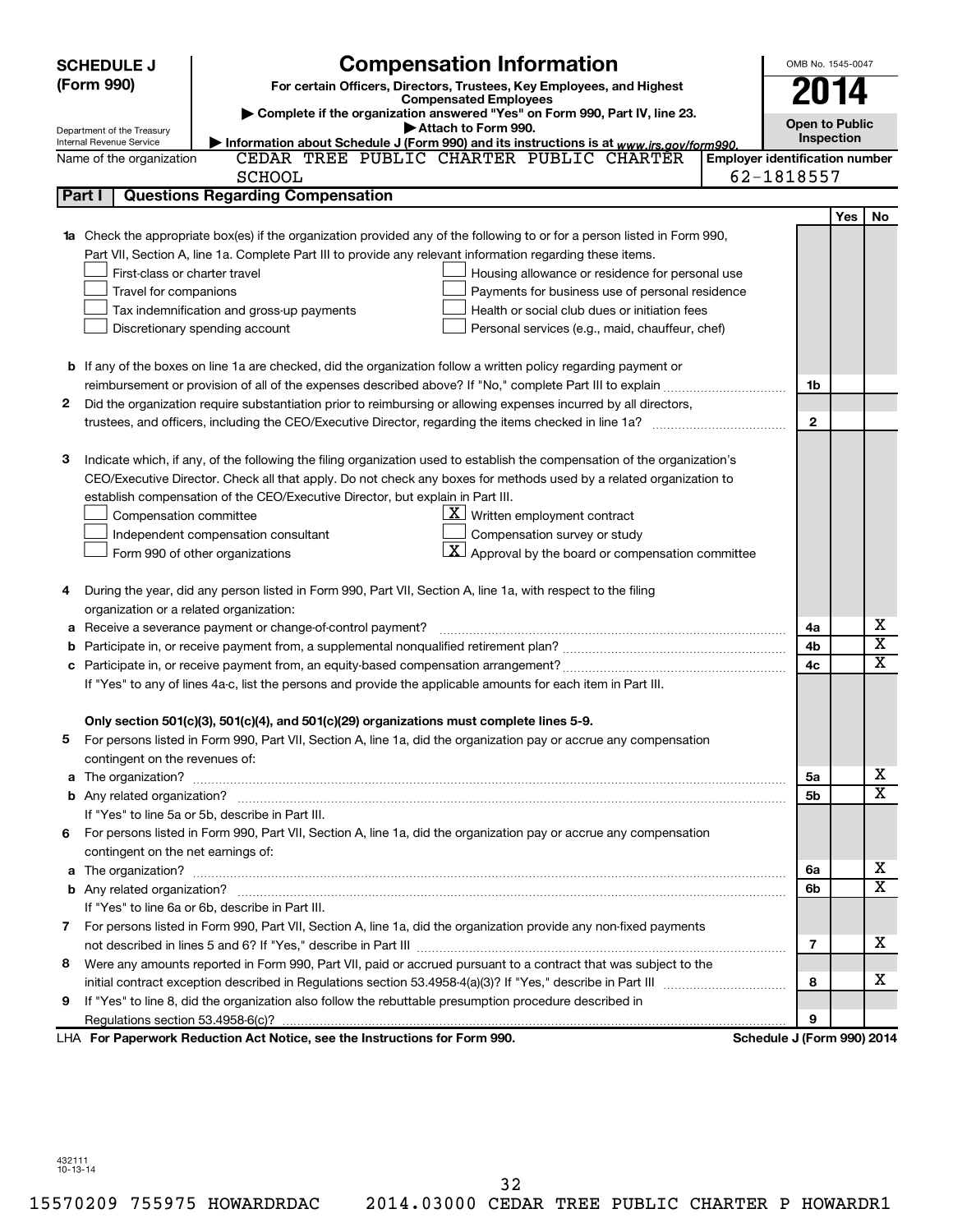Schedule J (Form 990) 2014 **Page SCHOOL** 

62-1818557

**2**

Part II | Officers, Directors, Trustees, Key Employees, and Highest Compensated Employees. Use duplicate copies if additional space is needed.

For each individual whose compensation must be reported in Schedule J, report compensation from the organization on row (i) and from related organizations, described in the instructions, on row (ii). Do not list any individuals that are not listed on Form 990, Part VII.

Note. The sum of columns (B)(i)-(iii) for each listed individual must equal the total amount of Form 990, Part VII, Section A, line 1a, applicable column (D) and (E) amounts for that individual.

| (A) Name and Title        |                     | (B) Breakdown of W-2 and/or 1099-MISC compensation |                                           |                                           | (C) Retirement and<br>(D) Nontaxable | (E) Total of columns | (F) Compensation |                                                            |
|---------------------------|---------------------|----------------------------------------------------|-------------------------------------------|-------------------------------------------|--------------------------------------|----------------------|------------------|------------------------------------------------------------|
|                           |                     | (i) Base<br>compensation                           | (ii) Bonus &<br>incentive<br>compensation | (iii) Other<br>reportable<br>compensation | other deferred<br>compensation       | benefits             | $(B)(i)-(D)$     | in column (B)<br>reported as deferred<br>in prior Form 990 |
| (1) DR. LATONYA HENDERSON | (i)                 | 163,656.                                           | $\overline{0}$ .                          | $\overline{0}$ .                          | 1,637.                               | $\overline{0}$ .     | 165, 293.        | $\overline{0}$ .                                           |
| EXECUTIVE DIRECTOR        | (ii)                | $\overline{0}$ .                                   | σ.                                        | $\overline{0}$ .                          | $\overline{0}$ .                     | $\overline{0}$ .     | $\overline{0}$ . | $\overline{0}$ .                                           |
|                           | (i)                 |                                                    |                                           |                                           |                                      |                      |                  |                                                            |
|                           | (ii)                |                                                    |                                           |                                           |                                      |                      |                  |                                                            |
|                           | (i)                 |                                                    |                                           |                                           |                                      |                      |                  |                                                            |
|                           | (ii)                |                                                    |                                           |                                           |                                      |                      |                  |                                                            |
|                           | (i)                 |                                                    |                                           |                                           |                                      |                      |                  |                                                            |
|                           | (ii)                |                                                    |                                           |                                           |                                      |                      |                  |                                                            |
|                           | (i)                 |                                                    |                                           |                                           |                                      |                      |                  |                                                            |
|                           | (ii)                |                                                    |                                           |                                           |                                      |                      |                  |                                                            |
|                           | (i)                 |                                                    |                                           |                                           |                                      |                      |                  |                                                            |
|                           | (ii)                |                                                    |                                           |                                           |                                      |                      |                  |                                                            |
|                           | (i)                 |                                                    |                                           |                                           |                                      |                      |                  |                                                            |
|                           | (ii)                |                                                    |                                           |                                           |                                      |                      |                  |                                                            |
|                           | (i)                 |                                                    |                                           |                                           |                                      |                      |                  |                                                            |
|                           | (ii)                |                                                    |                                           |                                           |                                      |                      |                  |                                                            |
|                           | (i)                 |                                                    |                                           |                                           |                                      |                      |                  |                                                            |
|                           | $\vert$ (ii)        |                                                    |                                           |                                           |                                      |                      |                  |                                                            |
|                           | (i)                 |                                                    |                                           |                                           |                                      |                      |                  |                                                            |
|                           | $\vert$ (ii)        |                                                    |                                           |                                           |                                      |                      |                  |                                                            |
|                           | (i)                 |                                                    |                                           |                                           |                                      |                      |                  |                                                            |
|                           | $\vert$ (ii)        |                                                    |                                           |                                           |                                      |                      |                  |                                                            |
|                           | (i)                 |                                                    |                                           |                                           |                                      |                      |                  |                                                            |
|                           | $\vert$ (ii)        |                                                    |                                           |                                           |                                      |                      |                  |                                                            |
|                           | (i)                 |                                                    |                                           |                                           |                                      |                      |                  |                                                            |
|                           | $\vert$ (ii)        |                                                    |                                           |                                           |                                      |                      |                  |                                                            |
|                           | (i)                 |                                                    |                                           |                                           |                                      |                      |                  |                                                            |
|                           | $\vert$ (ii)        |                                                    |                                           |                                           |                                      |                      |                  |                                                            |
|                           | (i)<br>$\vert$ (ii) |                                                    |                                           |                                           |                                      |                      |                  |                                                            |
|                           | (i)                 |                                                    |                                           |                                           |                                      |                      |                  |                                                            |
|                           | (iii)               |                                                    |                                           |                                           |                                      |                      |                  |                                                            |
|                           |                     |                                                    |                                           |                                           |                                      |                      |                  |                                                            |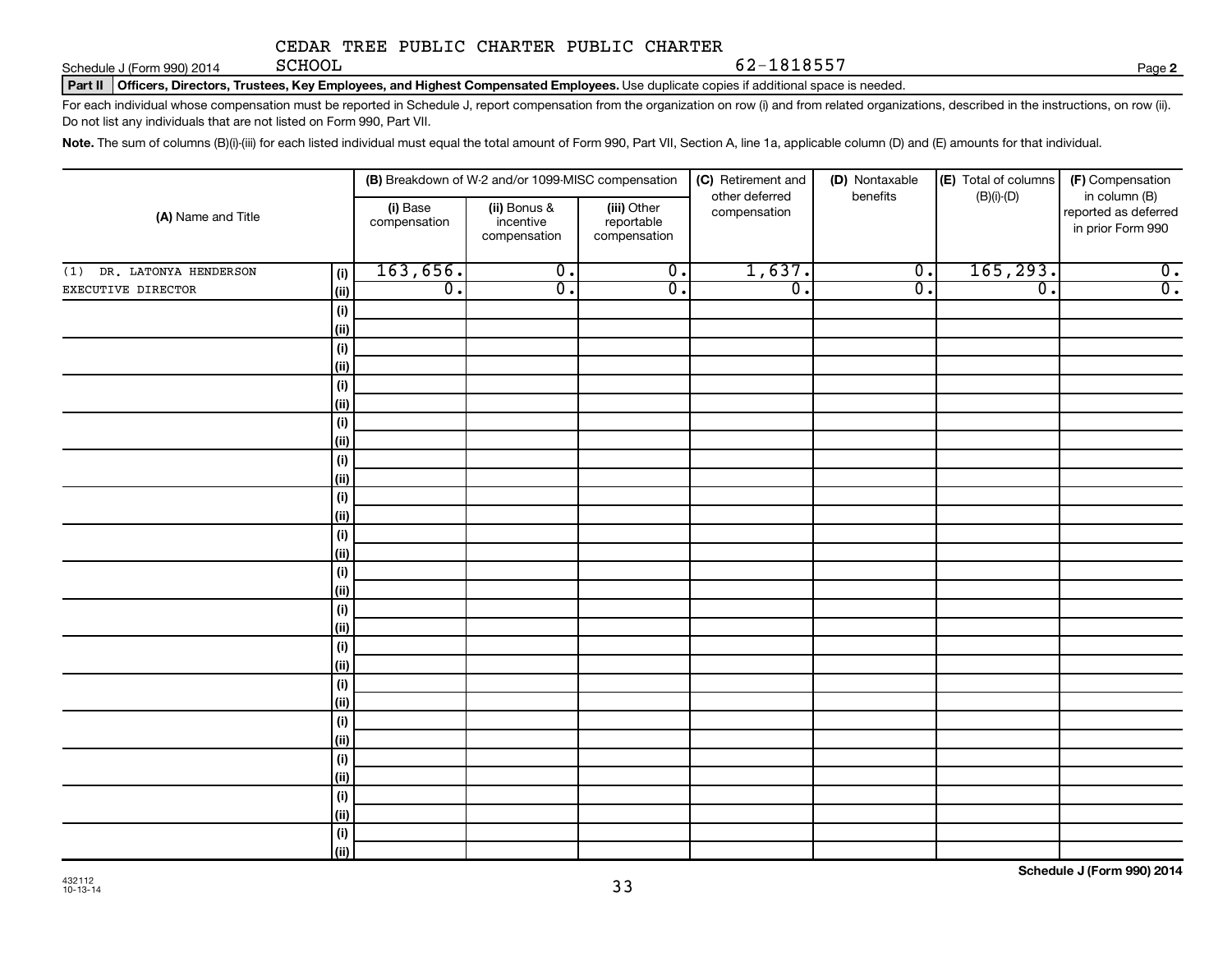|  | CEDAR TREE PUBLIC CHARTER PUBLIC CHARTER |  |
|--|------------------------------------------|--|
|  |                                          |  |

Schedule J (Form 990) 2014 SCHOOL

**Part III Supplemental Information**

Provide the information, explanation, or descriptions required for Part I, lines 1a, 1b, 3, 4a, 4b, 4c, 5a, 5b, 6a, 6b, 7, and 8, and for Part II. Also complete this part for any additional information.

432113 10-13-14

**Schedule J (Form 990) 2014**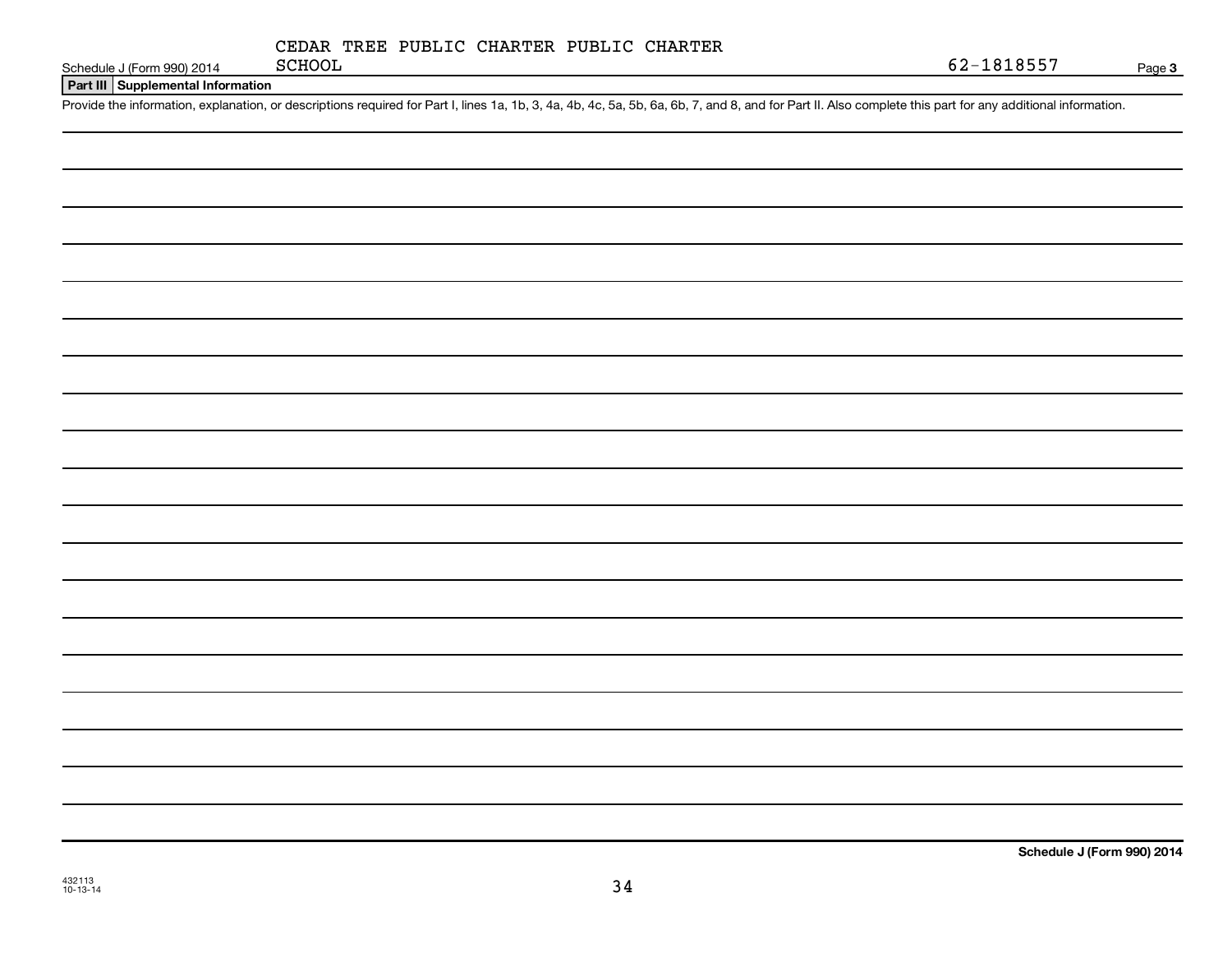**(Form 990 or 990-EZ)**

Department of the Treasury Internal Revenue Service Name of the organization

SCHEDULE O **Supplemental Information to Form 990 or 990-EZ 2014** 

Information about Schedule O (Form 990 or 990-EZ) and its instructions is at www.irs.gov/form990. **Complete to provide information for responses to specific questions on Form 990 or 990-EZ or to provide any additional information. | Attach to Form 990 or 990-EZ.**



CEDAR TREE PUBLIC CHARTER PUBLIC CHARTER SCHOOL 62-1818557

FORM 990, PART I, LINE 1, DESCRIPTION OF ORGANIZATION MISSION:

COLUMBIA.

FORM 990, PART III, LINE 1, DESCRIPTION OF ORGANIZATION MISSION:

EXCUSES!

FORM 990, PART VI, SECTION B, LINE 11:

COPY OF THE FORM 990 WAS REVIEWED BY THE MEMBERS OF THE GOVERNING BOARD

PRIOR FILING IT.

FORM 990, PART VI, SECTION B, LINE 12C:

THE CONFLICT OF INTEREST POLICY IS REVIEWED WITH NEW AND EXISTING BOARD

MEMBERS ON A PERIODIC BASIS. BOARD MEMBERS AND KEY PERSONNEL ARE EXPECTED

TO DISCLOSE RELATIONSHIPS THAT COULD POTENTIALLY BE PERCEIVED AS A CONFLICT

OF INTEREST.

FORM 990, PART VI, SECTION B, LINE 15:

THE GOVERNING BOARD APPROVES STAFFING POSITIONS AND COMPENSATION LEVELS

DURING THE BUDGET ADOPTION.

FORM 990, PART VI, SECTION C, LINE 19:

THE ORGANIZATION MAKES ITS GOVERNING DOCUMENTS,CONFLICT OF INTEREST POLICY

AND FINANCIAL STATEMENTS AVAILABLE TO THE PUBLIC UPON REQUEST.

FORM 990, PART IX, LINE 11G, OTHER FEES:

CONTRACTED INSTRUCTION FEES:

432211 08-27-14 LHA For Paperwork Reduction Act Notice, see the Instructions for Form 990 or 990-EZ. Schedule O (Form 990 or 990-EZ) (2014) 35